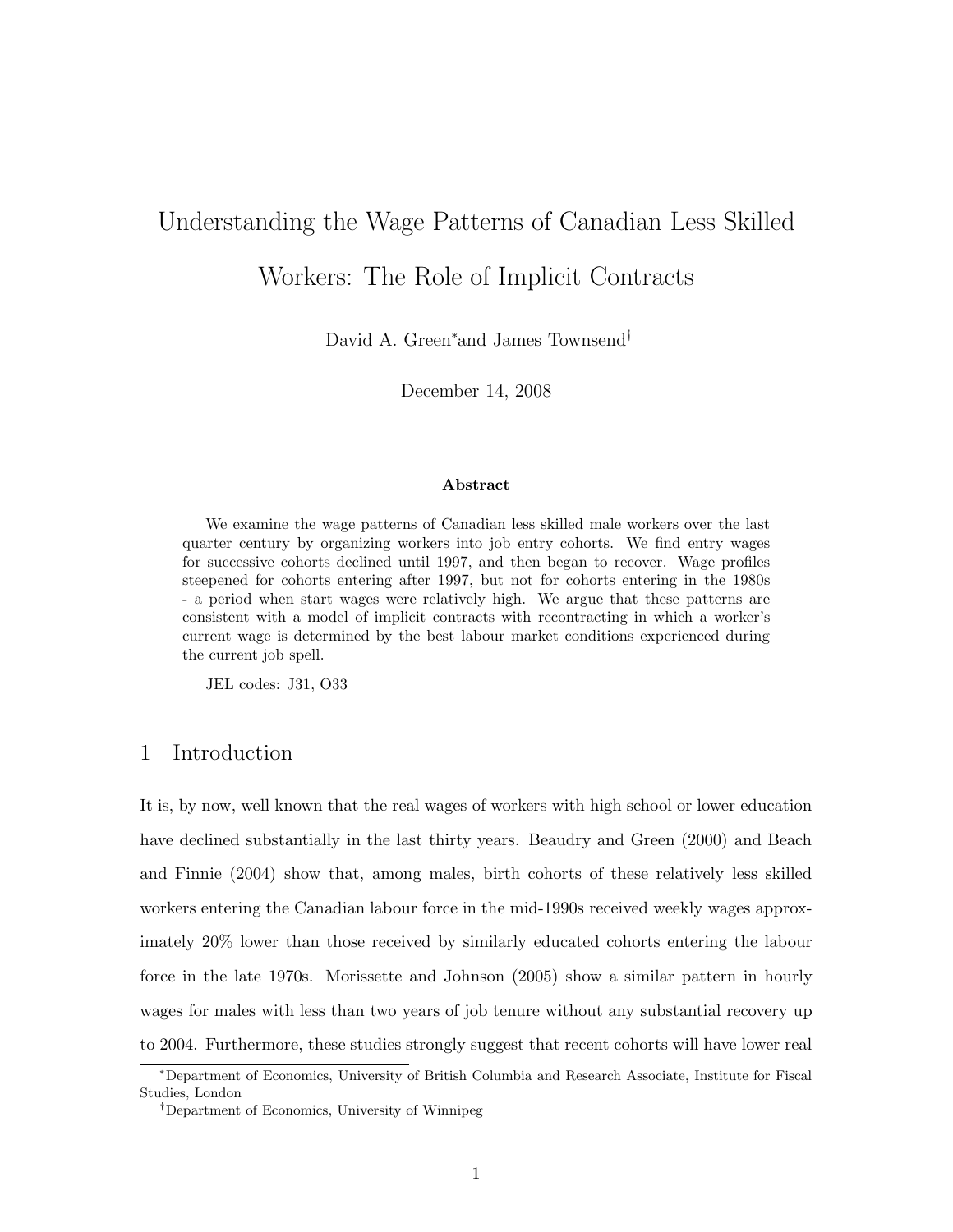lifetime earnings than previous cohorts, as their returns to experience and/or tenure are not higher than those of the preceding cohorts. These patterns are of concern because they affect approximately 35% of the Canadian workforce. Moreover, Friedman (2005) argues that in a period when the majority of workers are experiencing stagnation or decline in their wages, the openness and tolerance of a society tends to decline, suggesting that the difficulties of low skilled workers could be transmitted to the least fortunate in our society through political economy effects. For all of these reasons, the strong decline in real wages for the less educated is a matter of considerable concern.

Our goal in this paper is to take a first step toward understanding the forces driving the wages for this large group. In particular, we are interested in whether there is a way to organize the divergent wage-tenure patterns of less skilled workers in order to put what needs to be explained in clearer focus. We argue that an implicit contract model with renegotiation provides an organizational framework that fits the data well. Because in that model, wages of higher tenure workers are related to those of entry workers through potential renegotiation, this implies that explanations for less-skilled wages should focus on patterns in entry wages. It also means that there is a certain amount of downward rigidity in low skilled wages that could become important as Canada enters tougher economic times.

To frame the specific questions we wish to pursue, it is useful to start with a simple description of real wage trends over the last quarter century.<sup>1</sup> Figure 1 shows median log real hourly earnings in paid jobs for men who have attended or completed high school by varying lengths of job tenure.<sup>2</sup> For all workers in the group, regardless of job tenure (indicated by the line labeled "All"), median real hourly earnings began to decline in the 1980s and continued to do so until the late 1990s. Over the entire period, the overall decline in the real median wage was 12%. For new job entrants (defined as those with up to 12 months of job tenure), the median real hourly wage plummeted during the recession in

<sup>&</sup>lt;sup>1</sup>Throughout this paper we focus mainly on male wages because they are not affected by the potential selection effects accompanying the substantial rise in female labour force participation over our period of interest and, thus, we view them as providing a cleaner measure of the effects of underlying forces in the economy. The underlying data is described in detail in Section 3.

<sup>&</sup>lt;sup>2</sup>The educational data is limited to two categories: 0-8 years and 9-12 years of schooling. We focus on the latter group, as this is the largest by far, making 75% of our sample in 1981 and increasing to 92% by the final year of our sample. Where applicable, corresponding figures and tables for men with 0-8 years of schooling are available in an online appendix.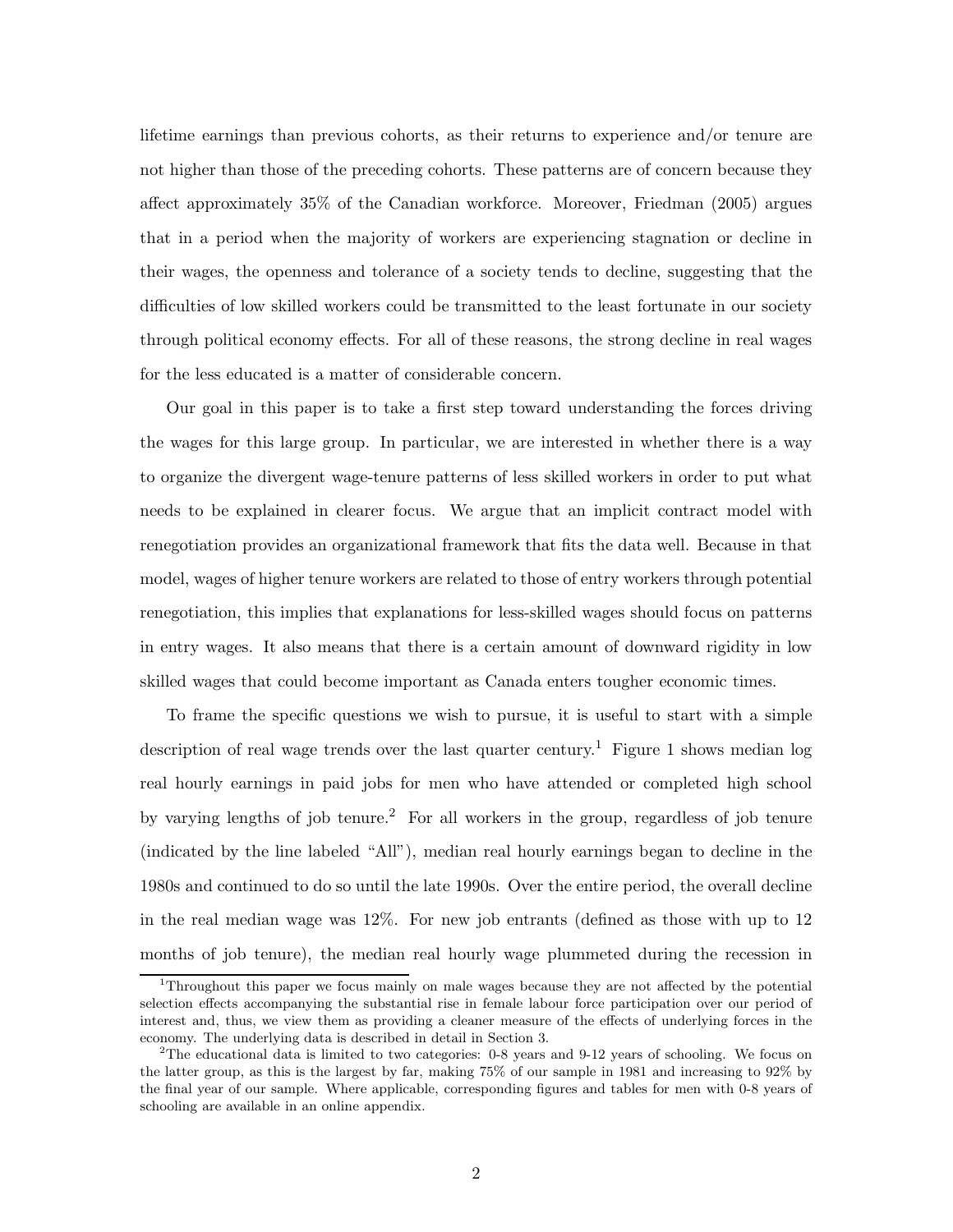Figure 1: Change in median log real earnings by length of job tenure, men, some or completed high school, Ages 20-64.



the early 1980s, partially recovered with the economic boom of the late 1980s, and then plummeted again with the recession in the early 1990s. In 1997, median hourly earnings for entrants were 26% less than they were in 1981. After 1997, entry wages increased, but by 2007 were still 15 % below their 1981 value. Wages for workers with 1-5 years of job tenure followed a similar pattern to those of new entrants, albeit with declines that were smaller in magnitude. In contrast, the median log real wage of workers with 11-20 years of job tenure was flat until 1997, at which point it began to decline slightly, while the wages for workers with longer job spells (20+ years) increased until 1997 and then began to decline gradually.<sup>3</sup>

Figure 1 points to a compression of the wage-tenure structure in the late 1980s and again during the strong labour markets after 1997. These were offset by expansions during poor labour market periods. Such a pattern does not fit well with the simplest spot market model

<sup>&</sup>lt;sup>3</sup>In the online appendix, we present the corresponding figure for women with the same level educational attainment. We find a similar pattern, though both the decline and subsequent recovery of entry wages are smaller in magnitude.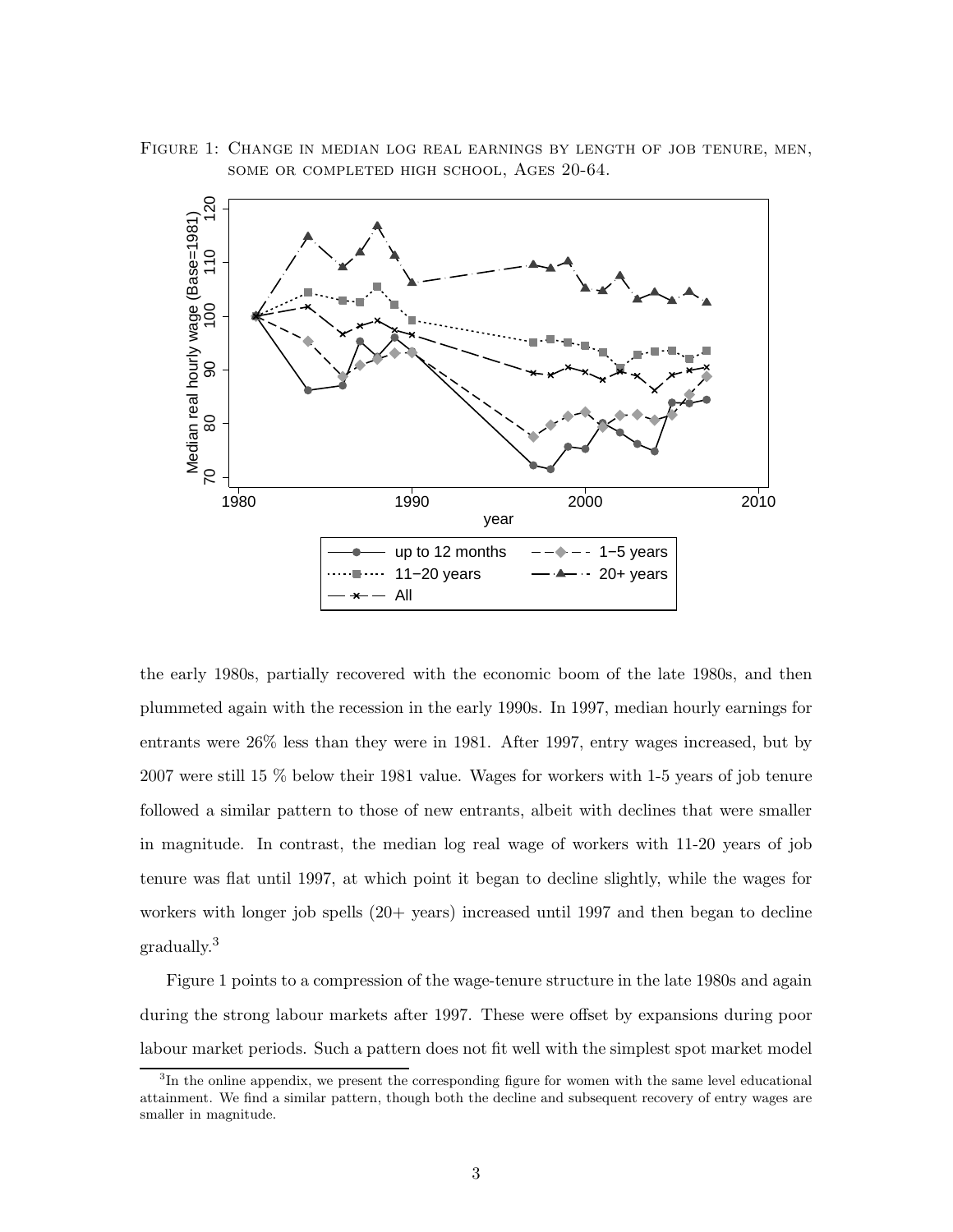in which all wages reflect a common productivity shock. However, it may fit with an implicit contract model in which firms offer workers insurance against adverse productivity shocks but are forced to match wage offers from other firms to retain workers when conditions improve (Malcomson, 1999). These models generate cohort effects based on time of job entry. When the economy is deteriorating, the wages of workers in ongoing job spells are insured and are based on conditions and information available at the time the job started, while those of new entrants reflect current conditions and only insure against further negative shocks. The result is an expansion in the cross-sectional wage-tenure profile. When conditions improve, wages in jobs that pay more than the current entry wage are unaffected, while wages in jobs that paid less than the current entry wage rise to match it. Thus, recontracting as conditions improve in the later part of the period under study would show up as increased returns to tenure for cohorts entering after 1995 and a compressed crosssectional wage-tenure structure. Our primary goal in this paper is to investigate whether this type of model does indeed provide a good characterization of the patterns in Figure 1.

In addition to exploring the role of implicit contracts for explaining wage patterns in Canada, we make a methodological contribution to the literature on implicit contracts. Beaudry and Dinardo (1991) develop a model of such contracts over the business cycle, which has been tested using wage data from the U.S. (Beaudry and Dinardo, 1991; Grant, 2003), Canada (McDonald and Worswick, 1999) and the U.K. (Devereux and Hart, 2007) with varying degrees of success. As our wage patterns do not appear to be stationary in nature, we develop a methodology which allows us to test the recontracting model in the presence of a more general stochastic structure than the AR(1) process assumed by Beaudry and Dinardo.

In examining these patterns, we need to take account of strong compositional shifts occurring during this period. As Morissette et al. (2005) point out, unionization drops substantially over this period, particularly for new entrants, and the industrial affiliation of less skilled workers shifts as well.

The results of our investigation indicate that the recontracting model provides a reasonably good fit for the wages patterns of less skilled Canadian males over the last 25 years. These results are obtained after controlling for shifts in unionization and industrial employ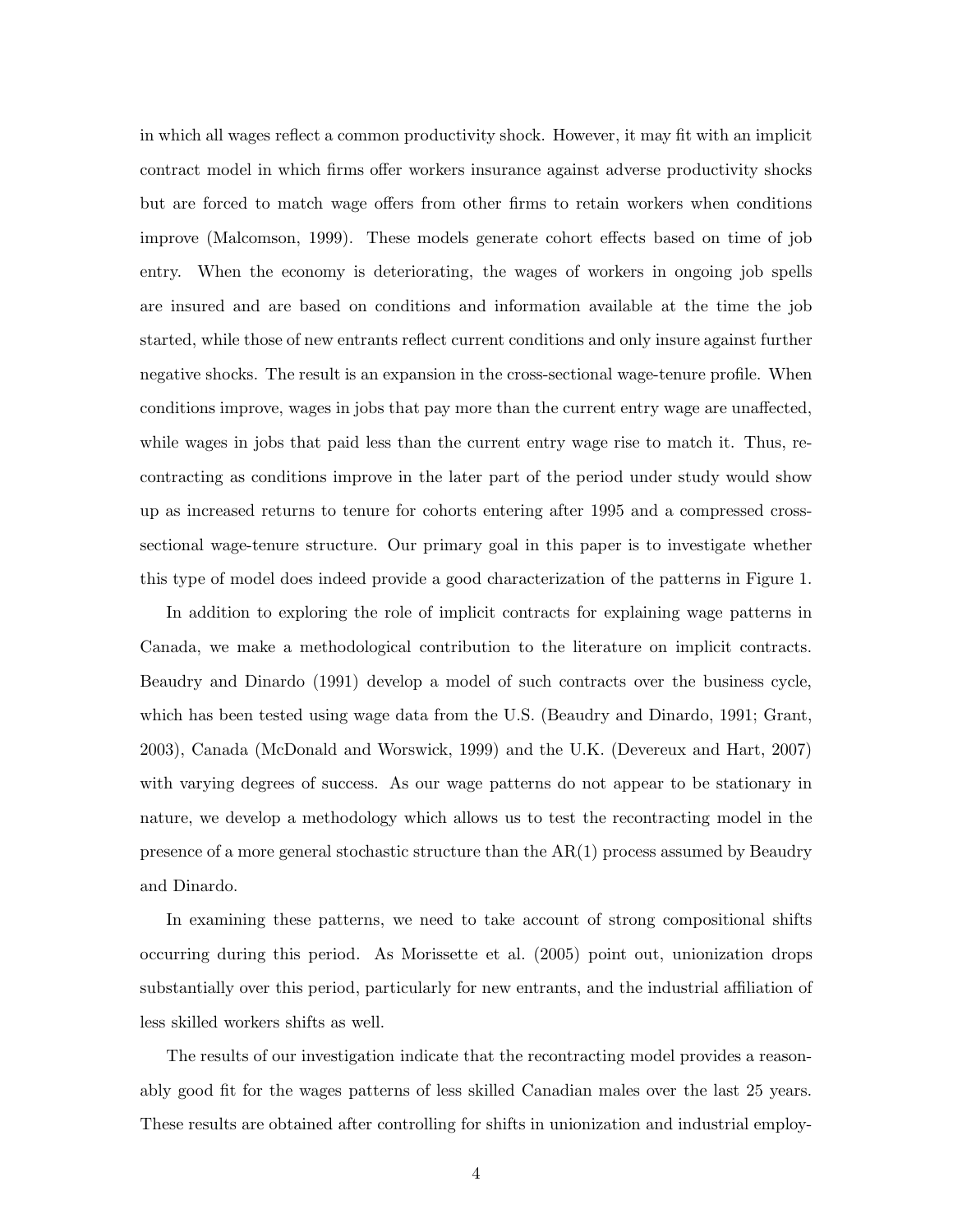ment, indicating that that the decline in entry wages depicted in Figure 1 occurred across industry-unionization groups. This suggests that demand for low-skilled workers decreased for much of the last quarter century, but that the wages of longer tenured workers were at least partly insured against this development by their employers.

In the very last section of the paper, we provide a brief examination of potential driving forces behind the movements in entry wages. We find that about one quarter of the decline in average entry wages for less skilled workers can be accounted for through the substantial declines in unionization and shifts in industrial structure in this period. Controlling for compositional shifts by focussing on nonunion wages, we find that about 60% of the decline in nonunion entry wages can be accounted for by movements in relative factor employment in a manner that fits with the type of induced technological change model described in Beaudry and Green (2003, 2005). But whatever the forces driving the entry wage, the results in this paper indicate that they are passed through the rest of the wage structure in such a way that they are felt for decades after.

The rest of this paper is organized as follows. In section 2, we outline the theory and empirical implications of implicit contract theories, and briefly explain how our empirical methodology follows from the theory. In section 3 we describe our data. In section 4, we present job cohort wage patterns and investigate whether they fit the implicit contract model from section 2. In section 5 we estimate our model separately for union and nonunion workers to ensure that the patterns we discuss in section 4 are not an outcome of deunionization. In section 6, we briefly examine forces that could be driving the entry wage pattern. Finally, in section 7, we summarize our findings and make concluding remarks.

## 2 The Empirical Implications of Implicit Contract Theory

The properties of risk-sharing labour contracts are summarized in detail in surveys by Malcomson (1999) and Thomas and Worrall (2007). These models assume that productivity follows a stochastic process and that risk-adverse workers have limited access to capital markets. Workers are thus only able to insure against productivity shocks if firms offer insurance through a wage contract. The precise nature of the insurance depends on the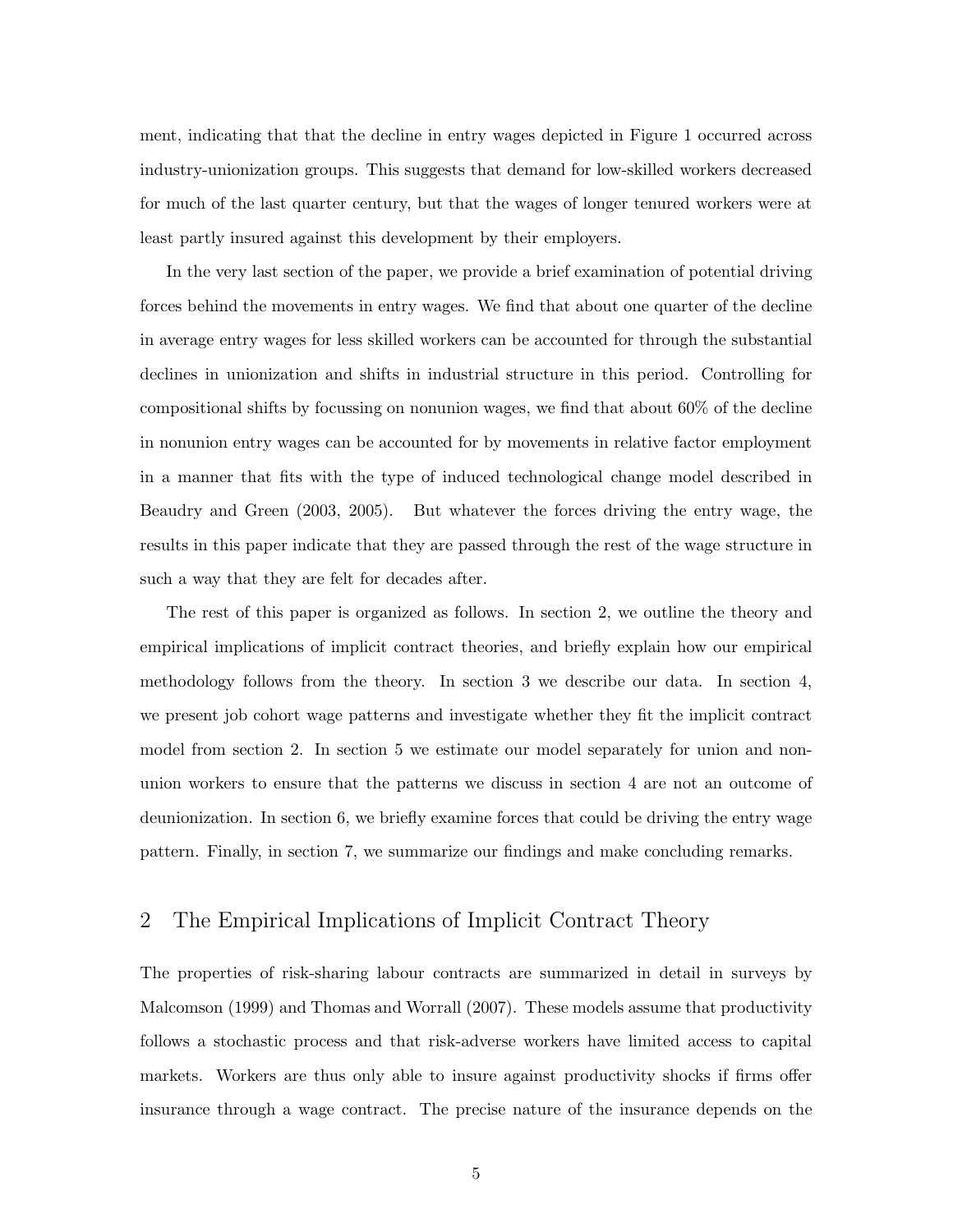extent to which the parties are able to commit to the risk-sharing contract. We outline two variants: 1) contracts that are binding on both parties (full commitment), and 2) contracts that are binding only on the firm (limited commitment with recontracting). Both these implicit contract models and a simple spot market in which all wages just equal a worker's current marginal revenue product have implications for how wages are related across job entry cohorts. In this section, we outline these models and their wage implications. Our presentation follows Malcomson (1999) and Beaudry and Dinardo (1991).

In the canonical implicit contract model, workers are homogenous and each firm hires a single worker. The output of a firm at time  $t$  is contingent on the state of the world,  $s_t$ , and is given by  $\Phi(s_t)$ . Let  $s^{t+j}$  denote the realization of a sequence of states  $(s_t, s_{t+1}, ..., s_{t+j})$ , where the conditional probability of such a sequence occurring, contingent on beginning in state  $s_t$ , is given by  $P(s^{t+j}|s_t)$  and  $s_t$  is observed by all agents. Firms are perfectly competitive and are assumed to be risk neutral. Workers are risk-adverse and care only about the wage in each period. Both the firm and the worker are infinitely lived and share a common discount factor  $\beta$ . Let  $x(t)$  indicate the wage for new job entrants in period t and let  $w(t',t)$  denote the wage in period t of an individual that started his current job in period t'. If wages are determined in the spot market, then the wage equals current output,

$$
x(t) = w(t - j, t) = \Phi(s_t), \text{ for } j = 1, 2, \dots
$$
 (1)

More specifically, workers from all cohorts defined by time of job entry receive a common wage equal to productivity in each period.

In the case where the contract is binding for both parties, the contract provides full insurance and competition drives expected profits of firms to zero. Since expected profits are zero, the wage is equal to the expected present value of productivity, i.e., for a job starting at time t, the wage in period  $t + j$  is given by

$$
w(t, t+j) = x(t) = (1 - \beta) \sum_{i=0}^{\infty} \beta^i \sum_{s^{t+i}} P(s^{t+i}|s_t) \Phi(s^{t+i})
$$
 for all j. (2)

In this case, the wage for each cohort is determined entirely by conditions at the time the job spell begins.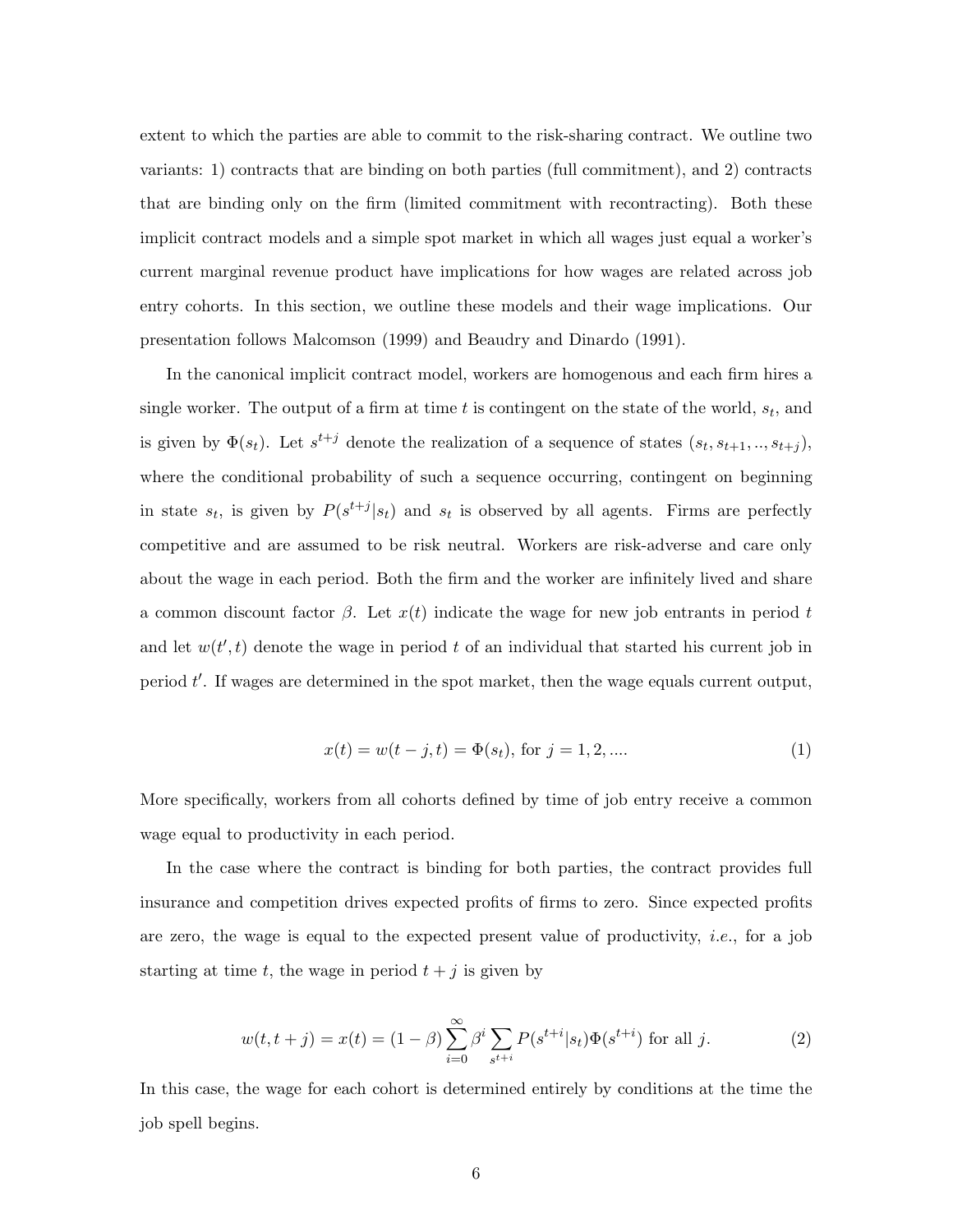Finally, in the case where workers are fully mobile, firms will have an incentive to "bid away" workers working for other firms in some states. To eliminate such "bidding-away" opportunities, a contract formed at time  $t$  must satisfy the following inequalities:

$$
\sum_{i=j}^{\infty} \beta^{i-j} \sum_{s^{t+i}} P(s^{t+i}|s_{t+j}) [\Phi(s^{t+i}) - w_{t+i}(s^{t+i})] \le 0
$$
\n(3)

for all  $j = 1, ..., \infty$  and all realizations of  $s_{t+j}$ ,

where  $w_{t+j}(s^{t+j})$  is the wage at time  $t+j$  of a job beginning at time t, contingent on the realization of a sequence of states,  $s^{t+j} = (s_t, s_{t+1}, ..., s_{t+j})$ . The bidding-away constraint implies that  $j$  periods into the contract, the wage must be such that the expected profits of the firm are less than or equal to zero. The resulting wage contract is downward rigid: the wage is constant until a state  $s_{t+j}$  is reached where the wage for new contracts starting in this period,  $x(s_{t+j})$ , exceeds the current wage in the ongoing contract. To retain the current worker, the firm increases the wage in the ongoing job contract to match the wage being offered in new contracts. This implies that the wage ratchets up over time:

$$
w(t, t + j) = w_{t+j}(s^{t+j}) = max\{x(s_t), ..., x(s_{t+j})\}.
$$
\n(4)

Let  $\Omega^{t+i}$  be the set of all sequences of states,  $s^{t+i}$  up to time  $t+i$  for which it has not become profitable to bid away a worker who accepted a starting wage  $x(s_t)$  at time t. Equation (3) implies that the expected profits at the time the wage was offered are zero. It is straightforward to show that the offered wage is,

$$
x(s_t) = \frac{\Phi(s_t) + \sum_{i=1}^{\infty} \beta^i \sum_{s^{t+i} \in \Omega^{t+1}} P(s^{t+i}|s_t) \Phi(s^{t+i})}{1 + \sum_{i=1}^{\infty} \beta^i \sum_{s^{t+i} \in \Omega^{t+1}} P(s^{t+i}|s_t)} \tag{5}
$$

That is, the wage equals the expected present value of productivity, conditional on productivity not rising enough at some future date such that it is profitable for another firm to bid the worker away at a higher wage rate. In other words, the implicit contract insures the worker against adverse productivity shocks but does not involve income smoothing when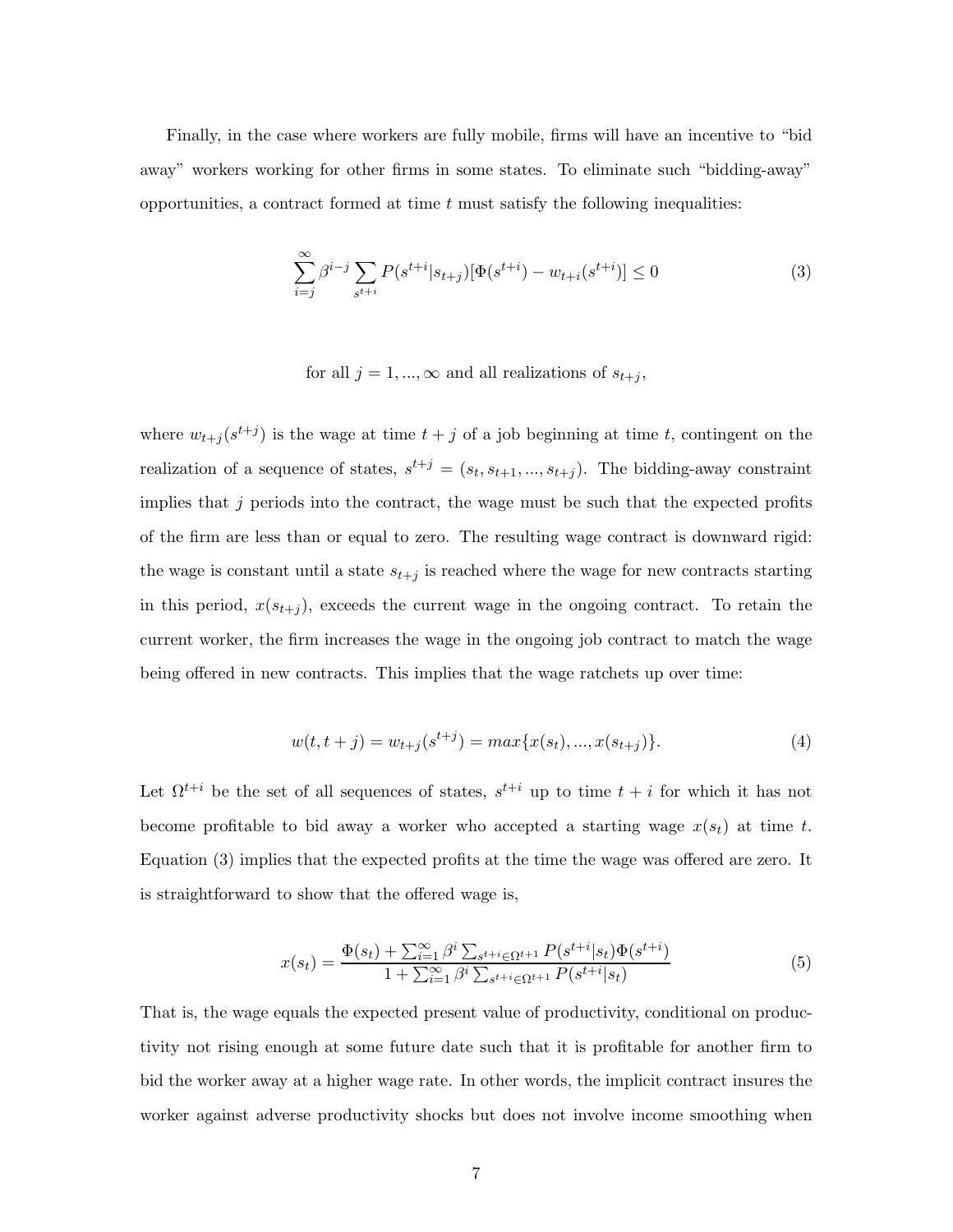productivity rises, as it is not possible to prevent the worker from leaving for a higher wage elsewhere. Note that the offered starting wage will fall from one period to the next if productivity falls across periods. The starting wage will also fall if the magnitude and/or probability of adverse shocks increases, as workers pay the actuarially fair price for insurance against these shocks in the first period.

These three models can be nested in a single equation. For a job beginning in period  $t$ , the wage at period  $t + j$  is given by

$$
w(t, t+j) = \begin{cases} x(s_{t+j}) & \text{spot market model} \\ x(s_t) & \text{contrast with perfect commitment} \\ \max\{x(s_t), x(s_{t+1}), \dots, x(s_{t+j})\} & \text{contrast with worker mobility.} \end{cases} \tag{6}
$$

As part of our our empirical assessment of these models, it is convenient to define several variables. Let  $Change(t, t + j)$  denote the change in the entry wage between the time a job starts,  $t$ , and a later period,  $t + j$ :

$$
Change(t, t + j) = x(s_{t+j}) - x(s_t). \tag{7}
$$

Let  $Ratchet(t, t + j)$  be a variable that measures the largest increase in the start wage between period t and period  $t+j$ . If no positive increase occurs in this interval,  $Ratehet(t, t+$ j) takes a value of zero:

$$
Ratehet(t, t+j) = max\{0, Change(t, t+1), \dots, Change(t, t+j)\}.
$$
\n
$$
(8)
$$

Thus, Ratchet takes a value of zero in the first year for a job cohort and remains at zero until reaching a year  $t + k$  where  $Change(t, t + k) > 0$ . It then takes on and remains at this value until reaching a later year, k' where  $Change(t, t + k') > Change(t, t + k), k' > k$ , at which point it ratchets up to the new higher value of  $Change(t, t + k')$ . If subsequent entry wages between periods  $t + k'$  and  $t + j$  are lower than  $x(t, t + k')$  then the value of Ratchet remains at  $Change(t, t + k')$ .

Let  $Below(t, t + j)$  be the difference between  $Change(t, t + j)$  and  $Ratehet(t, t + j)$ :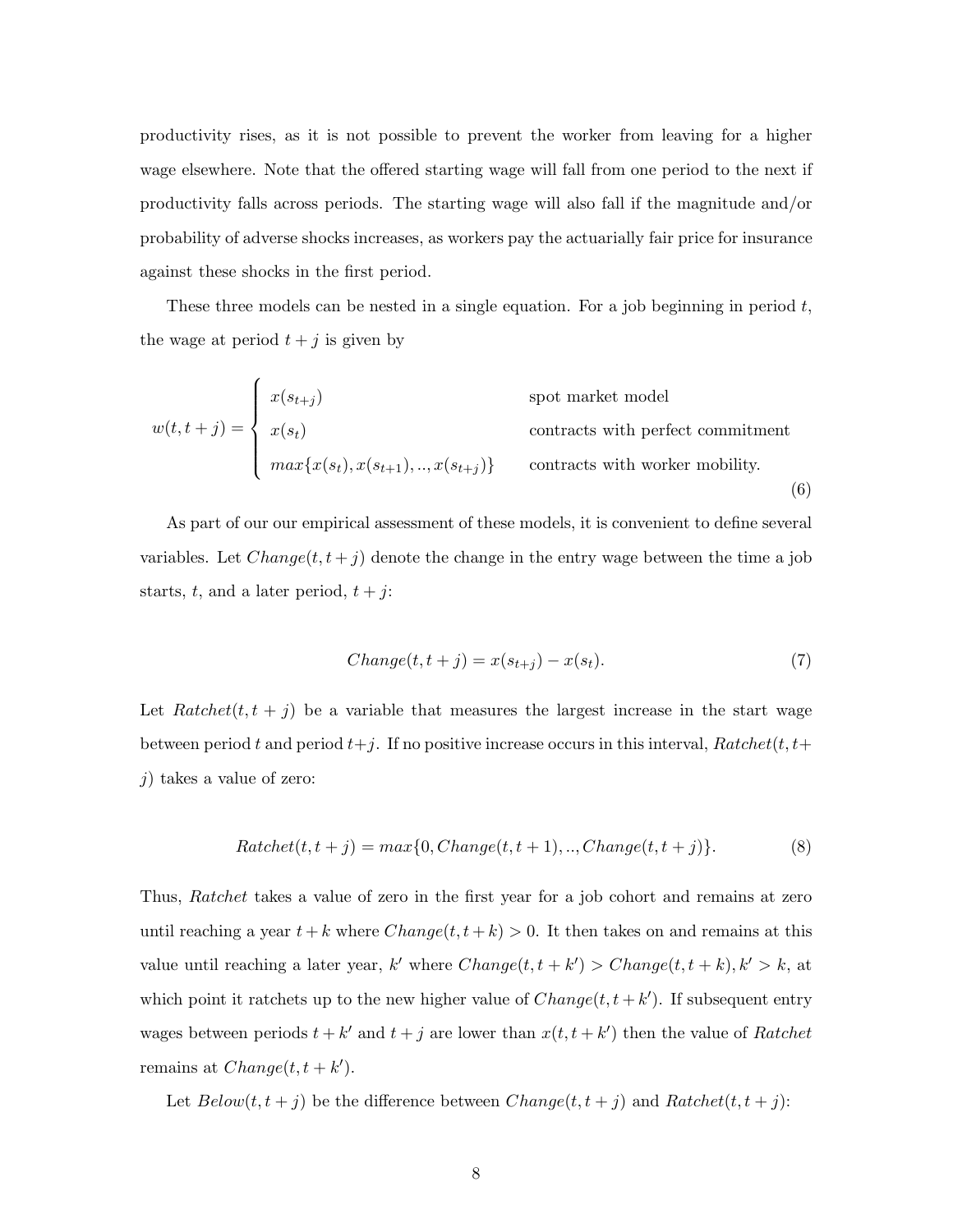$$
Below(t, t + j) = Change(t, t + j) - Ratehet(t, t + j). \tag{9}
$$

This variable measures how far the current start wage is below the highest start wage experienced so far in the job spell. Using these variable definitions, the following equation nests all three models:

$$
w(t, t+j) = x(t) + \beta_R Ratehet(t, t+j) + \gamma Below(t, t+j),
$$
\n(10)

$$
\begin{cases}\n\beta_R = 1, \gamma = 1 & \text{spot market model.} \\
\beta_R = 0, \gamma = 0 & \text{contrast with perfect commitment.} \\
\beta_R = 1, \gamma = 0 & \text{contrast with worker mobility.}\n\end{cases}
$$

where  $\beta_R$  measures how responsive the wages in an ongoing spell are to the highest entry wage experienced during the job spell, and  $\gamma$  measures the responsiveness of the wage to movements in the current period entry wages that are below the highest entry wage experienced to date during the job spell.

We assume that the wage determination in the models set out earlier occur within labour markets defined by skill and province. To incorporate this element, we write individual i's wage as a function of observed and unobserved characteristics as well as of the factors set out in equation (10):

$$
ln w_{t,t+j,i} = \alpha(t) + X_{i,t+j}\beta + \beta_R Ratehet(t,t+j) + \gamma Below(t,t+j) + e_{i,t,t+j}
$$
 (11)

where  $X_{i,t+j}$  is the vector of observable individual and job characteristics of individual i observed at time  $t+j$ ,  $e_{i,t,t+j}$  corresponds to unobserved characteristics,  $\alpha(t)$  is a fixed effect for the entry cohort beginning jobs in period t, and  $Below(t, t+j)$  and  $Ratehet(t, t+j)$  are measured as differences in the logged entry wage. We use the log wage as the dependent variable in order to provide comparable estimates to standard human capital regression results.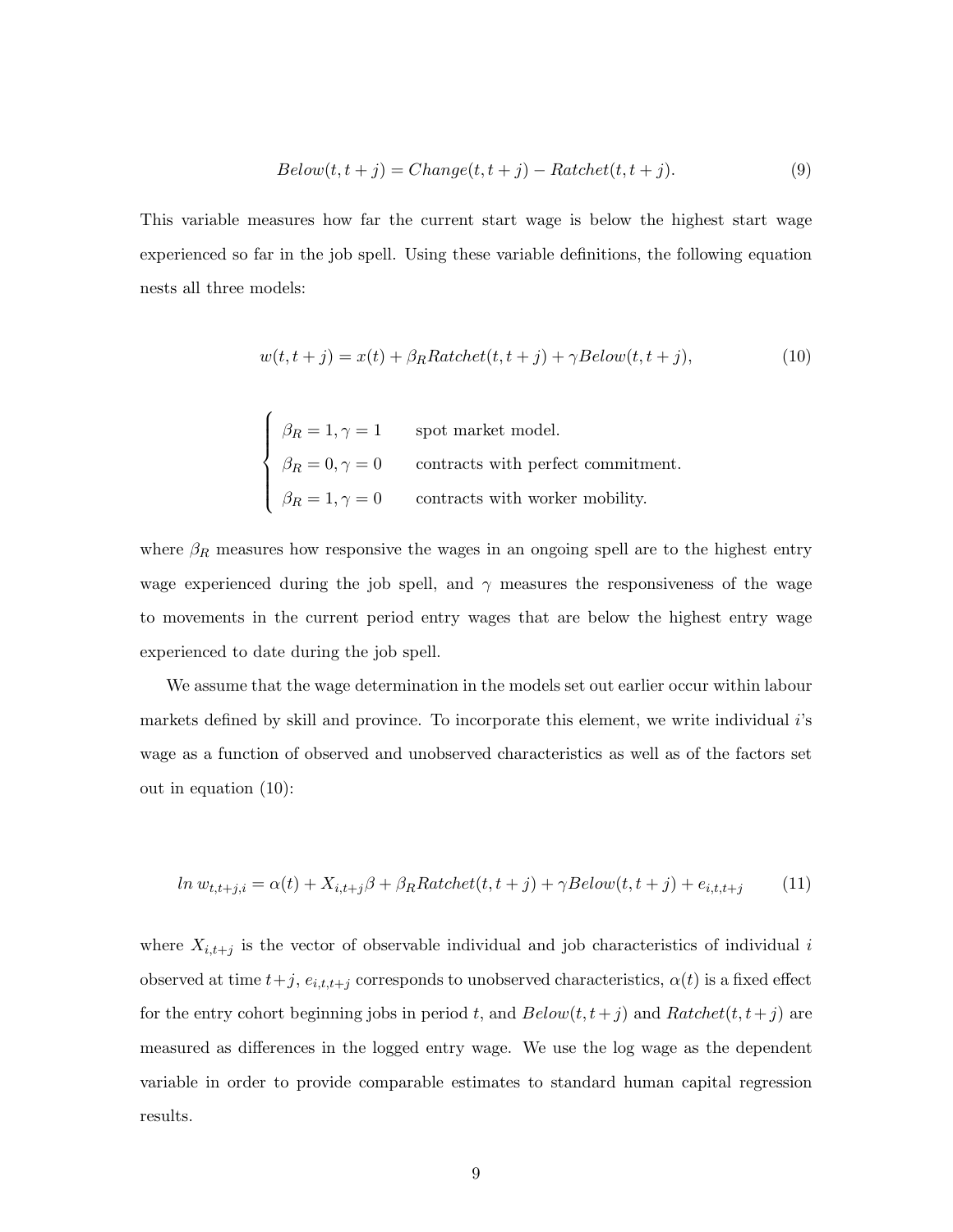The business cycle variants of the above model that Beaudry and Dinardo (1991) develop are special cases of the models nested in equation (11). By assuming that productivity follows an AR(1) process, and explicitly modeling the reservation wage of the marginal worker, Beaudry and Dinardo are able to replace the entry wage in a given period with the unemployment rate, which is inversely related to the entry wage in all three models. The spot market implies that wages are negatively correlated with the current unemployment rate; the perfect commitment model implies that wages are negatively correlated with the unemployment rate at the time the job starts; and the worker mobility model implies that wages are negatively correlated with the lowest unemployment rate experienced during a job spell. The advantage of making these assumptions is that start wages do not not need to be measured directly. For the US in the period that Beaudry and DiNardo study, their assumption of a stationary process for productivity appears to be appropriate, but it seems unlikely to hold for the less-skilled in Canada in our period, where there has been a long downward trend in wages. In that case, the unemployment rate does not provide a good measure of recontracting pressures. In particular, the entry wages of workers entering in the recession of the early 1980s could be above those of job starters in the strong labour market of the late 1990s. In that situation, the early 1980s job starters should not seek to renegotiate their wages in the late 1990s even though the unemployment rate was much lower than when they started.

In our empirical implementation, we also allow for upward sloping wage-tenure profiles. The implication of those profiles for how we should think about the cohort/contracting effects depends on the source of the positive tenure effect. One possibility is that the slope reflects worker and firm sharing of investments in and returns to specific human capital (Hashimoto, 1981). If we assume the impact of such investments on productivity are perfectly foreseeable then we can potentially treat them as separable from the uncertain (macro) productivity shocks set out in the model. Workers, of course, might prefer to have their portion of the specific human capital returns delivered to them as a constant wage but firms may prefer an upward sloping profile to address potential shirking. In either case, because a new firm could not capture the benefits of the specific human capital investment, the relevant comparison in any renegotiation would be between the going entry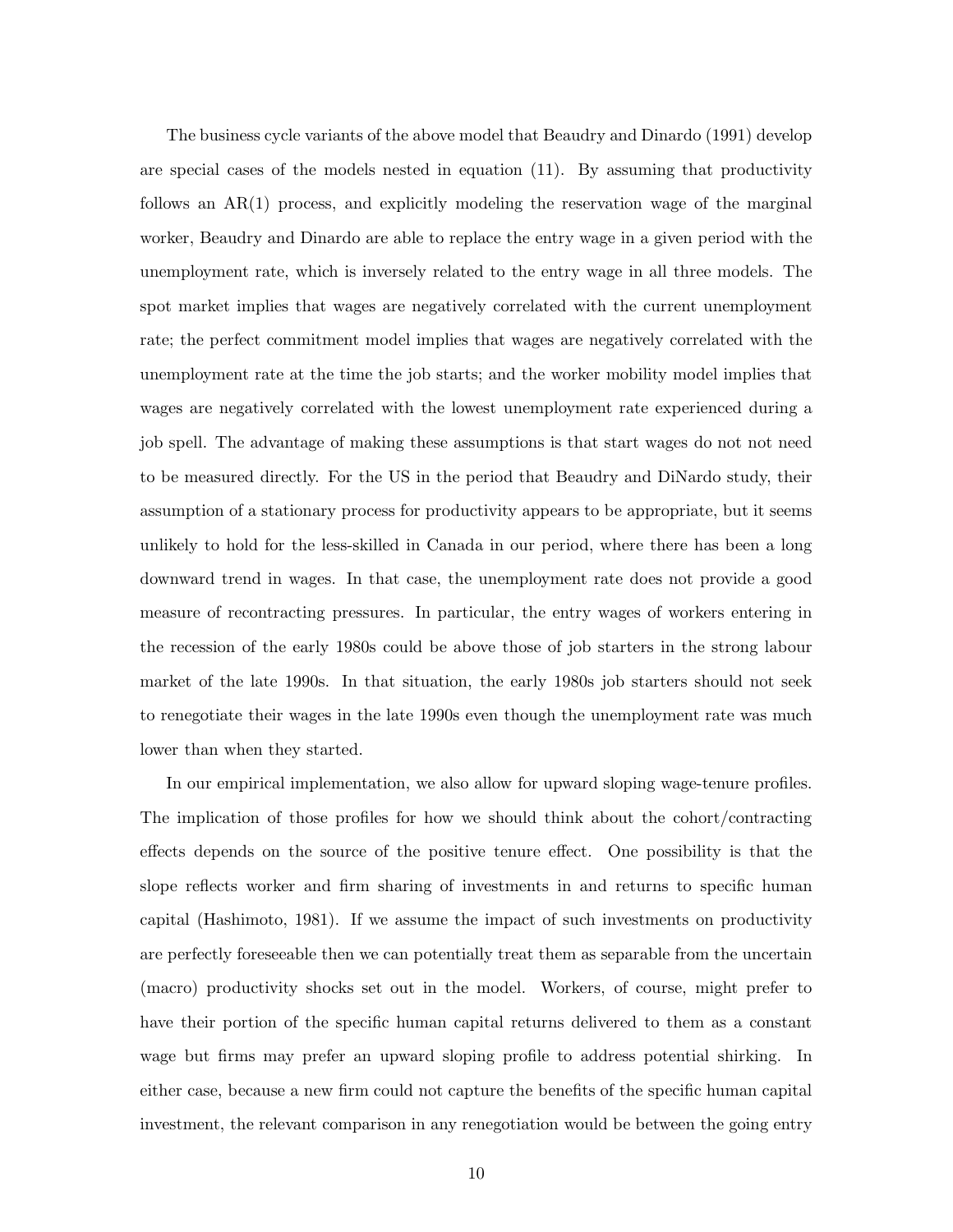wage (without tenure) and the worker's current wage inclusive of tenure effects. This raises the possibility that a given cohort - if it is far enough along its profile - will not have a renegotiation of its wage even if the going entry wage is above the entry wage for the cohort. We discuss and check the specific empirical implications of this version of the model in section 4.3.2.

A second possibility is that a positive wage-tenure profile reflects returns to general human capital. In that case, outside firms interested in bidding a worker away will offer a worker a wage inclusive of the returns to job tenure. The current firm will not offer to smooth the wage over future gains coming from human capital accumulation, as this involves offering higher wages in the current period in exchange for lower wages in the future. Since the worker is more productive in the future, other firms would have an incentive to bid this worker away with a higher wage, even in the absence of productivity shocks. However, the current firm may still insure the wage profile against stochastic shocks. Interestingly, the implied empirical specification in this case is still based on the entry wage, as in (11). To see this, note that an outside firm will offer the worker the entry wage plus the value of the human capital reflected in the wage-tenure profile. But since the current and outside firms place equal value on that human capital, the comparison again comes down to a comparison of entry wages. While they do not explicitly discuss the source of any wage-tenure profile, this is the approach to tenure implicitly adopted in all previous papers on wage contracting (Beaudry and Dinardo, 1991; McDonald and Worswick, 1999; Grant, 2003; Devereux and Hart, 2007).

Finally, we have presented our discussion in terms of productivity and human capital investment but we could also present the discussion in terms of matching models. In particular, in matching models, if match quality is revealed gradually and poor matches are terminated, wages (which equal the average productivity of the workers remaining with the firm) will rise with tenure. An overall decline in productivity could then be modeled as a decline in the mean of the match quality distribution. If this affects ongoing and new matches equally and there is no change in the costs of forming or dissolving a match then there is no reason to believe that the selection associated with the match process will change over time, even as the trend changes. If, instead, the cost to a firm of dissolving a match rises in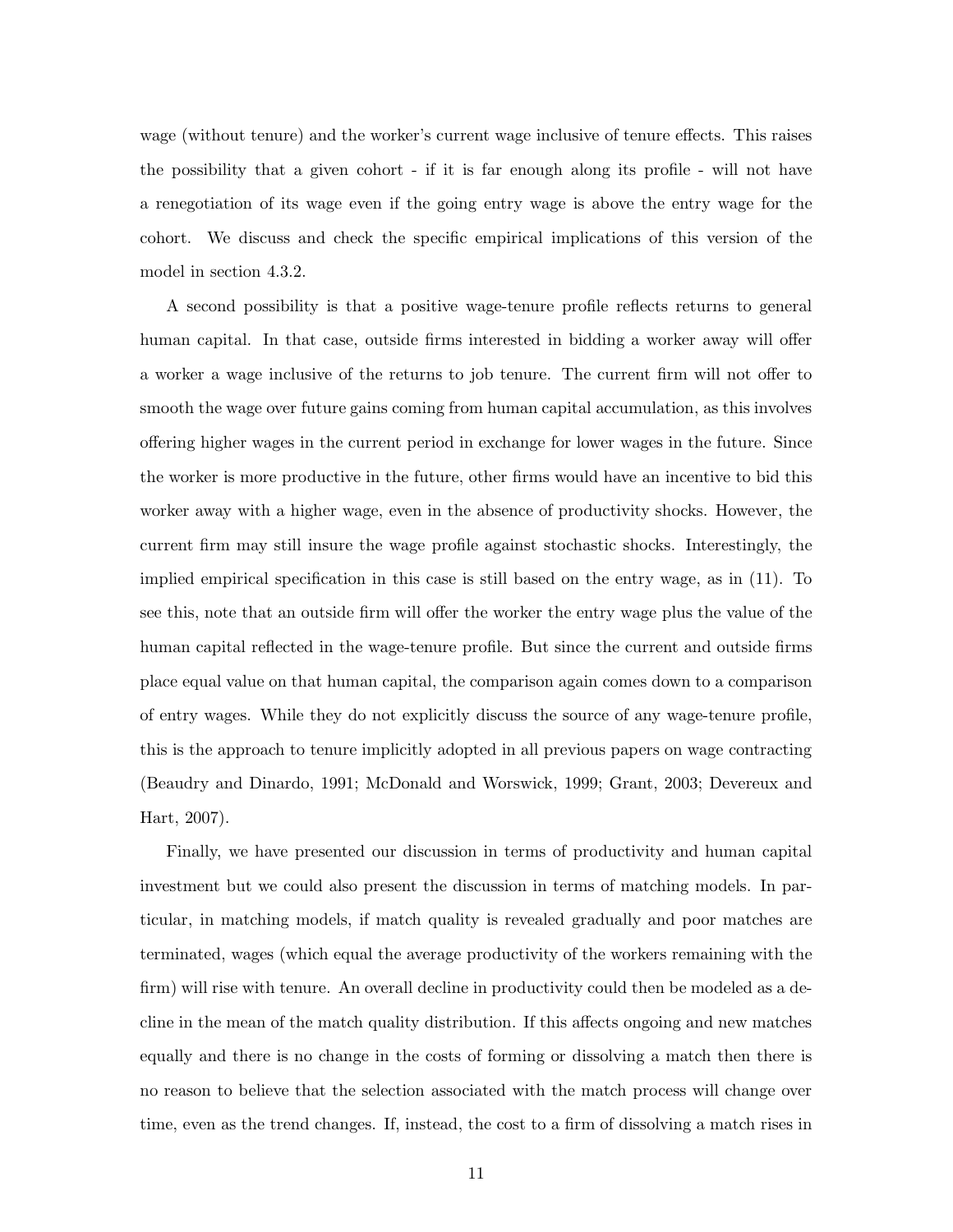a tight labour market because the time their capital will be idle until a new match is found lengthens then selectivity could differ over our time period. In particular, in the tighter labour markets after 1997, matches would be less likely to be dissolved which would imply both lower average productivity for a given cohort and a lower slope to the wage-tenure profile. Thus, such selectivity, if it exists, will offset to some extent the tendency toward higher and steeper profiles that we have discussed.

## 3 Data

The data behind Figure 1, and the data we will use in our investigations, come from a series of datasets, all of which are based on the common sampling frame provided by the Labour Force Survey (LFS). The LFS is a large, national survey used to calculate labour force statistics but, periodically, survey respondents are asked also to respond to special surveys, and it is the latter we use here. More specifically, we use the 1981 Annual Work Patterns Survey (AWPS), the 1984 Survey of Union Membership (SUM), the 1986-87 and 1988-90 Labour Market Activity Surveys (LMAS), the 1995 Survey of Work Arrangements (SWA) and the LFS itself for the years 1997 through  $2007<sup>4</sup>$  These surveys were chosen because they allow for calculation of consistent measures of the hourly wage of jobs and because they include a consistent question on job tenure (asking respondents when they started their current job in the AWPS and LFS and when they started a given job in the LMAS). The LMAS are two panel datasets but we use them as cross-sections with the weights provided for that purpose. We limit our analysis to individuals between the ages of 20 and 64. For workers between the ages of 15-19, a large proportion of job entrants have wages at the provincial minimum, suggesting that minimum wage changes explain much of the wage variation for this group. The fraction of workers receiving wages at or near the minimum wage declines substantially for older workers, suggesting that the minimum wage is not the main driving force of the patterns we outline.

Data comparability is clearly an important issue in using a series of different datasets over an extended period of time. Morissette and Johnson (2005) use some of the same

<sup>4</sup>The LFS did not collect wage data prior to 1997.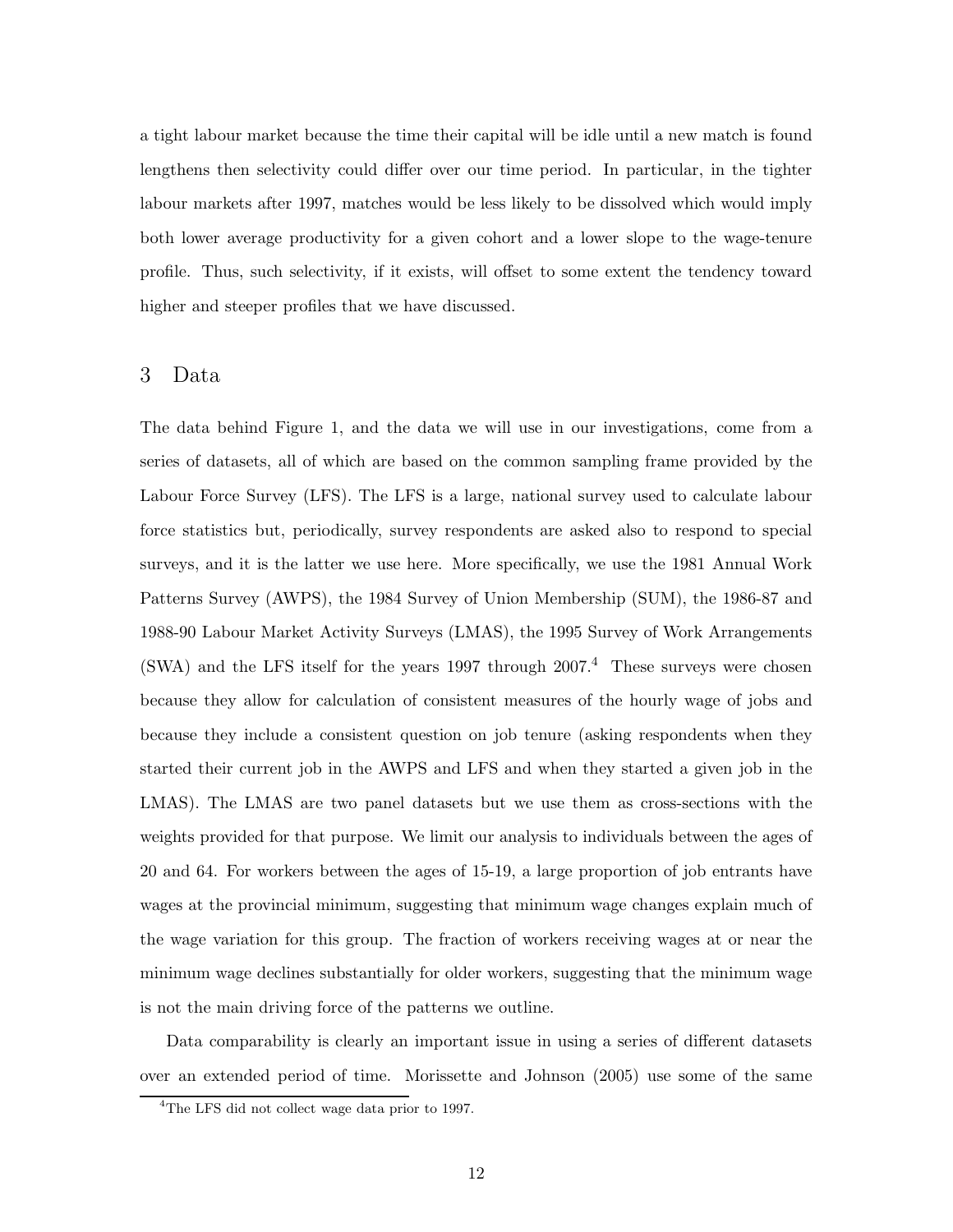data for an examination of job quality and wage trends and include a discussion of the comparability of the hourly wages constructed in each. They raise two issues of importance. First, the specific questions on earnings in all years include the request to report "usual wage or salary before taxes and other deductions," but the LMAS after 1986 and the LFS tell the respondents to include tips and commissions in their earnings while the AWPS and the first year of the LMAS make no explicit reference to tips and commissions. Further, the 1987-1990 versions of the LMAS ask respondents to include overtime while the other surveys make no mention of overtime earnings. Similarly, the surveys for our two earliest years do not ask respondents about overtime when asking about hours worked while all the remaining surveys ask respondents to omit overtime. Given that wages are constructed by dividing earnings by hours of work, these two biases work in the same direction. The differences in earnings questions will tend to lead to respondents reporting lower earnings in the earliest surveys than the later ones, and the hours questions will tend to lead to higher reported hours in the earlier surveys. Combined, these lead to lower calculated hourly earnings in the initial two datasets, implying that the negative trend portrayed in this data is, if anything, an understatement of the actual trend.

The second issue has to do with imputation when respondents do not report their earnings. Morissette and Johnson (2005) report that both the LMAS and the LFS use class of worker, province, gender, age group and education level as part of their imputation. The LFS, in addition, uses student status, a renter/owner indicator, and occupation. The LMAS uses union status while the LFS does not. As shown in Hirsch and Schumacher (2004), differences in imputation can have noticeable impacts on wage differentials. In our case, moving from imputations that include union status to ones that do not means that union workers are imputed to have lower wages than they should, with the opposite being true for non-union workers. Unfortunately, Statistics Canada does not include imputation indicators on any of its datasets so all we can do is keep this issue in mind.<sup>5</sup>

Shifts in industrial composition over time are of considerable interest in the analysis that follows and, as a result, issues relating to the comparability of industry categories in the

 $5\text{Using the Survey of Consumer Finance (SCF), which uses a consistent measure of earnings across the$ years it covers, we find a very similar patterns for hourly earnings over the period 1981–1997 to those depicted in Figure 1. Details of this exercise are available in the online appendix.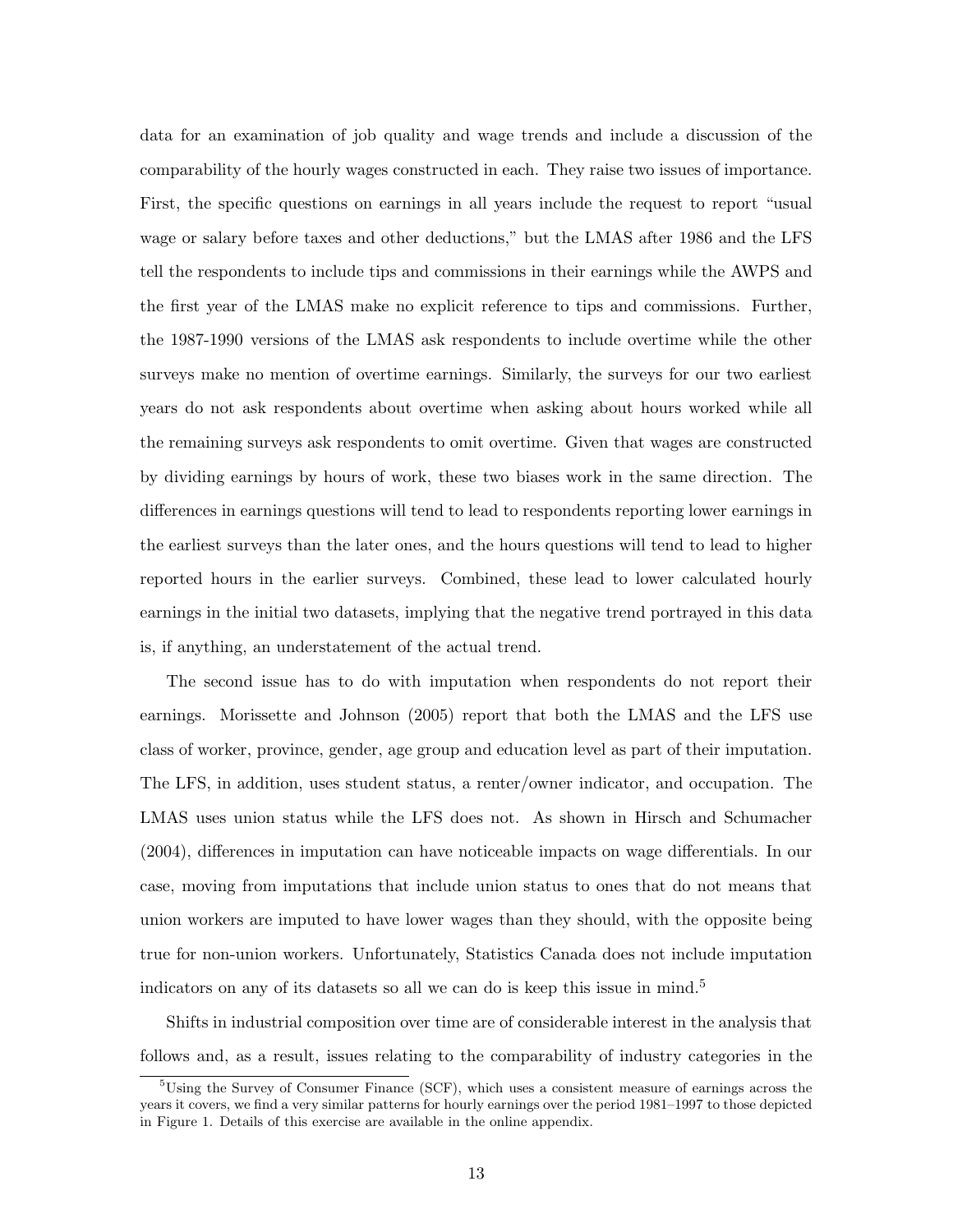data must also be addressed. In 1997, the Standard Industrial Classification (SIC) scheme was replaced with the North American Industrial Classification Scheme (NAICS). Although Statistics Canada released revised data for LFS incorporating the NAICS, the supplemental surveys were not revised. We use an earlier version of the 1997 LFS, which reported industry of affiliation using both the NAICS and the SIC, to produce a concordance between the two systems. Using this concordance, we construct 14 industry categories based on the NAICS.

## 4 Job Cohort Specifications

#### 4.1 Basic Data Patterns

We turn, now, to investigating the implications from the discussion in section 2. A key feature of the datasets we use is that each reports job tenure as a continuous variable. This allows us to construct and follow cohorts defined by year of job entry, which fits with the implicit contract models discussed earlier. Thus, a cohort will consist of a set of people who all started their current job in the same year, have the same gender and fall in the same education category. Given the key role that entry wages play in the models that we are interested in, we only retain cohorts for which we are able to observe wages at the start of the job spell. Our main focus is on men with 9-12 years of schooling. We emphasize this group because: 1) job entrants in this group experienced large wage declines over our study period, as documented in Section 1, and 2) this group is heavily represented in our sample, allowing for reliable estimates of the entry wage in each year of our sample.<sup>6</sup>

We do not have true panel data to follow these cohorts but we can construct synthetic cohorts. In the case of the first (1981) cohort, for example, we can construct their average wage in 1986 (from the LMAS data) by calculating the average wage for high school educated men who have 5 years of job tenure. For synthetic cohorts to provide consistent estimates of the true cohort profile, we require that the population from which the synthetic cohort is drawn at each point in time does not change. This is less of a problem when constructing job start cohorts than is the case in the more common birth cohort approach. For example,

 $6$ Men with 0-8 years of schooling experience similar wage patterns. We document this in the web appendix. However, over our sample period, this group makes up a small and declining fraction of men with less than 12 years of schooling. In 1981, 25% of men fell into this group. By 2007 the corresponding figure is 8%.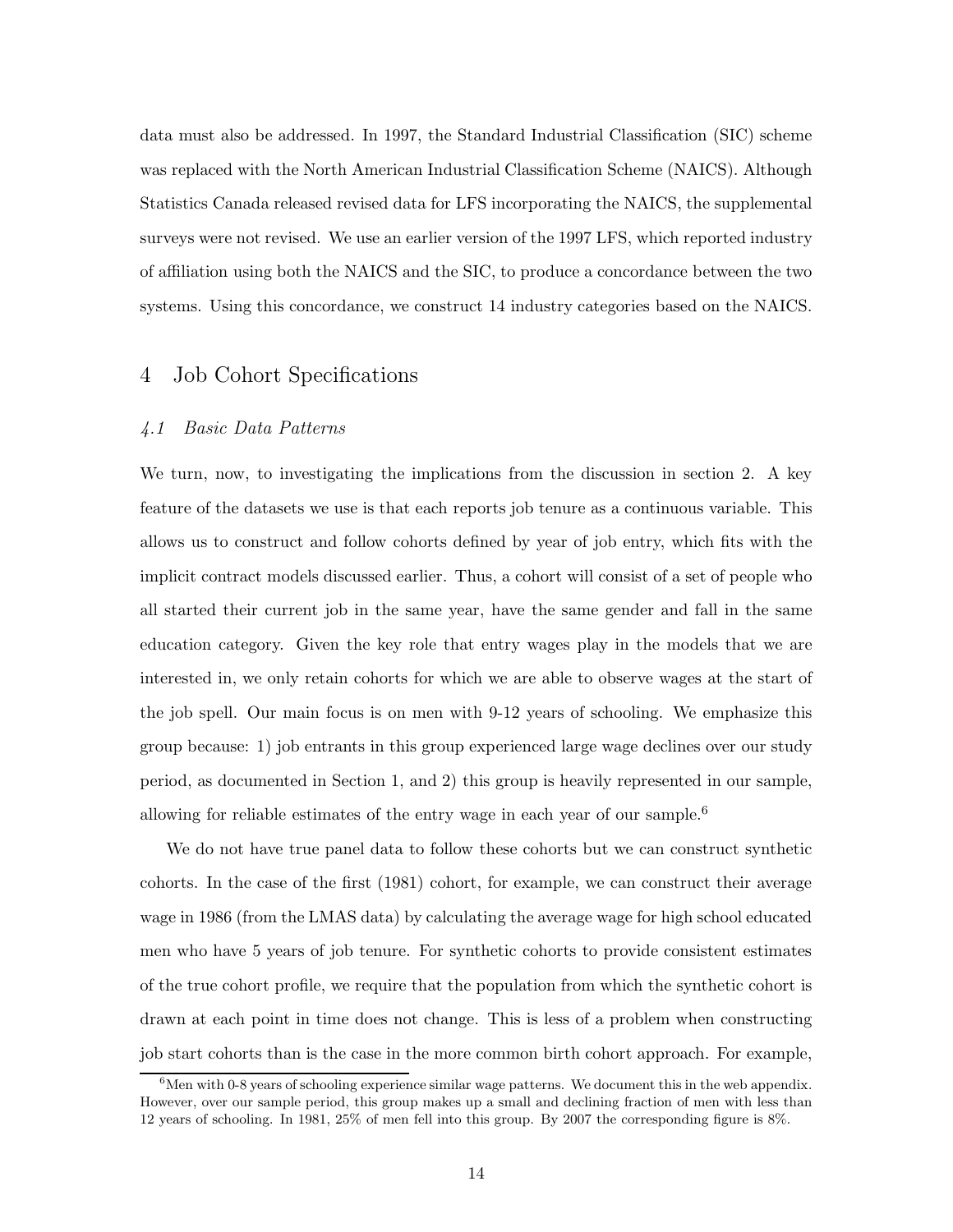with birth cohorts, one might be concerned that immigrants enter the population, changing the composition of a given birth cohort between one cross-sectional dataset and the next. In our case, this is not possible since immigrants could not enter the economy with positive years of job tenure already assigned. The number of observations at varying lengths of job tenure is reported for each cohort in Appendix A.

In Figure 2, we present the raw data: average wages assembled by job entry cohort.<sup>7</sup> Several patterns stand out. First, the profiles show a pattern of rising substantially over the first decade or so of a job and then flattening out. Second, the earlier cohorts have higher starting wages, and higher profiles in general, than the later cohorts. Third, there appears to be a break in the data beginning with cohorts starting jobs approximately in the mid-1990s. Before that point, the cohort profiles tend to shift down in parallel, though with relatively clear effects of the late-1980's boom in the opposite direction. After about 1996, the profiles become steeper and entry wages rise. Notice that the mean wages at entry follow a pattern much like that of the median entry wages in Figure 1.

The lines are difficult to disentangle in parts of Figure 2. To provide a simpler picture of the cohort patterns, we regress wages on a complete set of cohort dummies and a complete set of interactions of those dummies with a spline in years of job tenure, thus creating a set of smoothed, cohort specific wage-tenure profiles. The spline allows for a different slope after 10 years of tenure and is tied at the 10 year point. We plot those profiles for a selection of cohorts in Figure 3. It is even easier to see both the break in the data with the mid-1990s cohorts and the pattern of entry wages described for Figure 2. It is again interesting to note the relatively parallel nature of the profiles for the pre-1997 cohorts. In particular, there does not appear to be strong evidence that these earlier cohorts shared in the steepening of the tenure profile witnessed for the post-1997 cohorts. The 1984/85 cohort, which entered the market during a recession, differs somewhat from the other 1980s cohorts. In the context of a model of implicit contracts with mobility, this would be the pre-1997 cohort most likely to experience wage gains as the economy improved in the late 1980s.

<sup>&</sup>lt;sup>7</sup>In Figures 2 and 3, we define cohorts by two year groups in order to provide a smoother depiction of trends. However, cohorts are defined by single entry years in the econometric work that follows.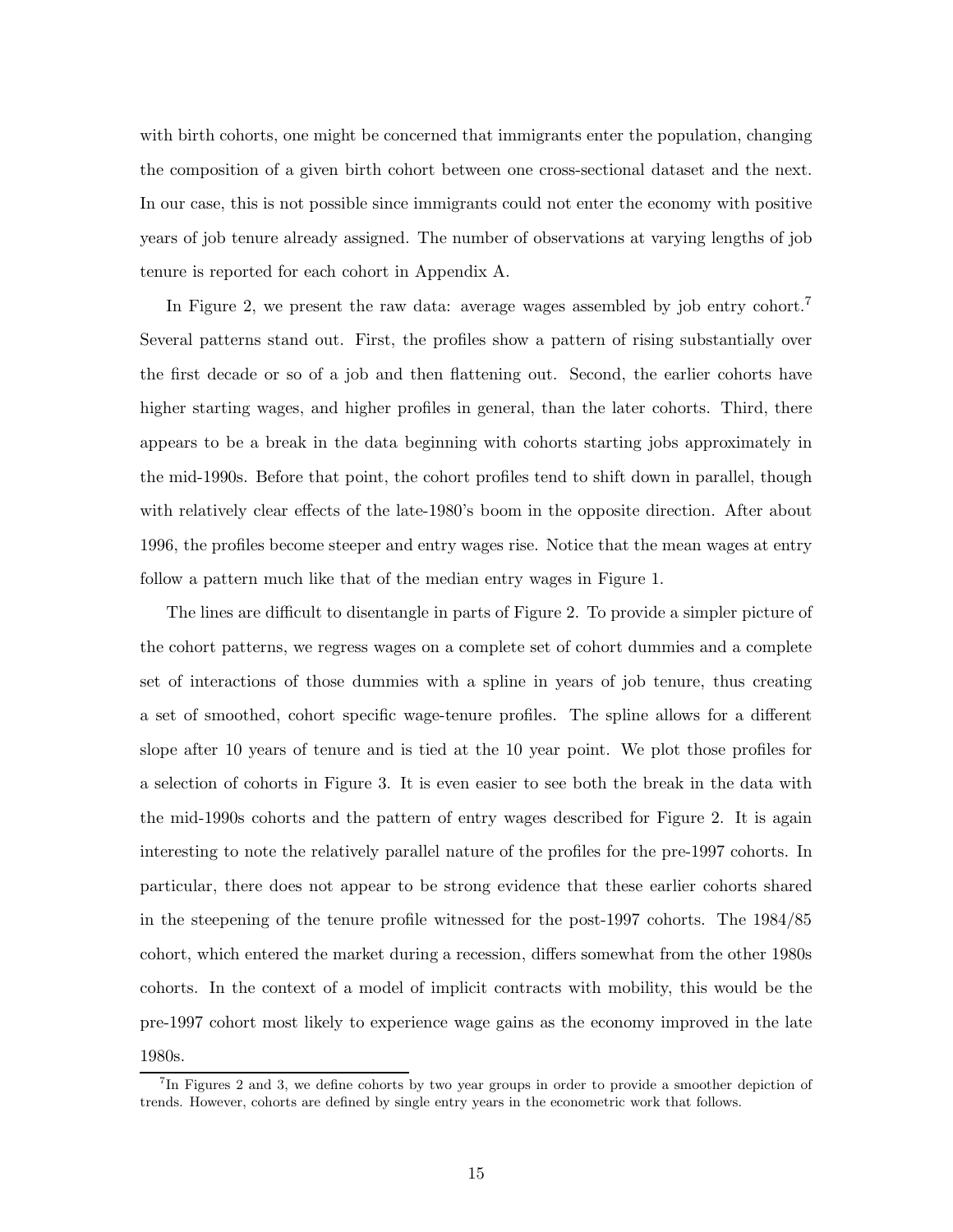Figure 2: Mean Hourly Earnings, LFS, High School Males, By Job Entry **COHORTS** 



It is possible, with this data, to track job start cohorts for different age groups. Thus, we can see whether the patterns in entry wages depicted in Figures 2 and 3 are present for all age groups or whether the declines across cohorts we have observed so far are just disguised birth cohort effects arising because new job starters are disproportionately young. If these patterns really reflect birth cohort effects (arising, perhaps, because of differences across cohorts in cohort size or the quality of schooling they faced) then we would expect not to see the long term declines in entry wages for older new job starters. Figure 4 contains a plot of entry wages (wages for workers with up to 1 year of job tenure) for various age groups for the years covered by our data.<sup>8</sup> These data show a clear impact of age on earnings (which can be interpreted as a standard experience effect given that we are controlling for schooling), with 45-54 year olds having wages that are approximately 40% higher than those for 20 to 24 year olds in 2007. The time paths of entry wages are also remarkably

 ${}^{8}$ To create a clean presentation, we exclude 55 to 64 year old entrants from Figure 4. The wage patterns are considerably noisier for this group, which may reflect either the small number of entrants at these ages (less than 5% of job entrants in any year are over 55) or the different types of jobs taken after early retirement.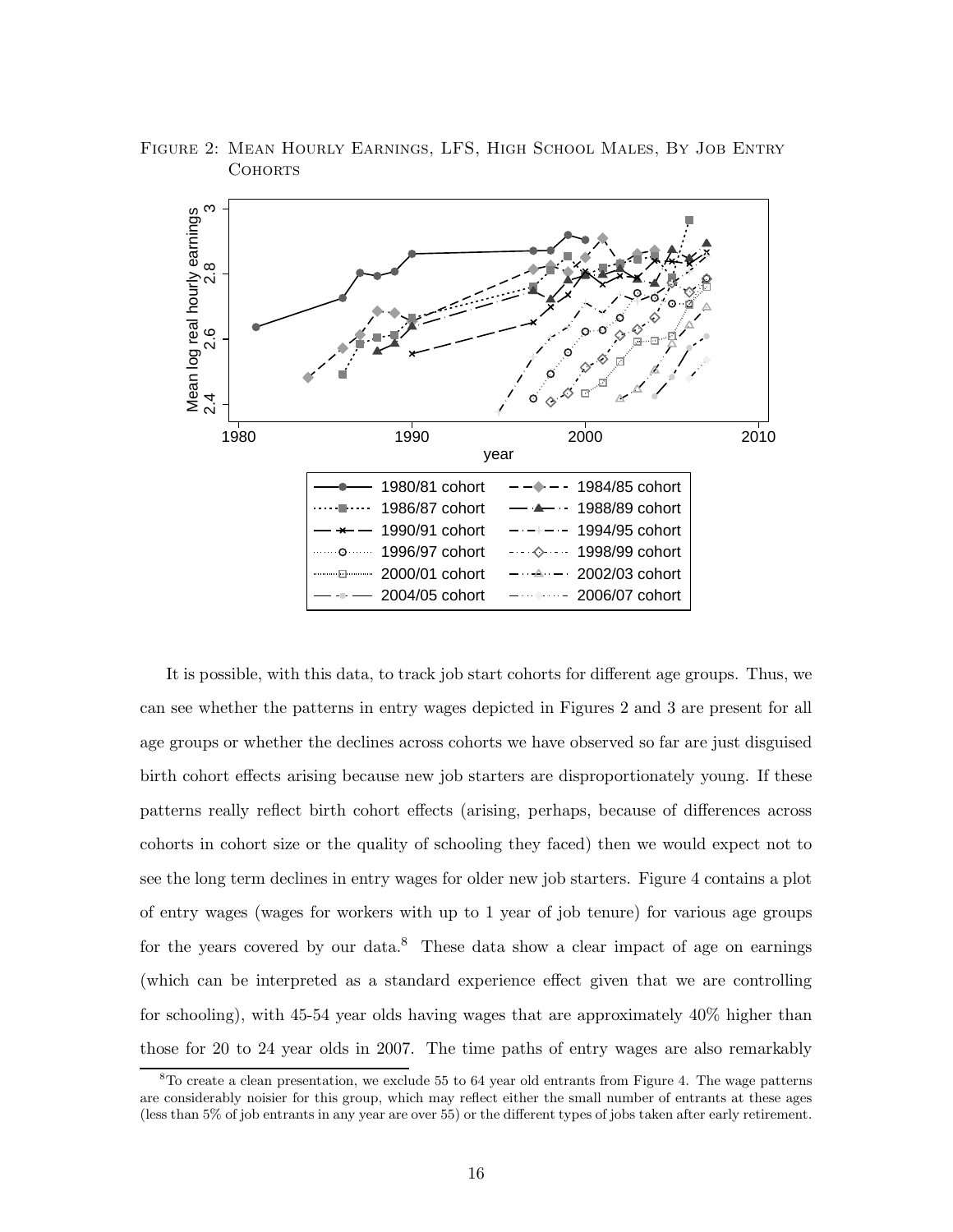Figure 3: Fitted Mean Hourly Earnings, LFS, High School Males, By Job ENTRY COHORTS



similar across the age groups, showing the same pattern of strong decline from 1981 to 1997 followed by either stagnation or slight recovery.<sup>9</sup> Given this, there is little evidence that the patterns we are picking up are masked age (or birth cohort) effects. Instead, it appears that a simple specification with constant age premia and a common trend in starting wages for all age groups characterizes the data quite well and this is the specification we use in estimating equation (11). This points to implicit contract models rather than models of forces affecting birth cohorts as the best way to approach the cohort patterns set out in Figures 2 and 3.

These simple data plots provide initial evidence that the type of implicit contracting model with re–negotiation we described in section 2 provides a useful framework for thinking about shifts in the Canadian wage structure for less educated workers, assuming a U-shaped trend for productivity. In particular, the 1981 cohort would have entered prior to the

<sup>&</sup>lt;sup>9</sup>The largest group of job starters in any given year is the 20-24 grouping. Using the time series underlying Figure 4, the correlations between the start wages for this age group and other age groups are listed in parentheses: 25-34 (.89), 35-44 (.85), 45-54 (.59), and 55-64 (.40).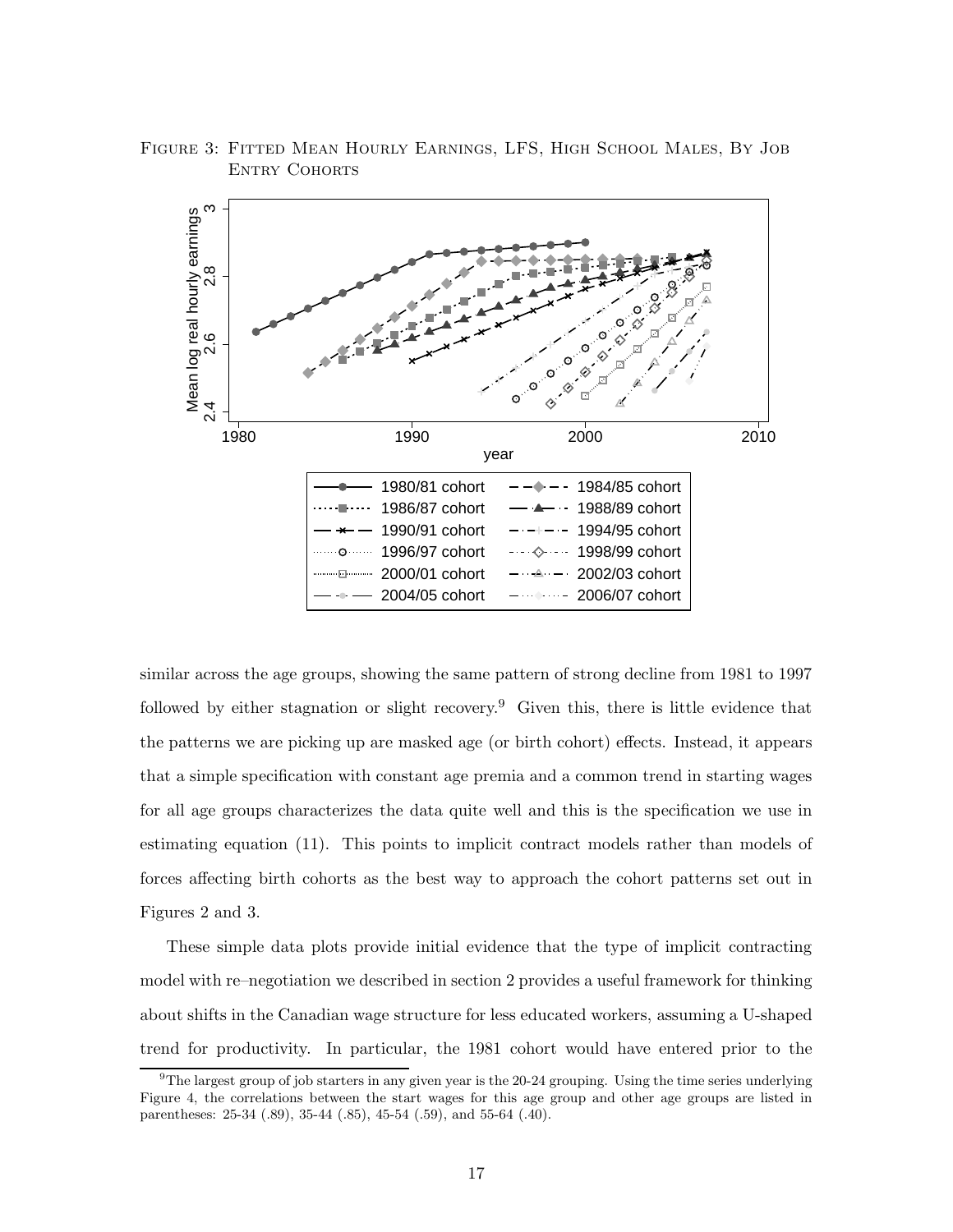Figure 4: Mean Log Hourly Earnings, High School Men, Up To One Year of Job Tenure, By Age



recession of the 1980s when productivity was high and the subsequent secular decline in wages from 1981–97 may have been viewed as a low probability event, making the cost of insuring against it low. This would result in high entry wages. After the recession, wages did not fully recover, potentially reflecting a realization among economic agents that productivity for this group of workers had fallen and was likely to continue to fall. Thus, lower productivity and a higher cost of insurance against further negative shocks would have continued to erode entry wages. After 1997, entry wages leveled off and began to increase. In the context of the model, this would reflect a reversal in the productivity trend. The rising entry wages, in turn, would allow relatively recently hired workers to recontract. However, workers hired during the 1980s would still be on high wage paths that would imply no renegotiation. Thus, wage profiles for post-1995 entry cohorts would steepen while those for the 1980s cohorts would appear unaffected by the turnaround. This is what we see in the data plotted by cohorts and accounts for the pattern in Figure 1, where increases in cross-sectional wage-tenure differences in the 1980s were replaced by decreases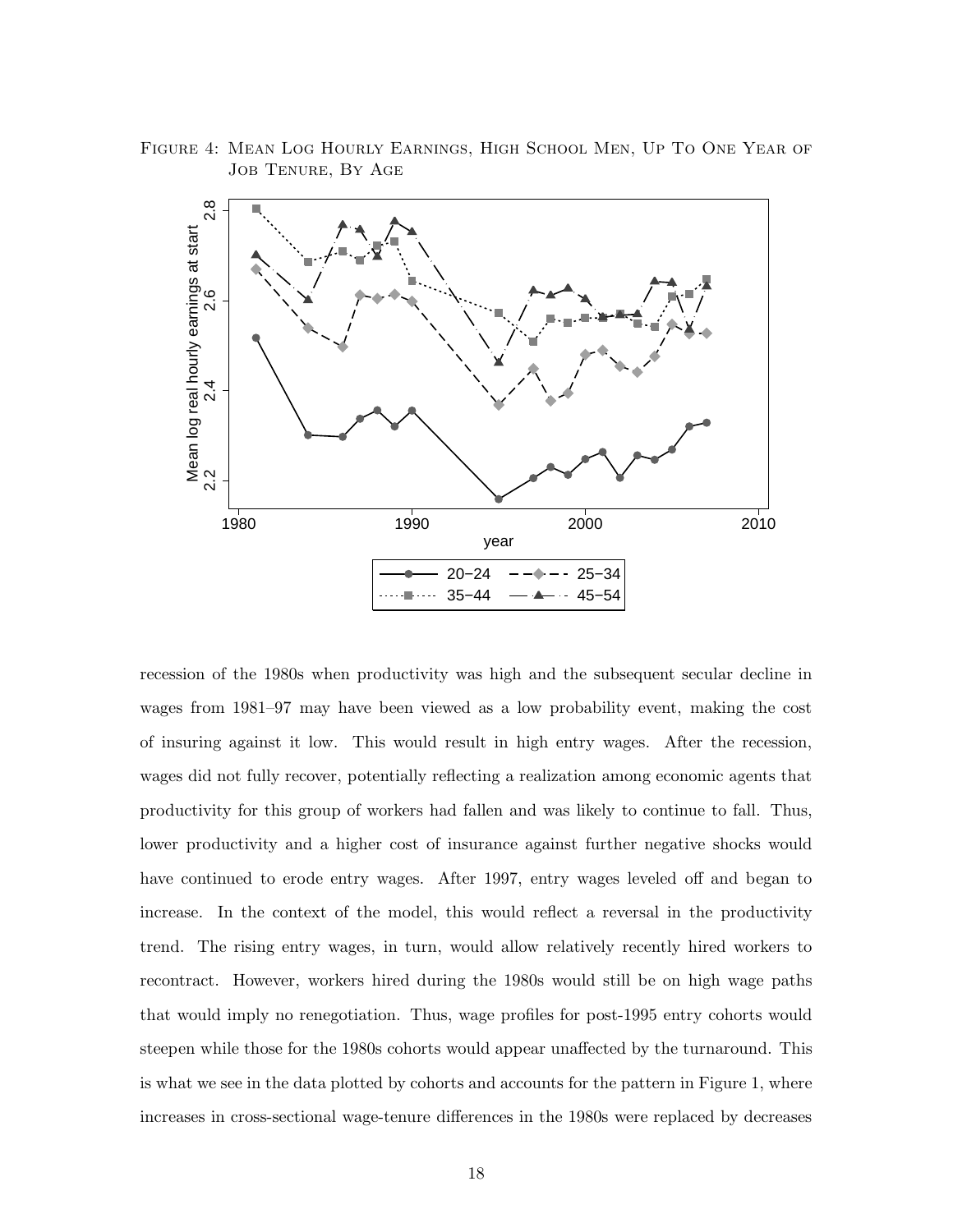in those differences after 1997. In contrast, there is no evidence of the type of pattern one would predict from a simple spot market model; a pattern in which real wages decline over time within specific job cohorts during the early 1980s and early 1990s.

#### 4.2 Econometric Specifications

We now turn to a more careful, econometric examination of the wage patterns seen in the previous figures. We estimate equation (11) using a two-stage procedure. In the first stage, we regress the log of individual wages on a vector of individual and job characteristics,  $X_{it}$ , and a complete set of start year-job tenure interactions,  $\pi(t, t + j)$ . The estimated equation is thus of the form:

$$
ln w_{ijt} = X_{ijt}\beta + \pi(t, t + j) + e(i, t, t + j),
$$
\n(12)

where, as before,  $i$  denotes an individual,  $t$  denotes the year in which the current job started, j indicates years of job tenure in the current job,  $t + j$  indicates the year in which the individual is observed, and  $X$  is a vector of individual characteristics which we describe in the next section. In the second stage, we estimate the following model:

$$
\pi(t, t+j) = \alpha(t) + g(j, t) + \beta_R Ratehet(t, t+j) + \gamma \cdot Below(t, t+j) + \nu(t, t+j)
$$
(13)

where  $\alpha(t)$  is a cohort effect for the cohort entering jobs at time t,  $g(j, t)$  is a cohort-specific wage-tenure profile for individuals that started jobs in year  $t$  with  $j$  years of job tenure, and the remaining variables are those described in section 2.

We estimate Equation (12) using the sample weights accompanying the various data sets. As the dependent variable in equation (13) is obtained by estimating equation (12), we estimate this equation using WLS with the inverse of the standard errors of the estimates used as weights. The two-stage procedure corrects the standard errors of  $\beta_R$  and  $\gamma$  for correlations across the error terms,  $e(i, t, t + j)$ , of individuals that started jobs at the same time and are observed in the same year.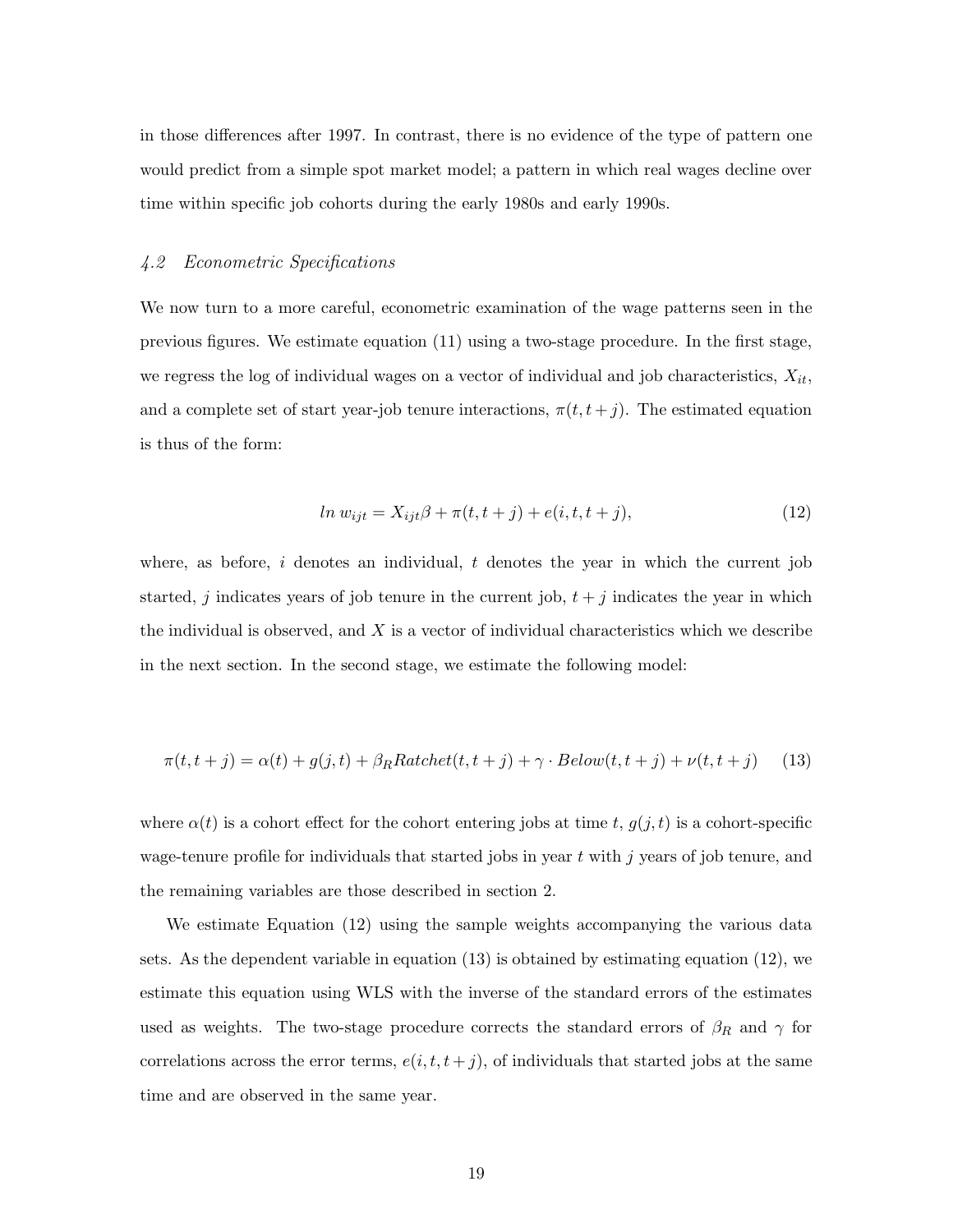Based on observations from Figure 2, we initially adopt a tied spline specification for the wage-tenure profiles,  $g(j, t)$ , in which the wage profile for any cohort is allowed to have different slopes before and after 10 years of tenure. As our Ratchet variable is based on changes in the start wage relative to the start wage at the time a job spell began, we only work with those cohorts for which we observe a wage at the time of job start. Using the data described so far, this includes the 1981, 1984, 1986–90, 1995 and 1997–2007 cohorts, giving us 19 cohorts. The 1984 SUM and the 1995 SWP are offshoots of the LFS which include only categorical variables for job tenure. As a result, we only use these data sets to provide observations for job starters in these years, since the categories allow us to identify workers with at most one year of job tenure.

#### 4.3 Results

#### 4.3.1 Compositional Effects

Table 1 presents information on the job characteristics of job starters in the years 1981, 1984, 1989, 1997 and 2007. The years 1981, 1989 and 1997 were chosen because they occur at similar points in the business cycle. There has been a marked decline in the percentage of new job starts involving union membership (a point also made in Morissette and Johnson (2005)); this development began in the 1980s and accelerated in the 1990s. In 1981, 35.5% of job starters were members of unions; this number declined to 26.7% by 1989 and plummeted to 14.0% by 1997. As the figures from 2007 indicate, unionization rates of starters remained low throughout the last decade of our sample. There have also been notable changes in the industrial composition of new jobs for high school men. In 1981, nearly a quarter of new jobs were in manufacturing. By 2007, that number had fallen to 14.7%. The proportion of jobs in the primary sector also declined. Declines in these industries were offset by increases in the various service sectors. The age distribution of starters changed over the study period: in later years, new starters were more likely to be over the age of 35. 1984 is one of the few years in our data set which corresponds to the trough of a business cycle. The most striking difference between this year and 1981 is the sharp decline in jobs in construction.

Given the substantial compositional shifts depicted in Table 1, we are interested in how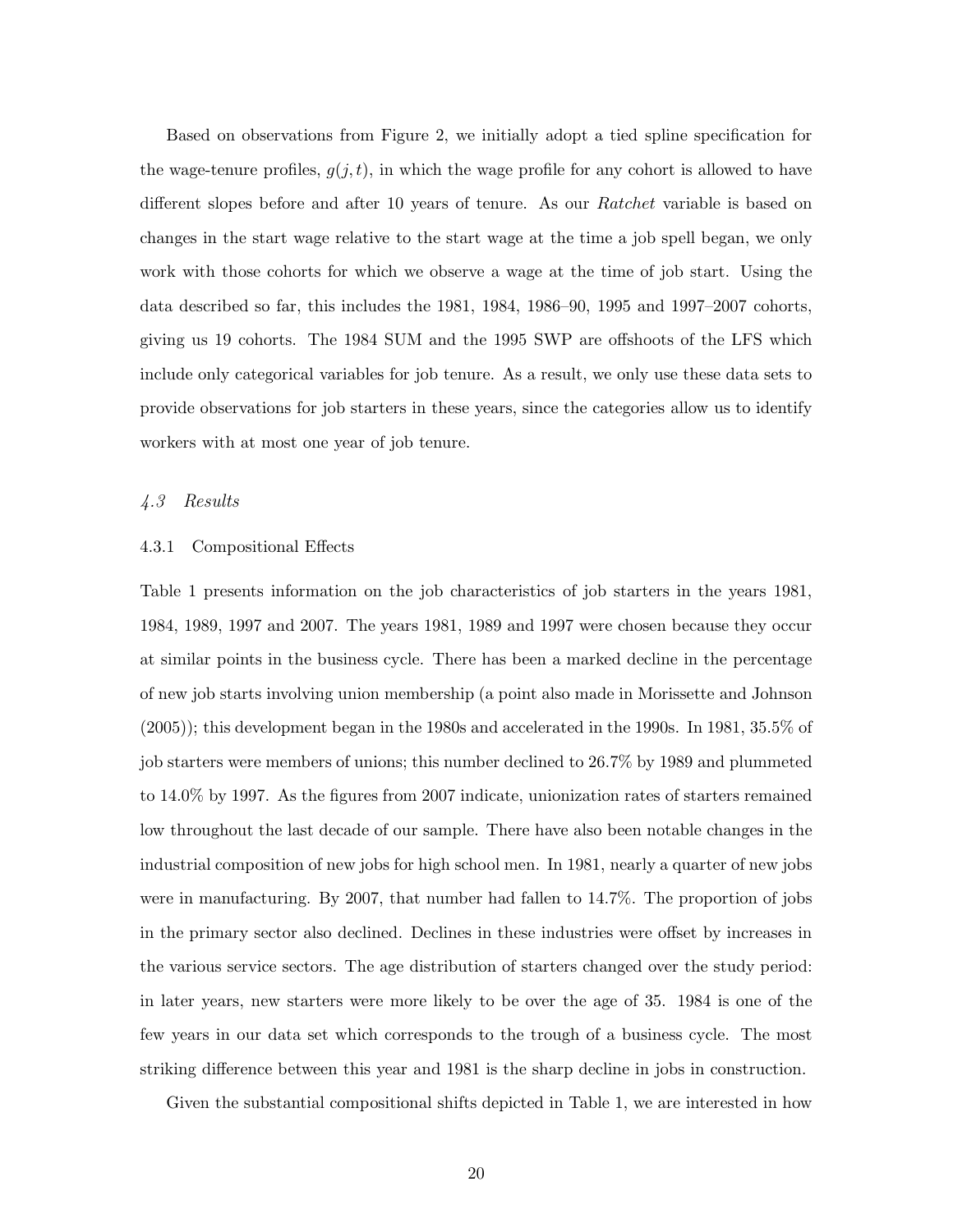|                                |          |           | Start Year |         |          |
|--------------------------------|----------|-----------|------------|---------|----------|
|                                | 1981     | 1984      | 1989       | 1997    | 2007     |
| Age                            |          |           |            |         |          |
| 20-24                          | 36.2     | 36.1      | 30.9       | 33.1    | 33.2     |
| 25-34                          | 36.7     | 35.0      | 40.8       | 32.2    | 27.7     |
| 35-44                          | 14.0     | 17.2      | 16.2       | 21.5    | $20.1\,$ |
| $45 - 54$                      | 8.6      | 8.5       | 8.6        | 9.4     | 13.5     |
| 55-64                          | 4.6      | $\!3.2\!$ | 3.6        | 3.8     | 5.6      |
| Union                          | $35.5\,$ | 25.6      | 26.7       | 14.0    | 13.8     |
| Agriculture                    | $1.5\,$  | $1.5\,$   | $2.0\,$    | $2.2\,$ | 1.4      |
| Primary                        | 7.7      | $5.8\,$   | 5.1        | 5.8     | 4.8      |
| Construction                   | 19.1     | 15.1      | 21.4       | 16.8    | 19.1     |
| Manufacturing                  | 23.7     | 23.2      | 22.5       | 19.3    | 14.7     |
| Trade                          | 17.1     | 22.6      | 19.1       | 18.1    | 18.2     |
| Utilities                      | 0.9      | 0.8       | 0.6        | 0.2     | 0.4      |
| Transportation $\&$<br>Storage | 9.4      | 8.3       | 9.0        | 9.3     | 9.7      |
| <b>FIRE</b>                    | 1.8      | 2.4       | 1.5        | 1.9     | 3.4      |
| Education                      | 1.4      | $1.2\,$   | 1.7        | 1.0     | 1.6      |
| Public admin.                  | 3.5      | 2.7       | 3.1        | 1.7     | 1.6      |
| Accommodations/Food            | $6.0\,$  | 5.6       | $5.2\,$    | 8.3     | 7.2      |
| Health and Soc. Assist.        | 1.5      | 1.8       | 1.3        | 1.1     | 0.8      |
| Professional Services          | 2.7      | 4.2       | 2.8        | 6.7     | 10.6     |
| Other Services                 | 4.0      | 4.8       | 4.6        | 7.6     | 6.6      |
| Mean Log Wage                  | 2.64     | 2.48      | 2.55       | 2.40    | 2.50     |

Table 1: Job characteristics of male job starters, high school educated, selected years

Note: Job starters are defined as workers ages 20-64 with up to one year of job tenure. All means are generating using the sample weights included with the respective surveys.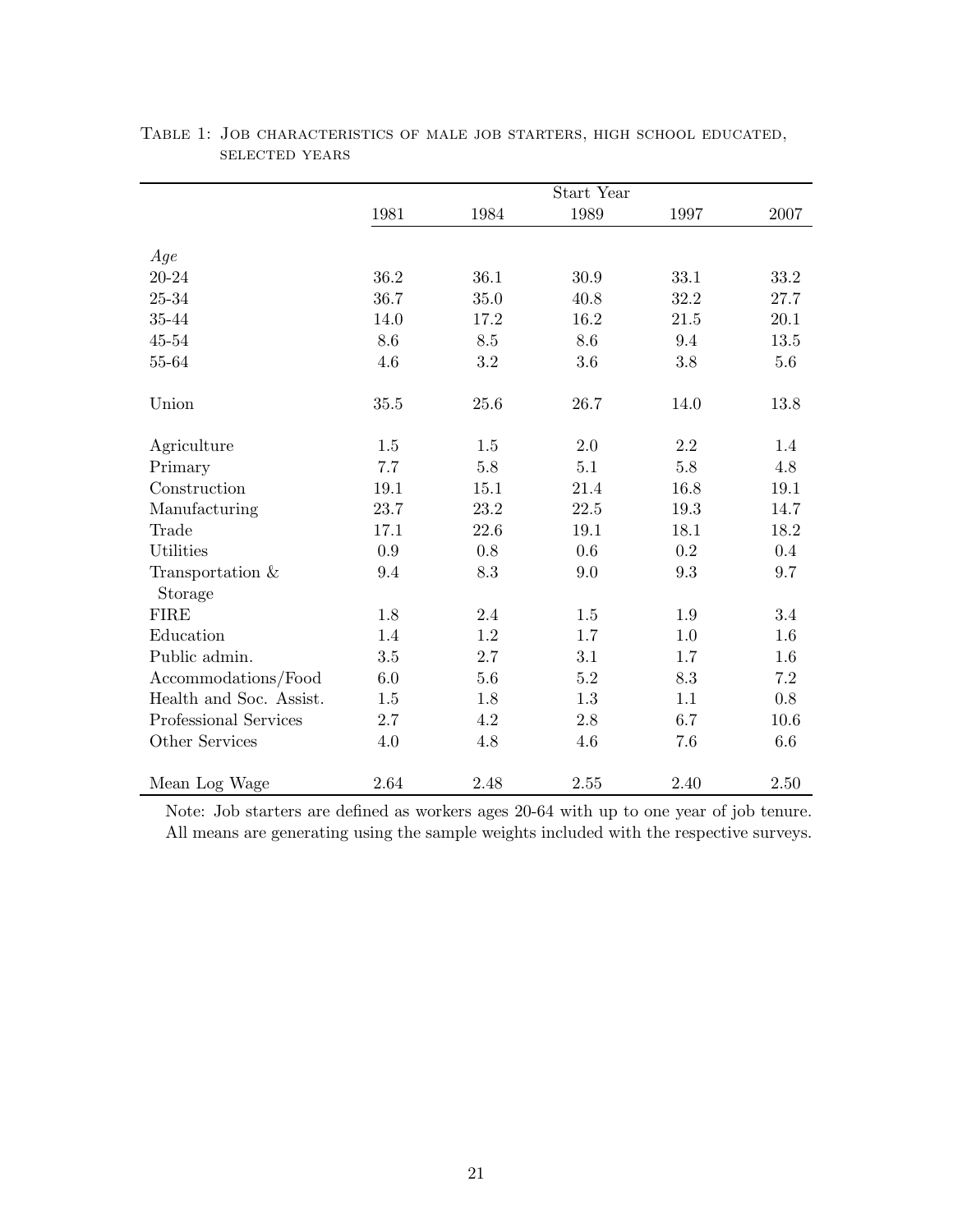much of the overall wage patterns in Figures 1-3 can be explained by those shifts. We can provide an answer using the first stage wage regression described in the previous section. In particular, the regression includes indicators for the age and province of residence of the individual, controls for industry and union status of the individual's main job, and the complete set of tenure-year interactions. The results yield expected patterns, such as a roughly quadratic shaped wage-age profile and a positive union wage premium.<sup>10</sup>

Figure 5: Entry Wages for High School Men, Relative to 1981



Figure 5 shows the estimated cohort effect at the time of job start,  $\pi(t, t)$ , relative to that of the 1981 cohort, using the first-stage specification reported above. These effects are measures of the entry wage in each year, after controlling for differences in the characteristics and jobs of entrants across years. The pattern is similar to what is shown in the previous figures. Entry wages declined substantially in the early 1980s, partly recovered in the late 1980s, fell again in the early 1990s, and then followed a general pattern of recovery for the remainder of the period. As age, industry and union controls are included in the first stage, these results indicate that the pattern for entry wages that we observe are being driven

<sup>&</sup>lt;sup>10</sup>The estimates of the first stage coefficients are reported in the web appendix.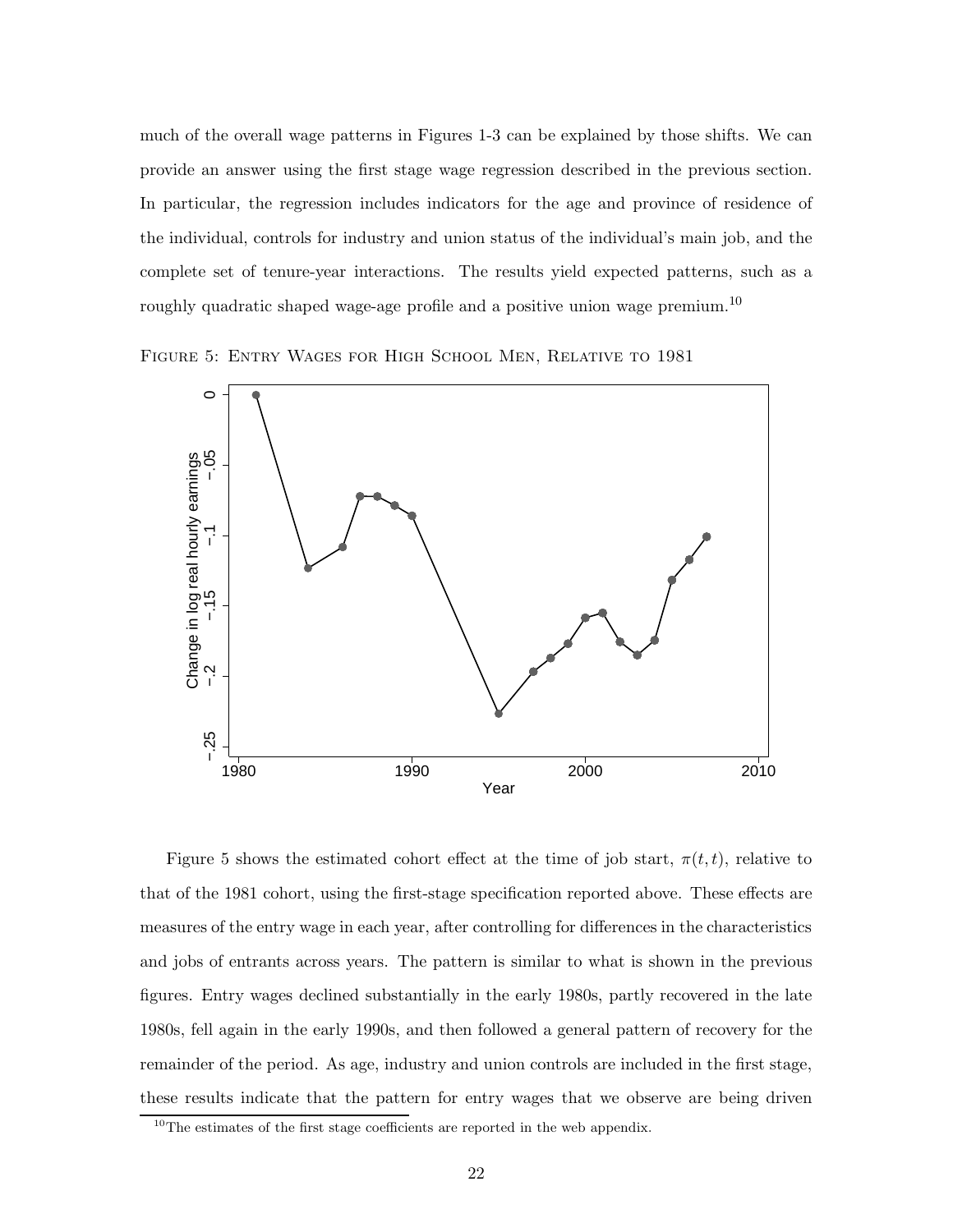|              | 1989-81 | 1997-1981 | 2007-1981 | 2007-1997 |
|--------------|---------|-----------|-----------|-----------|
| Unionization | $-.02$  | $-.04$    | $-.04$    | $_{00}$   |
| Industry     | $.00\,$ | $-.02$    | $-.02$    | .00.      |
| Explained    | $-.02$  | $-.06$    | $-.06$    | .00       |
| Total        | $-.09$  | $-.24$    | -.13      | .10       |

Table 2: The Roles of Unionization and Industrial Patterns in Accounting for Entry Wage Patterns

Note: Decompositions are based on average union and industry effects over the entire study period and are expressed in differences in the mean log hourly wage, after controlling for age and province differences across entry cohorts.

largely by forces other than compositional shifts. Morissette and Johnson (2005) reach the same conclusion for the period 1981–1997 using a similar methodology.

To provide a more concrete measure of the role of compositional shifts, in Table 2, we present the results of a simple decomposition that focuses on the roles of deunionization and industrial shifts using the estimates from the first stage regression. As shown in Table 1, the fraction of job starters that were members of a union in their job fell from 35.5% in 1981 to 26.7% in 1989, and to 14.0% in 1997. After 1997, unionization rates remained flat. Based on a average union premium of .171 log points, this accounts for roughly .02 log points of the wage decline from 1981 to 1989 and .04 log points of the decline from 1981 to 1997. There was also a shift from jobs in manufacturing and the primary sector towards jobs in services, most of which took place after 1997. Based on estimates of the various industry premia over the period, shifts in industrial patterns account for none of the difference in entry wages between 1981 and 1989, and .02 log points of the decline between 1989 and 1997. Overall, unionization and industrial shifts account for roughly a quarter of the wage losses experienced between 1981 and 1997. This is slightly smaller than implied effects from the decomposition exercise carried out for US wages by DiNardo et al. (1996). Interestingly, none of the wage gains after 1997 can be accounted for by these factors. Combined with Figure 5, these results indicate that compositional shifts are not the main forces driving the decline and then rise in wages that interest us.

Another potential compositional factor is the increasing education level of the workforce in this period. If the "most able" high school educated workers in earlier birth cohorts would have obtained a post-secondary education (and moved out of our sample) in later cohorts,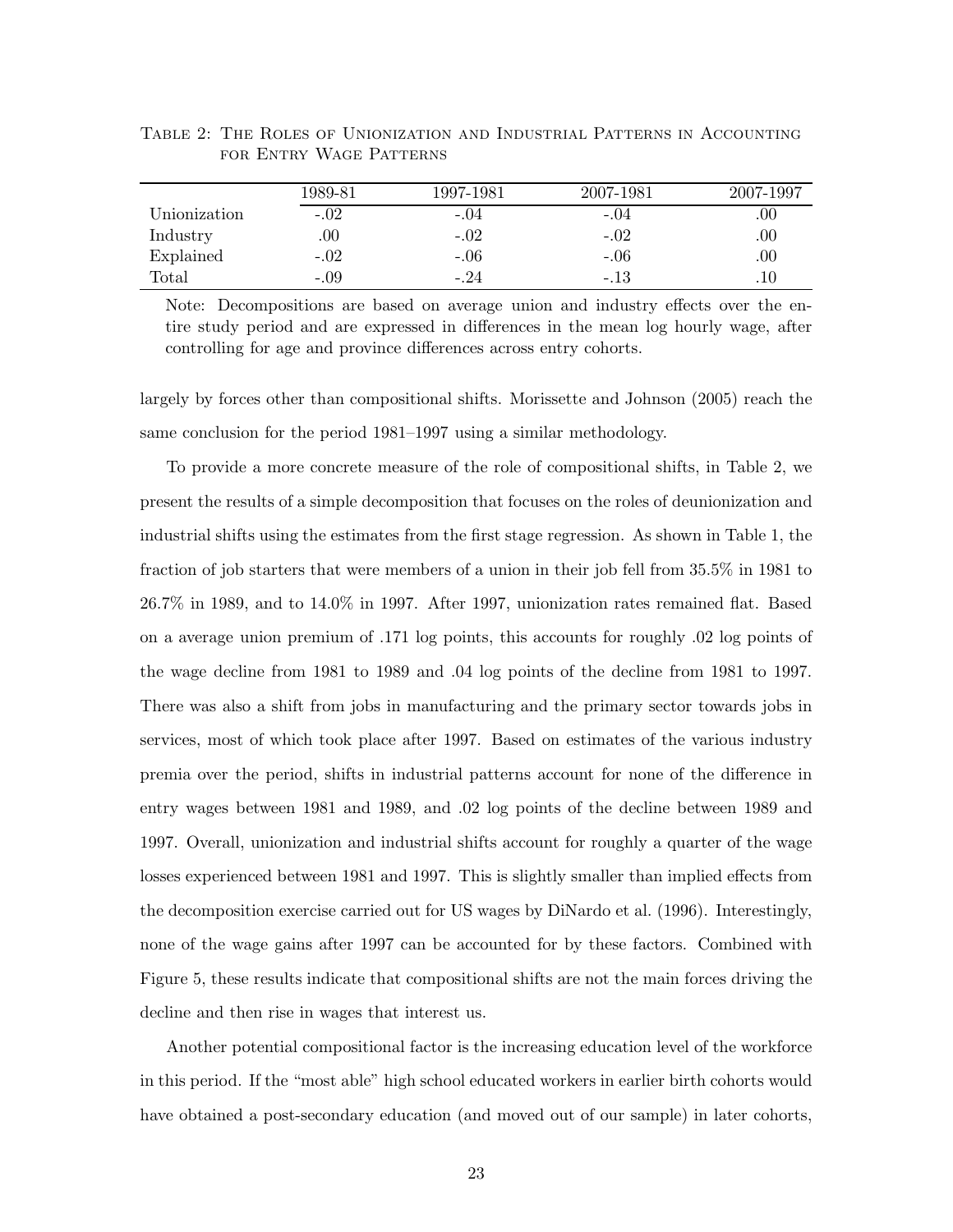this could explain some of the general wage decline. However, our earlier investigation indicated that the wage patterns do not fit well with birth cohort based explanations. Moreover, such an education selection story cannot explain the increasing profiles after 1997.

#### 4.3.2 Econometric Results

We next turn to presenting the results from our second stage estimation. As discussed earlier, the Ratchet and Below variables are key covariates in our investigation. Note that we do not observe start wages for all years. However, the gaps in our data (early 1980s, early 1990s), take place during recessions. Given both cyclical considerations and the longer term negative trend that we observe, it seems reasonable to assume that start wages are falling during these periods. As such, the value of *Ratchet* for any cohort in our data will not be determined by start wages in these missing years of data.

Results for various specifications of the second-stage regression are reported in Table 3. In the first column, results are reported for a specification without the Ratchet and Below variables. The estimated spline coefficients indicate that the profiles essentially become flat after 10 years. The cohort-tenure interactions are consistent with previous plots and with the implicit contracting model outlined in section 2. That model predicts that cohort specific wage profiles will shift down in parallel during the long decline and then shift up and steepen after 1996. The estimated cohort-slope interactions in the first column indicate that profiles are parallel for cohorts entering before the mid-90s<sup>11</sup> with the possible exception of the 1984 cohort, which may have been able to re–negotiate its wages in the late–80s boom. The profiles become much steeper for the later cohorts and the hypothesis that all cohorts share a common slope and spline is strongly rejected  $(F_{24,123} = 4.34, p-value=0.00)$ .

In Column 2, we include the *Ratchet* variable. Its estimated coefficient is 1.13, which implies that a 1% increase in the start wage above the highest start wage experienced so far during a particular job spell results in a 1.13% increase in the wage of that ongoing job spell. The estimated coefficient is not statistically different from one at conventional

 $11$ The hypothesis that the tenure-wage profiles have the same shape for the 1981–1995 start cohorts cannot be rejected at the 5% level  $(F_{14,123} = 1.57, \text{ p-value}=0.10)$ .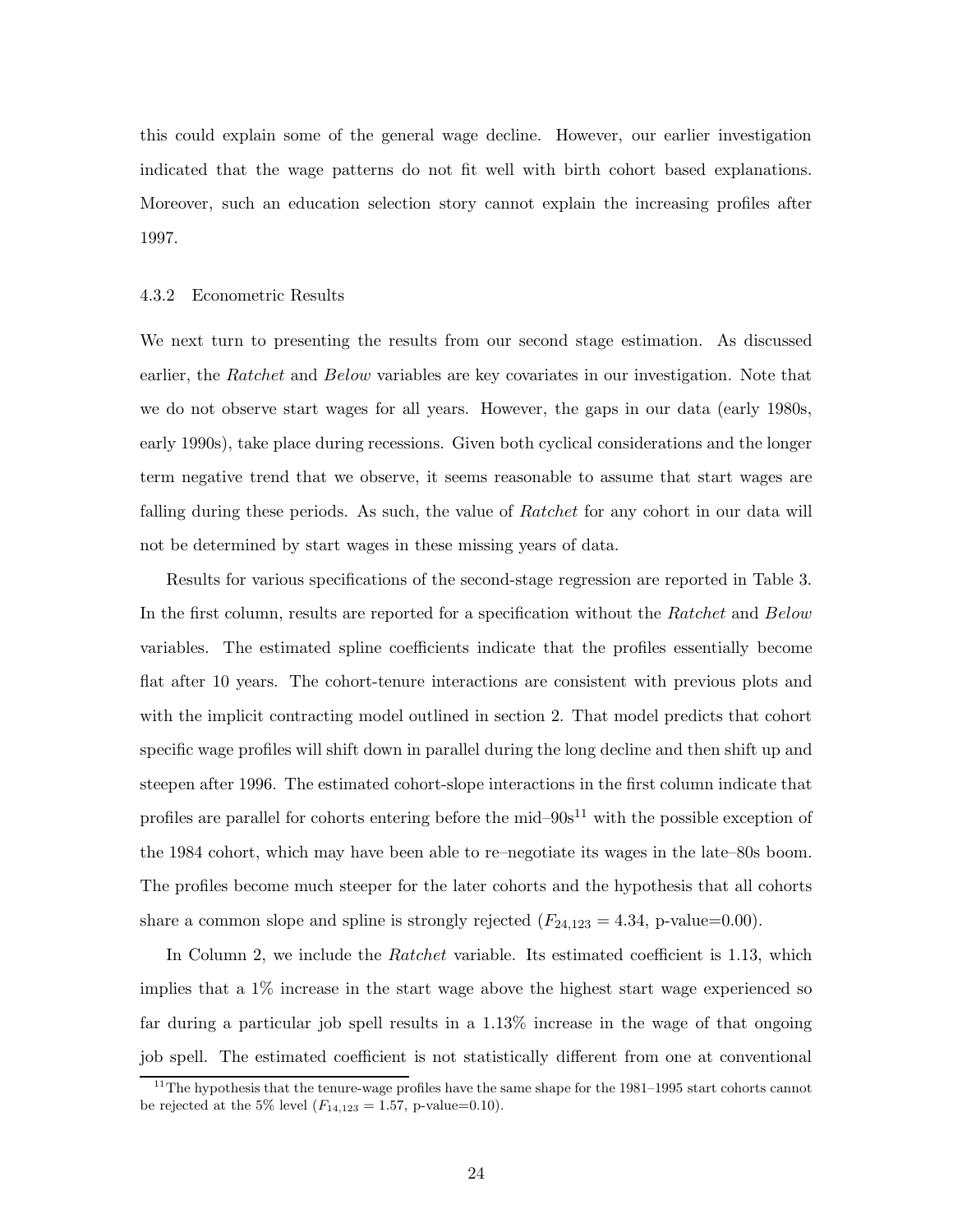|                   |                            | Specification          |                        |
|-------------------|----------------------------|------------------------|------------------------|
| Variable          | $\left( 1\right)$          | $\left( 2\right)$      | (3)                    |
| Ratchet           |                            | $1.128 \ (0.363)$ ***  | $0.906~(0.397)$ **     |
| <b>Below</b>      |                            |                        | $0.300$ $(.221)$       |
| Tenure            | $0.013(0.004)$ ***         | $0.013(0.004)$ ***     | $0.016~(0.004)$ ***    |
| Spline            | $-0.018$ $(0.008)$ **      | $-0.018$ $(0.007)$ **  | $-0.019(0.007)$ **     |
|                   | Cohort Slope Interactions  |                        |                        |
| 1984              | 0.006(0.006)               | $-0.002(0.007)$        | $-0.002(0.007)$        |
| 1987              | $-0.002(0.005)$            | $-0.002(0.005)$        | $-0.002(0.005)$        |
| 1989              | $-0.003(0.005)$            | $-0.003(0.005)$        | $-0.003(0.005)$        |
| 1995              | 0.007(0.005)               | $-0.003(0.006)$        | $-0.004(0.006)$        |
| 1997              | $0.011~(0.005)$ **         | 0.001(0.006)           | 0.000(0.006)           |
| 1999              | $0.015(0.006)$ **          | 0.006(0.006)           | 0.005(0.006)           |
| 2001              | $0.022~(0.007)$ ***        | 0.012(0.008)           | 0.010(0.008)           |
| 2003              | $0.040~(0.010)$ ***        | 0.014(0.013)           | 0.016(0.013)           |
| 2005              | $0.039(0.020)$ *           | 0.021(0.020)           | 0.021(0.020)           |
|                   | Cohort Spline Interactions |                        |                        |
| 1984              | $-0.000(0.013)$            | 0.013(0.013)           | 0.011(0.013)           |
| 1987              | 0.010(0.010)               | 0.010(0.010)           | 0.005(0.011)           |
| 1989              | 0.014(0.010)               | 0.014(0.010)           | 0.009(0.011)           |
| 1995              | 0.021(0.028)               | 0.015(0.027)           | 0.014(0.027)           |
| Cohort Intercepts |                            |                        |                        |
| 1984              | $-0.091~(0.029)$ ***       | $-0.101~(0.028)$ ***   | $-0.106$ $(0.028)$ *** |
| 1987              | $-0.050$ $(0.027)$ *       | $-0.050$ $(0.026)$ *   | $-0.055$ $(0.026)$ **  |
| 1989              | $-0.064~(0.029)$ **        | $-0.064~(0.028)$ **    | $-0.067~(0.028)$ **    |
| 1995              | $-0.141(0.030)$ ***        | $-0.154$ $(0.030)$ *** | $-0.154$ $(0.030)$ *** |
| 1997              | $-0.159$ $(0.027)$ ***     | $-0.161~(0.026)$ ***   | $-0.163$ $(0.026)$ *** |
| 1999              | $-0.158$ $(0.028)$ ***     | $-0.160~(0.027)$ ***   | $-0.160~(0.027)$ ***   |
| 2001              | $-0.160$ $(0.029)$ ***     | $-0.150$ $(0.028)$ *** | $-0.150~(0.028)$ ***   |
| 2003              | $-0.180(0.031)$ ***        | $-0.178~(0.030)$ ***   | $-0.181~(0.029)$ ***   |
| 2005              | $-0.124~(0.032)$ ***       | $-0.124~(0.031)$ ***   | $-0.126$ $(0.031)$ *** |
| 2007              | $-0.104~(0.033)$ ***       | $-0.104$ $(0.032)$ *** | $-0.106$ $(0.032)$ *** |
| Constant          | $2.672~(0.022)$ ***        | $2.672~(0.021)$ ***    | $2.674~(0.021)$ ***    |
| $\mathbb{R}^2$    | 0.831                      | 0.842                  | 0.843                  |
| $\mathbf N$       | 168                        | 168                    | 168                    |

Table 3: Results, High School Men, Second-stage Regression

Notes: \*, \*\*, \*\*\* indicate different from zero at the 10%, 5%, and 1% levels of significance. Standard errors are reported in parentheses. With the exception of 1984, intercepts and slope/spline interactions for even years are not reported here. See the web appendix for even year estimates. Estimated using WLS, with the inverse of the standard error from the first stage regressions used as weights. First stage regressors consist of 4 age indicators, 13 industry indicators, 9 province indicators and 168 cohort-tenure indicators. The cohorttenure indicators are the depend variable for the above regressions.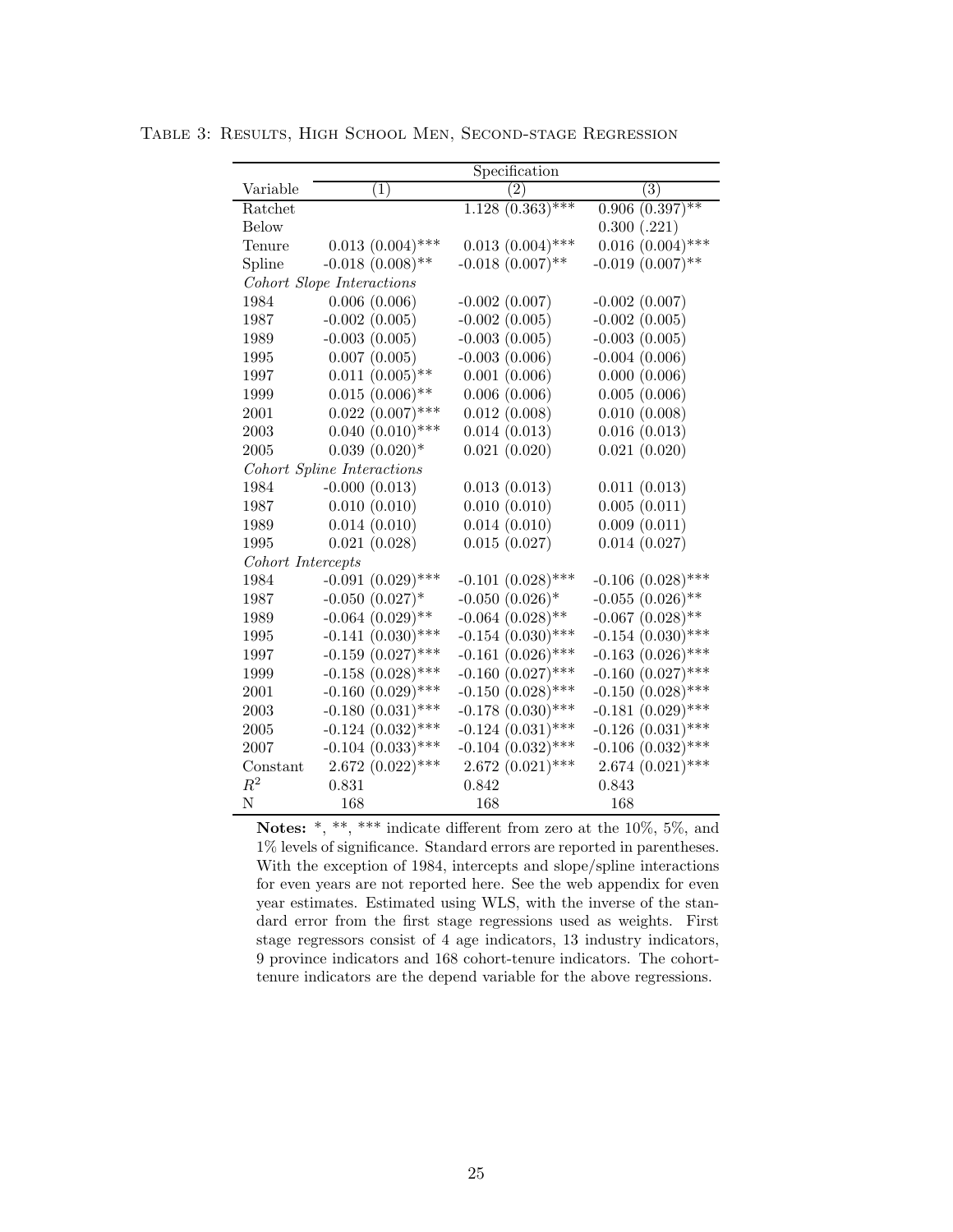significance levels. Inclusion of the Ratchet variable reduces the slope coefficients of the post-97 entry cohorts by a third or more, and it is no longer possible to reject the hypothesis that the underlying shape of the wage-tenure profiles are the same across all job cohorts  $(F_{23,122}=1.12, p-value=0.34)$ . These results suggest that re-contracting accounts for much of the apparent steepening of the wage profiles for the most recent entry cohorts as well as for the 1984 cohort.

In Column 3, we include the *Below* variable as a regressor. This variable captures contemporaneous movements in the entry wage that are below the maximum experienced during an ongoing job spell. In section 2, we noted that an implication of the spot market is that wages in ongoing spells should be as responsive to this variable as they are to the ratchet variable. With the inclusion of this variable, the Ratchet variable continues to be statistically significant, and although somewhat smaller in magnitude than the estimate obtained in column 2, the estimated coefficient is still not significantly different from one. In contrast, the coefficient on *Below* is not significant, and has a magnitude close to zero. Once more, the hypothesis that all cohorts share a common wage-tenure profile cannot be rejected  $(F_{24,121}=80, p-value=0.75)$ . These results are consistent with the re-contracting model.<sup>1213</sup>

As we noted in Section 2, this specification is consistent with a model of general human capital. If human capital is firm-specific, then recontracting should only occur when the entry wage exceeds the wage in an ongoing spell, inclusive of returns to job tenure. The difficulty in implementing this, of course, is that we cannot determine when re-contracting is needed by comparing entry wages to the actual wage at tenure,  $j$ , for a given cohort since the latter wage already reflects any re-contracting. Instead, we need to construct a wage using a tenure profile unaffected by renegotiation. To do this, we used data for the 1981 cohort alone. Of all the cohorts we observe, this is the one least likely to experience recontracting, as it enters the job market under the most favorable conditions of all the

 $12$ To check further on age composition effects, we also ran a single-stage regression with the controls used in the first stage, along with cohort-specific wage-tenure profiles, full interactions between age groups and cohort intercepts, and full interactions between age groups and tenure. The results are consistent with what we have reported so far, with steepening profiles for more recent cohorts, and the same pattern of decline and partial recovery in entry wages. Results are available in the online appendix.

<sup>&</sup>lt;sup>13</sup>We obtain broadly similar results working with women, which are reported in the online appendix. Wage profiles steepen for the post-97 cohorts and the coefficient on the Ratchet variable is positive and significant.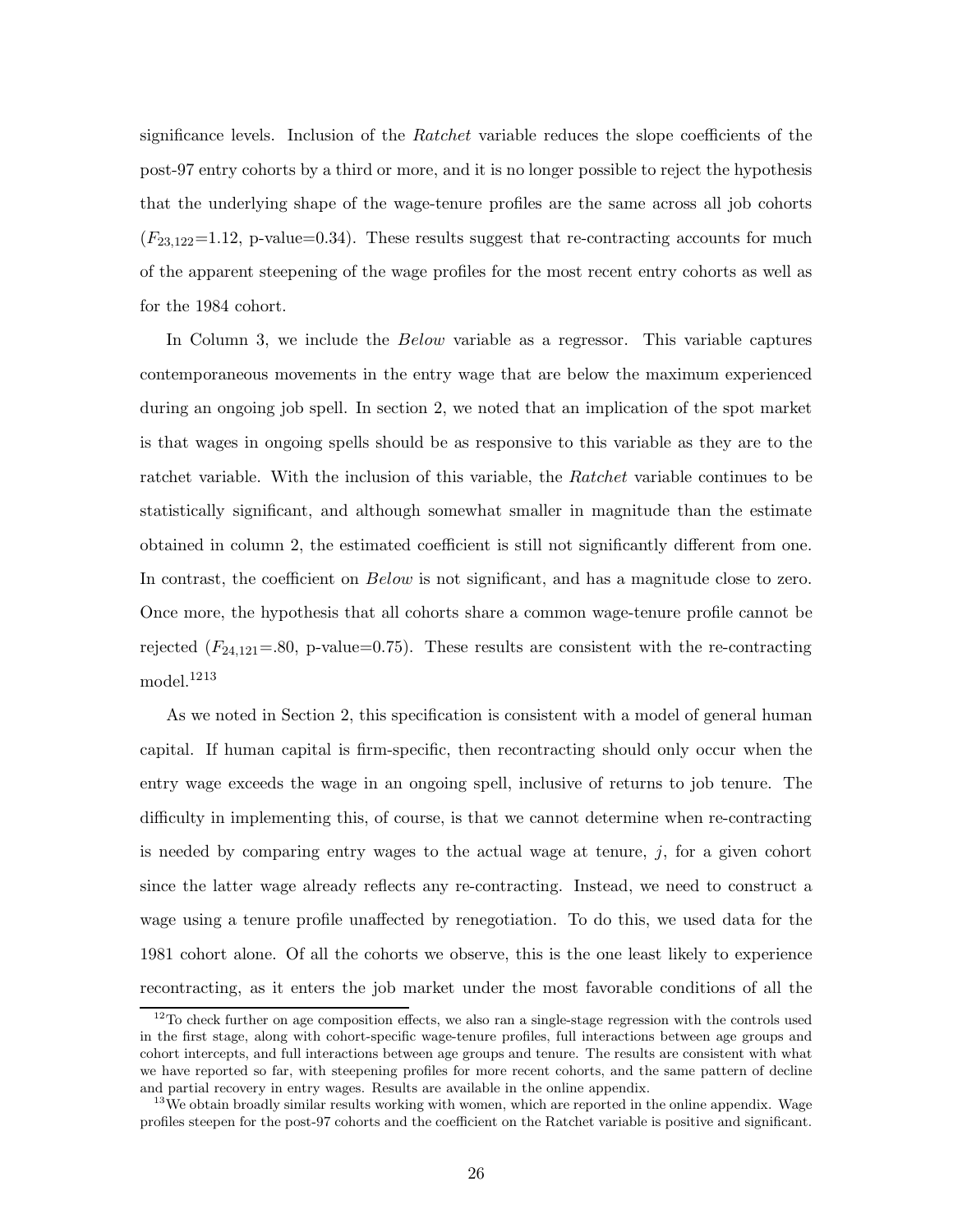cohorts we use. If the recontracting model holds, this cohort can thus be used to obtain an estimate of the "pure" wage-tenure profile.

Estimating a wage equation including only the 1981 entry cohort results in a tenure coefficient of .017 (with a standard error of .002) and a spline interaction after the first ten years of  $-.023$  (with standard error of  $.005$ ).<sup>14</sup> We also estimated entry wages for each cohort using the same set of controls, but using only workers with up to one year of job tenure and a set of start year dummies. We used these two sets of estimates to construct a set of counterfactual wage-tenure profiles for each cohort. These wages were then compared with the entry wages of subsequent entry cohorts. For the 149 observations exceeding one year of job tenure, there were only 9 cases where the constructed wage profiles did not exceed a subsequent entry wage. This implies that if implicit contracts are to account for the general steepening of the wage profiles after 1997, then the returns to job tenure must represent general human capital or matching since a specific human capital framework does not imply adequate opportunities for recontracting to account for the observed steepening. To emphasize this point, note that entry wages increased by .13 log points between 1995 and 2007, or approximately .010 log points a year. As the return to a year of job tenure was .017 log points a year for the 1981 cohort, wage growth at that rate would result in wages in ongoing spells easily outpacing the changes in entry wages for subsequent cohorts after 1997.

#### 4.4 Robustness of the Results

The results reported above were obtained using cohort-specific spline functions for the wage-tenure profile in the second-stage regression. We next investigate the sensitivity of our results to alternative specifications of the wage-tenure profile. In the existing literature evaluating the role of implicit contracts to account for wages over the business cycle, a wide array of functional forms are used. Beaudry and Dinardo (1991) use a linear function, Grant (2003) uses a quadratic function, while Devereux and Hart (2007) use a cubic function. To examine the robustness of our results to alternative specifications, we estimated a model

 $14$ The regression includes a spline specification for the tenure profile and controls for union status, industry, age, and province of residence.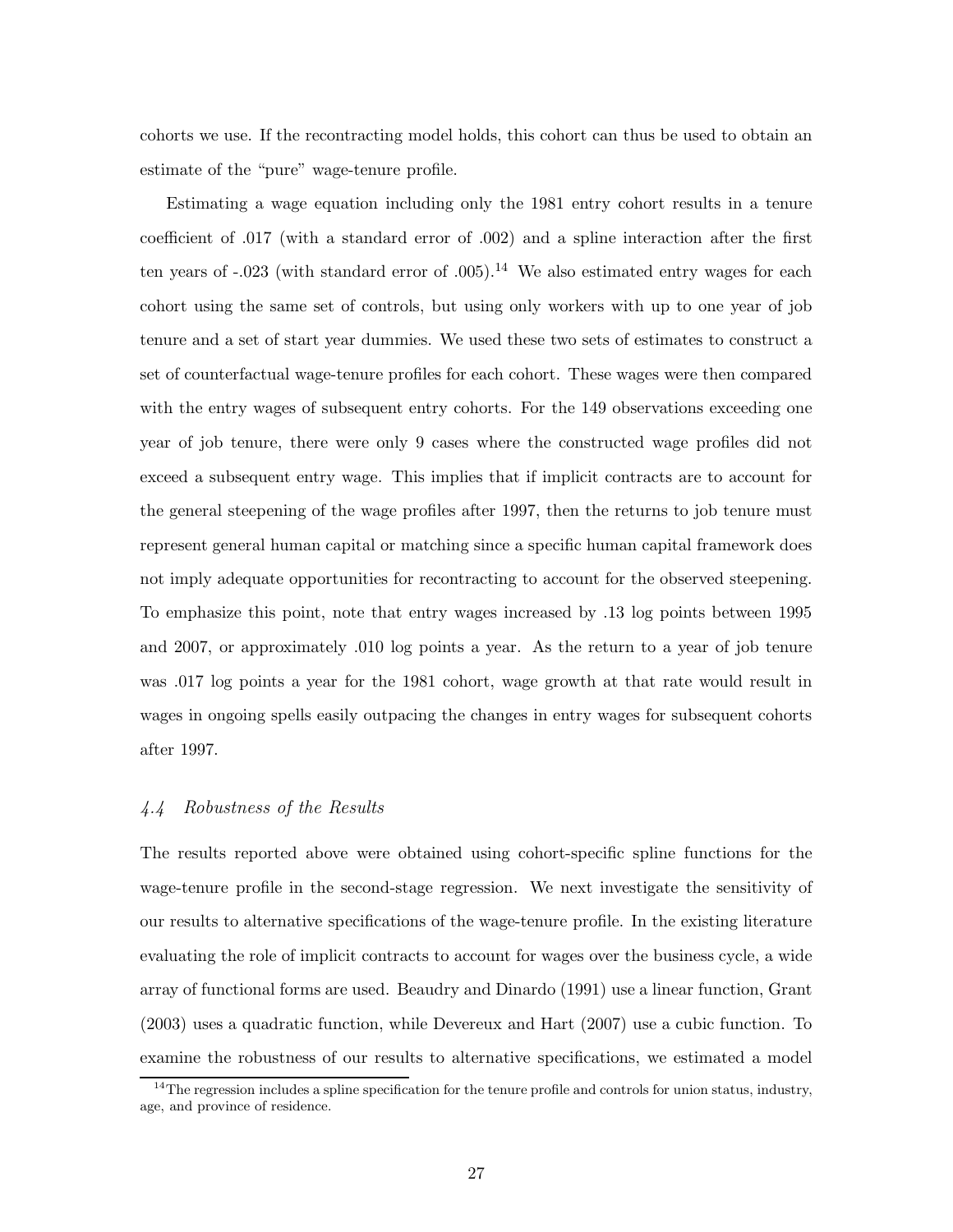which imposes a common non-parametric wage-tenure profile for all cohorts. In a specification including the Ratchet variable but not Below, the estimated coefficient on Ratchet was 1.30 (s.e. of .15); while in a specification including both Ratchet and Below, the estimated coefficients were  $.95$  (s.e. of  $.18$ ) and  $.43$  (s.e. of  $.12$ ), respectively.<sup>15</sup>

The Ratchet and Below coefficients from the common tenure profile specification are not strictly consistent with any of the three models outlined in Section 2. However, they do imply that the wages in ongoing spells only partially track conditions in the labour market, with increases in start wages above the previous maximum in the job spell having a much stronger effect on wages in that spell than other movements in the current start wage. These results mirror the findings in the business cycle literature. Only Beaudry and Dinardo (1991) find evidence that the tightest labour market conditions during a job spell fully determines the current wages. Both Grant (2003) and Devereux and Hart (2007) find a significant and negative coefficient on the contemporaneous unemployment rate as well. McDonald and Worswick (1999) obtain similar results for Canadian nonimmigrant males, but they also find a positive coefficient on the unemployment rate at the time of entry; this result may reflect the non-stationarity of Canadian wages during their study period (1980–92). Although we are examining non-cyclical wage patterns, our results also indicate that both the tightest labour market during a job spell and the current labour market play roles in the behaviour of the wages of high school men. Given the long term nature of the decline, it may be that firms faced bankruptcy constraints that prevented them from fully insuring against such a decline. Gamber (1988) uses a two-period model to illustrate that such constraints may result in wage contracts that respond asymmetrically to permanent and temporary shocks. In particular, in states where the bankruptcy constraint is binding, firms are unable to insure fully.

<sup>15</sup>A visual examination of the non-parametric specification suggests that a cubic profile describes the data well.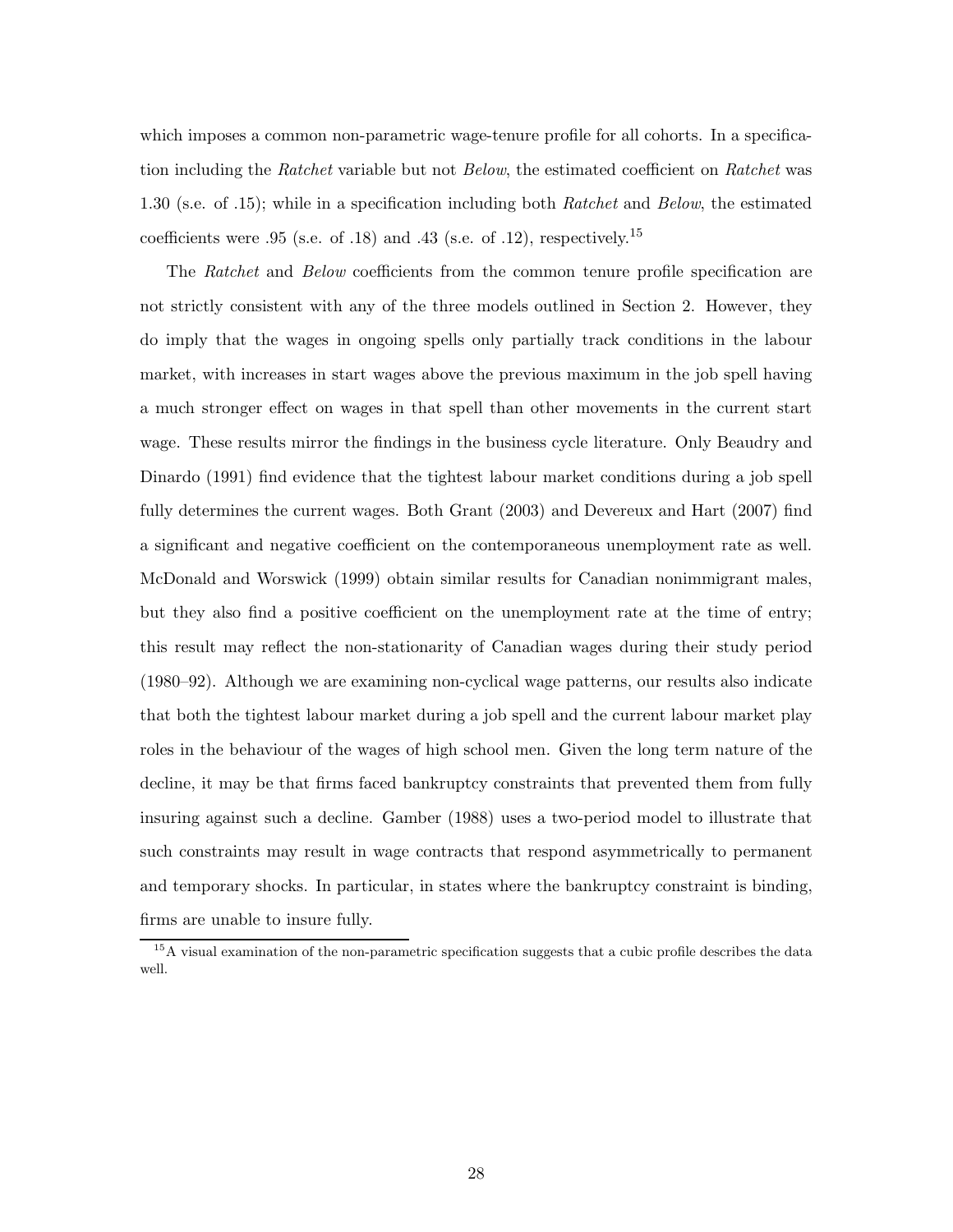# 5 The Role of Unionization Revisited

So far, our results are based on a simple regression framework in which union membership results in a common premium for all workers.<sup>16</sup> Empirical studies on union wage effects indicate the returns to experience tend to be lower in the union sector (Kuhn, 1998). If the union premium is higher for entrants, and if non-union workers experience a higher return to tenure, then the falling entry wages and steepening wage-tenure profiles we observe may be driven by effects of de-unionization that are not taken into account in this model, rather than by recontracting. To examine this issue further, we estimate our model separately for union and non-union workers. We begin with cohort-specific spline functions for the wage-tenure profile. Results are presented in Table 4.

The results for the non-union workers are similar to those for the pooled sample. In the absence of the *Ratchet* variable (Column 1), the wage profiles steepen for the most recent entry cohort. The cohort intercepts show the same pattern of decline until the 1990s, followed by signs of partial recovery in wages. The wage-tenure profiles are steeper than those in the pooled sample, and while they become flatter after 10 years of job tenure, the point estimate implies further wage growth at longer lengths of job tenure. Inclusion of the variables of interest (Column 2) results in a somewhat larger estimate of the Ratchet coefficient, but little indication that wages respond to outside conditions, except to recontract to match a wage that exceeds the highest during the job spell. Again, once the implicit contract variables are included, it is not possible to reject the hypothesis that the wage profiles have identical slopes across cohorts  $(F_{24,121}=0.90, \text{ p-value}=0.60)$ . The point estimate of the Ratchet coefficient implies overbidding to retain current employees, but again the estimate is not significantly different from one.

Following the procedure that was used for the pooled sample, we estimated our model for the non-union sector imposing a common, non-parametric specification for the wagetenure profile. As with the pooled sample, this profile could be closely approximated with a cubic. The estimates of the coefficients of Ratchet and Below were .95 and .43 respectively, with standards errors of .24 and .23. These estimates are similar to the estimates that we

<sup>&</sup>lt;sup>16</sup>The estimated union premium is .171.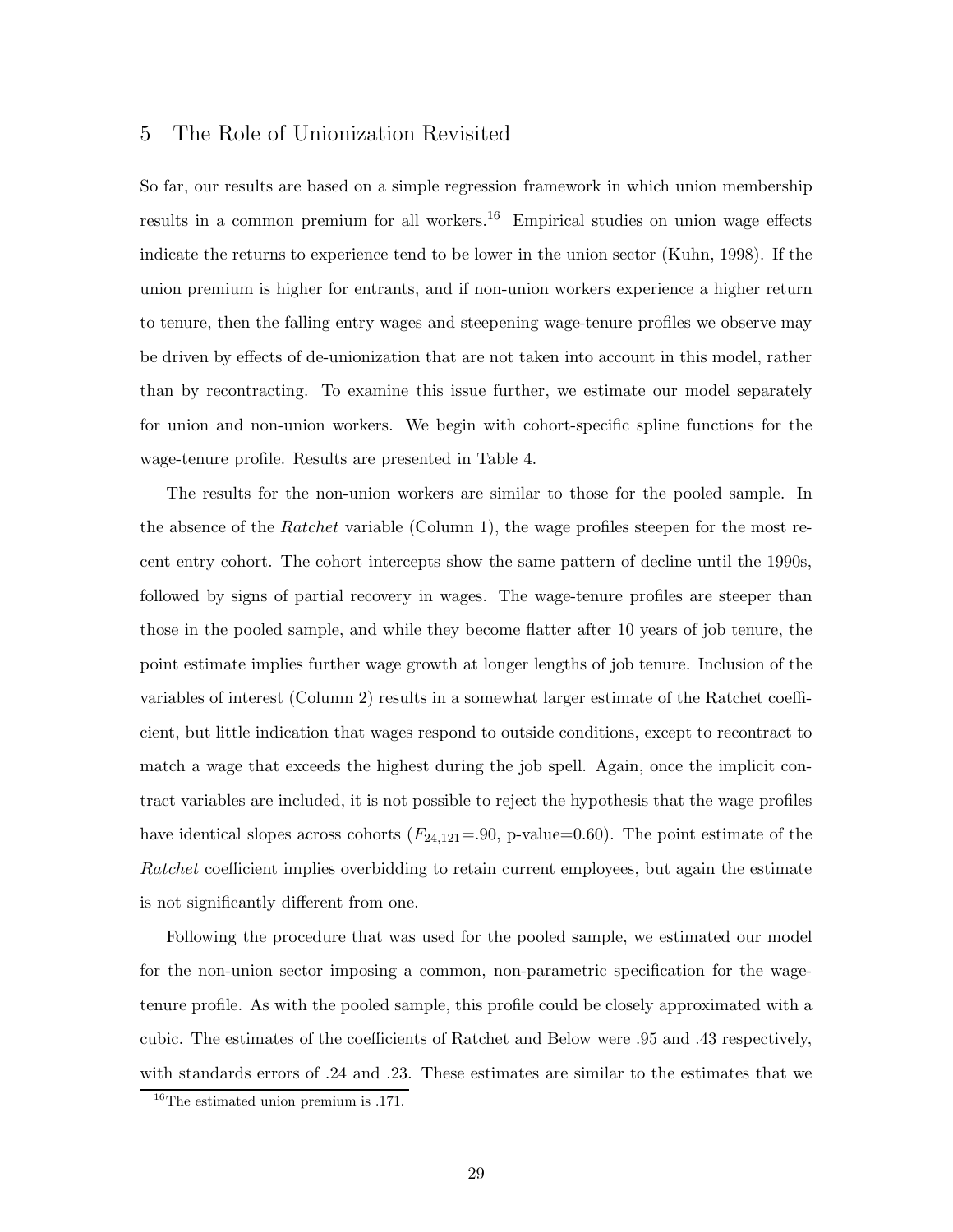|                   | Specification              |                                |                        |                        |  |  |
|-------------------|----------------------------|--------------------------------|------------------------|------------------------|--|--|
|                   | Non-Union                  |                                | Union                  |                        |  |  |
| Variable          | (1)                        | (2)                            | (3)                    | (4)                    |  |  |
| Ratchet           |                            | $1.\overline{461} (0.497)$ *** |                        | 0.071(0.244)           |  |  |
| <b>Below</b>      |                            | 0.119(.309)                    |                        | 0.123(0.107)           |  |  |
| Tenure            | $0.017~(0.005)$ ***        | $0.019~(0.006)$ ***            | $0.010~(0.004)$ **     | $0.011~(0.004)$ **     |  |  |
| Spline            | $-0.007(0.010)$            | $-0.008(0.010)$                | $-0.024~(0.008)$ ***   | $-0.022$ $(0.008)$ *** |  |  |
|                   | Cohort Slope Interactions  |                                |                        |                        |  |  |
| 1984              | 0.010(0.008)               | $-0.006(0.009)$                | $-0.008(0.007)$        | $-0.007(0.007)$        |  |  |
| 1987              | $-0.004(0.006)$            | $-0.005(0.006)$                | $-0.006(0.005)$        | $-0.005(0.005)$        |  |  |
| 1989              | $-0.001(0.006)$            | $-0.002(0.006)$                | $-0.011(0.005)$ **     | $-0.009(0.005)$ *      |  |  |
| 1995              | 0.007(0.007)               | $-0.009(0.008)$                | $-0.003(0.006)$        | $-0.003(0.006)$        |  |  |
| 1997              | $0.012~(0.006)*$           | $-0.002(0.008)$                | 0.001(0.006)           | $-0.000(0.006)$        |  |  |
| 1999              | $0.017~(0.007)$ **         | 0.004(0.008)                   | 0.008(0.006)           | 0.007(0.007)           |  |  |
| 2001              | $0.019(0.009)$ **          | 0.005(0.010)                   | $0.019(0.009)$ **      | $0.016~(0.009)*$       |  |  |
| 2003              | $0.043(0.013)$ ***         | 0.011(0.016)                   | 0.020(0.013)           | 0.014(0.014)           |  |  |
| 2005              | $0.049~(0.025)*$           | 0.031(0.024)                   | $-0.014(0.026)$        | $-0.023(0.027)$        |  |  |
|                   | Cohort Spline Interactions |                                |                        |                        |  |  |
| 1984              | $-0.020(0.017)$            | 0.007(0.019)                   | $0.028~(0.014)$ **     | $0.026~(0.014)*$       |  |  |
| 1987              | 0.007(0.014)               | 0.008(0.014)                   | 0.015(0.011)           | 0.012(0.011)           |  |  |
| 1989              | 0.001(0.014)               | $-0.000(0.014)$                | $0.030(0.011)$ ***     | $0.026(0.011)$ **      |  |  |
| 1995              | 0.009(0.036)               | 0.008(0.035)                   | 0.049(0.030)           | 0.038(0.031)           |  |  |
| Cohort Intercepts |                            |                                |                        |                        |  |  |
| 1984              | $-0.126$ $(0.037)$ ***     | $-0.148$ $(0.037)$ ***         | 0.008(0.033)           | 0.007(0.032)           |  |  |
| 1987              | $-0.062$ $(0.035)$ *       | $-0.068$ $(0.034)$ **          | $-0.007(0.030)$        | $-0.008(0.030)$        |  |  |
| 1989              | $-0.086$ $(0.037)$ **      | $-0.086$ $(0.035)$ **          | $-0.002(0.032)$        | $-0.006(0.032)$        |  |  |
| 1995              | $-0.148~(0.038)$ ***       | $-0.167$ $(0.037)$ ***         | $-0.082~(0.036)$ **    | $-0.087~(0.036)$ **    |  |  |
| 1997              | $-0.160~(0.034)$ ***       | $-0.163$ $(0.033)$ ***         | $-0.133(0.031)$ ***    | $-0.134~(0.031)$ ***   |  |  |
| 1999              | $-0.152$ $(0.035)$ ***     | $-0.154~(0.034)$ ***           | $-0.164$ $(0.033)$ *** | $-0.166$ $(0.033)$ *** |  |  |
| 2001              | $-0.147~(0.036)$ ***       | $-0.135(0.035)$ ***            | $-0.167$ $(0.035)$ *** | $-0.160$ $(0.035)$ *** |  |  |
| 2003              | $-0.169$ $(0.038)$ ***     | $-0.175$ $(0.037)$ ***         | $-0.202$ $(0.037)$ *** | $-0.197$ $(0.037)$ *** |  |  |
| 2005              | $-0.119(0.040)$ ***        | $-0.123(0.039)$ ***            | $-0.117(0.039)$ ***    | $-0.115(0.039)$ ***    |  |  |
| 2007              | $-0.107$ $(0.041)$ **      | $-0.108$ $(0.040)$ ***         | $-0.033(0.041)$        | $-0.034(0.041)$        |  |  |
| Constant          | $2.666(0.028)$ ***         | $2.667~(0.027)$ ***            | $2.835(0.024)$ ***     | $2.835(0.024)$ ***     |  |  |
| $\mathbb{R}^2$    | 0.830                      | 0.842                          | 0.709                  | 0.711                  |  |  |
| ${\rm N}$         | 168                        | 168                            | 168                    | 168                    |  |  |

Table 4: Results, High School Men, Second-stage Regression, Union and Non-Union

Notes: \*, \*\*, \*\*\* indicate different from zero at the 10%, 5%, and 1% levels of significance. Standard errors are reported in parentheses. With the exception of 1984, intercepts and slope/spline interactions are not reported for even years. Estimated using WLS, with the inverse of the standard error from the first stage regressions used as weights. First stage regressors consist of 4 age indicators, 13 industry indicators, 9 province indicators and the 168 entry-tenure indicators used as the dependent variable in the second-stage.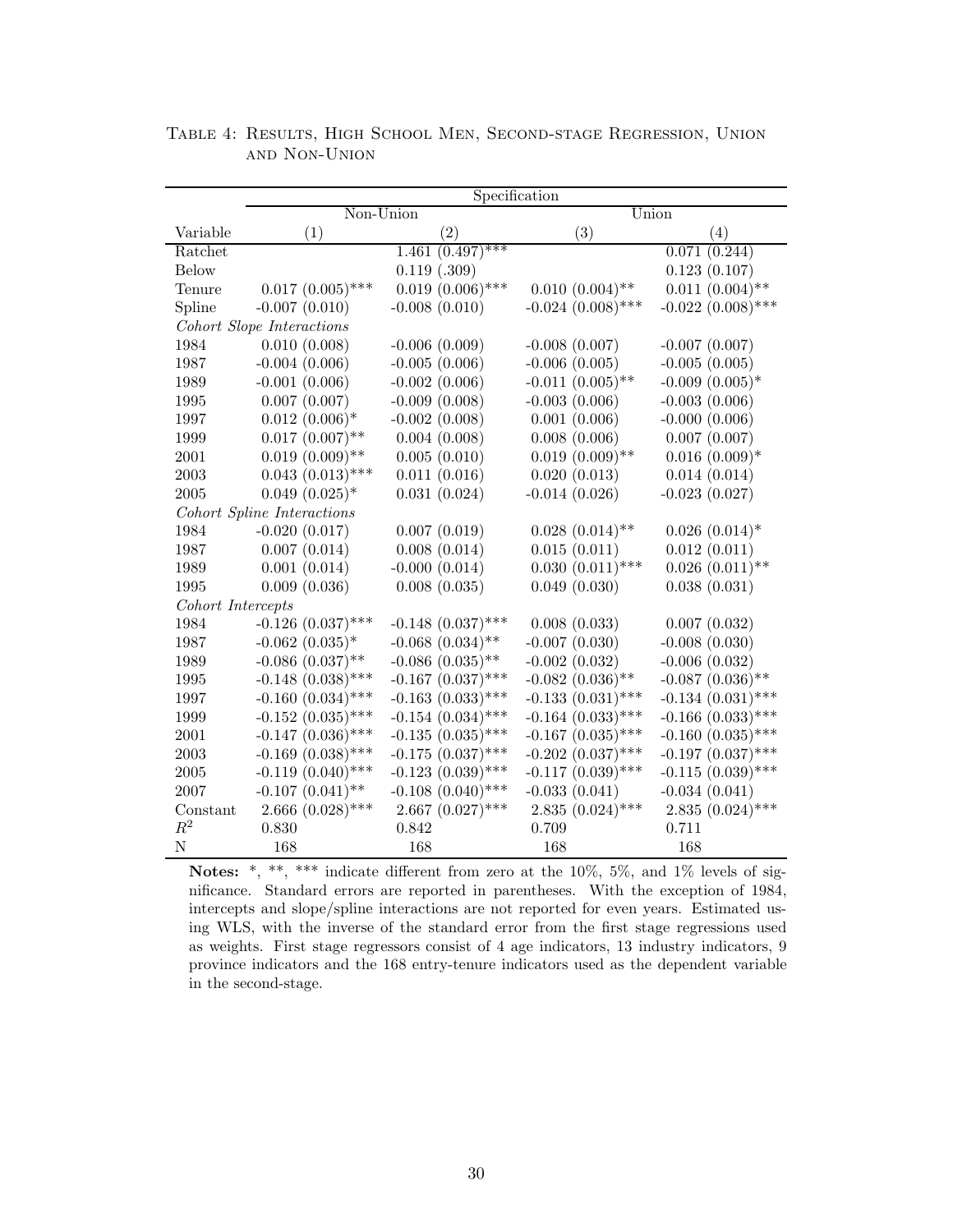obtained using the pooled sample, and again indicate asymmetries in how wages in ongoing spells respond to various changes in labour market conditions. Wages in ongoing spells adjust fully when entry wages rise above the highest wage experienced so far during the spell, but only decrease partially when wages for entrants fall.

Figure 6: Entry Wages for High School Men, Relative to 1981, By Union **STATUS** 



(b) Union

The results for unionized workers imply a much different wage pattern over time. When the implicit contract variables are not included (column 3), we see that union entry wages did not start falling until after 1990. Wage-tenure profiles are also flatter and, unlike the non-union sector, there is little evidence that wage profiles steepened for the most recent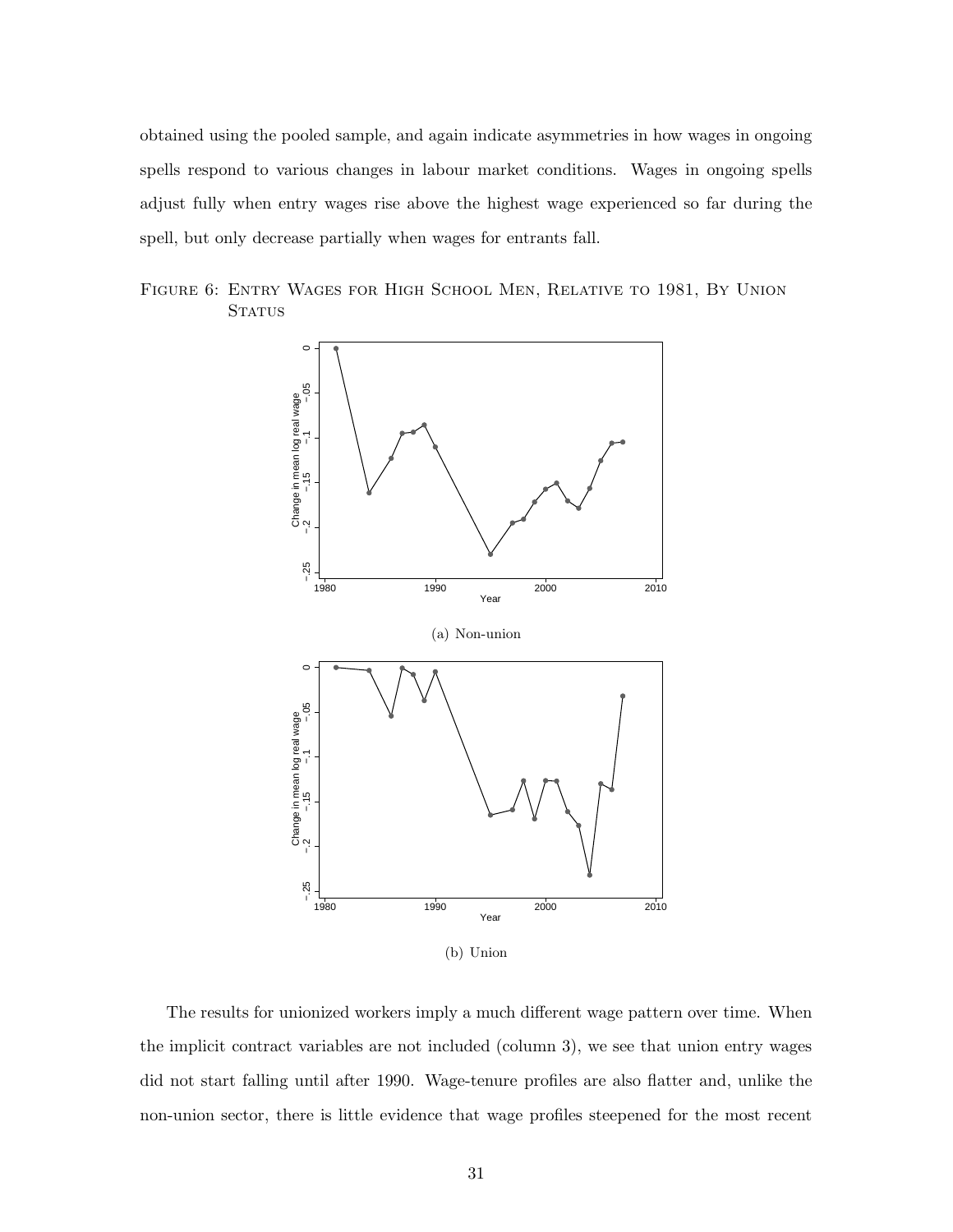cohorts. Consistent with these finding, the coefficients on the contracting variables are small and not significantly different from zero (Column 4).

The estimated contract variable effects for union workers would seem to be consistent with the full commitment model. However, the Ratchet and Below variables used to obtain the union results were computed using entry wages in the union sector, which followed a somewhat different pattern that those for the non-union sector. In Figure 6, we plot composition-controlled entry wages for union and non-union workers. As expected, given the predominance of non-union jobs at entry, entry wages for non-union workers closely resemble the entry wage for the pooled sample. For both the non-union and pooled samples, variation in Ratchet comes from the recovery from the early 1980s recession and from the general upswing after 1995, while variation in Below comes from the same recession, along with the decline between 1990 and 1995, and the economic slow-down in the early 2000s. In the union sector there is little variation in entry wages with which to identify the Ratchet coefficient, and the only substantive variation in Below comes from the decline in entry wages between 1990 and 1995. Thus, our results for the union sector appear to be driven by the lack of useful variation in entry wages over our study period and it is difficult to support specific conclusions from them.

# 6 Technological Change and Entry Wage Movements

To this point, we have established that an implicit contract model with renegotiation provides a reasonably good fit for the wage patterns of Canadian less skilled workers. This in turn implies that understanding wage movements in this market comes down to understanding what is driving patterns in entry wages. Our earlier decomposition results indicate that shifts in unionization and industrial composition played only a small role in determining the entry wage movements – accounting for only a quarter of the decline between 1981 and 1997, and none of the post-1997 recovery. In this section, we briefly examine whether technological change can explain the remaining movements in entry wages.

Research over the last 15 years on technological change and the labour market suggests that a combination of relative factor supply movements and technical change could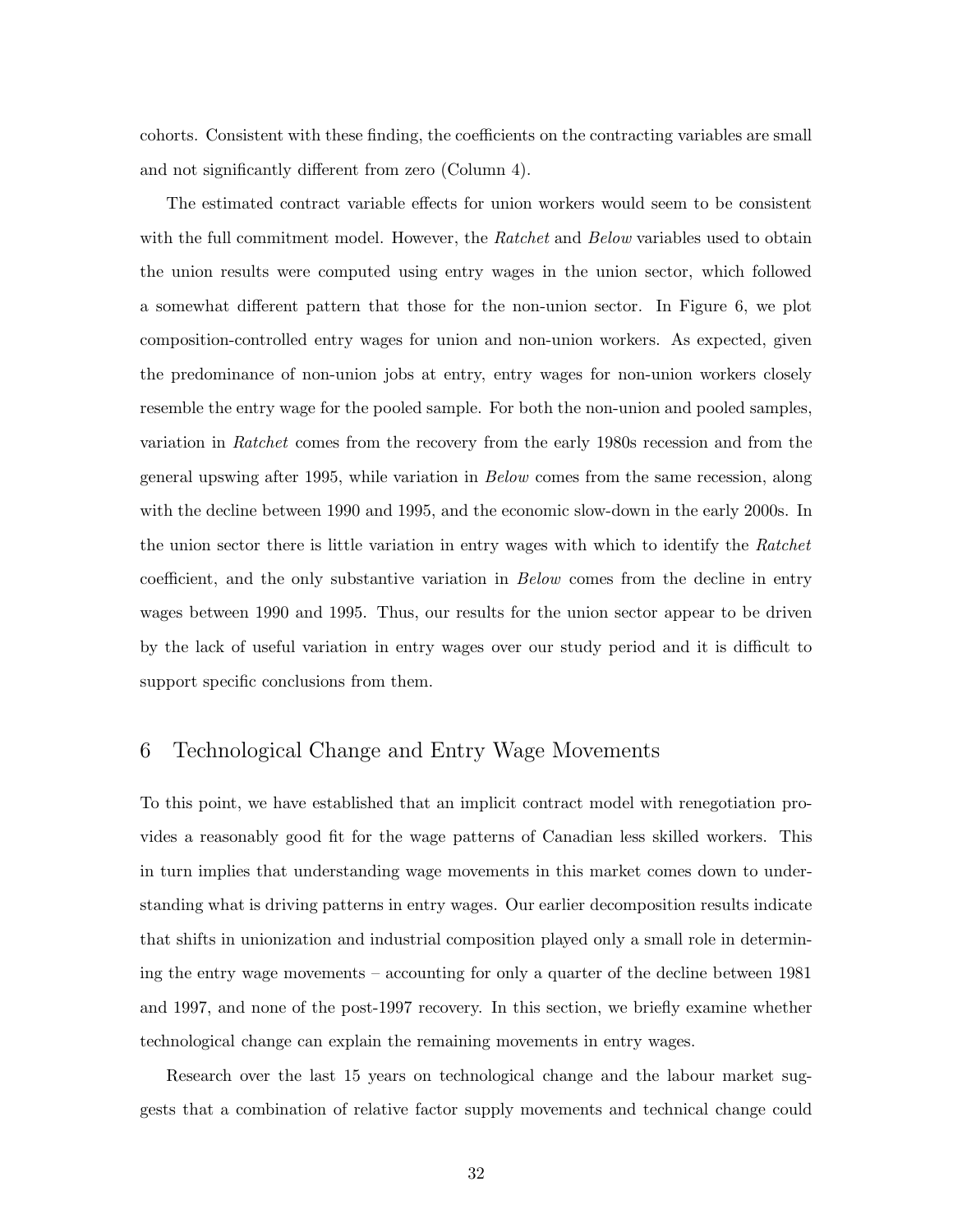help understand wage movements beyond those due to compositional shifts (e.g., Katz and Murphy (1992) and the large volume of research that followed it). Thus, consider a constant returns to scale aggregate production function with inputs being unskilled labour, U, skilled labour, S, and physical capital, K. If we allow for technical change that enhances unskilled and skilled labour at potentially different rates, then equating the marginal product for unskilled workers to their wage and taking a log-linear approximation yields a simple equation:

$$
ln(w_t^U) = \alpha_0 + \alpha_1 ln(\frac{S_t}{K_t}) + \alpha_2 ln(\frac{U_t}{K_t}) + \alpha_3 t + e_t
$$
\n(14)

where  $\alpha_3$  reflects the impact of skill biased technical change on unskilled wages.

In the first column of Table 5, we present estimates of this equation where we use the average wage of nonunion, high school or less educated workers with one year or less of job tenure for the relevant unskilled wage and use measures of aggregate unskilled and skilled labour and physical capital described in Appendix B. We use the nonunion entry wage to control for shifts in union composition.<sup>17</sup> We use annual observations on each of the variables and so have only 19 observations. While this is a small number, our results from the previous sections indicate that understanding the low skilled wage structure comes down to understanding these observations. Our estimates are obtained employing weights corresponding to the number of observations underlying the average wage in each year.

The resulting estimates indicate that an increase in unskilled labour leads to an increase in the unskilled wage. This is the opposite of what theory predicts but the estimated coefficient is close to zero and statistically insignificant. The coefficient on the time trend is also small and statistically insignificant at any conventional significance level. In contrast, the coefficient on the ratio of skilled labour to physical capital has a strong and statistically significant negative effect. The  $R^2$  for the regression is .57 and only falls to .56 when we remove the time trend. Thus, about 60% of the variation in the nonunion entry wage is accounted for by relative factor movements.

The wage regression reported in column one has the potential for endogeneity problems because individuals choose their education based on expected wages associated with different

<sup>&</sup>lt;sup>17</sup>Results when we use union starting wages are similar in spirit, again showing a significant negative effect from  $\frac{S_t}{K_t}$ , an insignificant negative effect from  $\frac{U_t}{K_t}$  and a small and statistically insignificant time effect.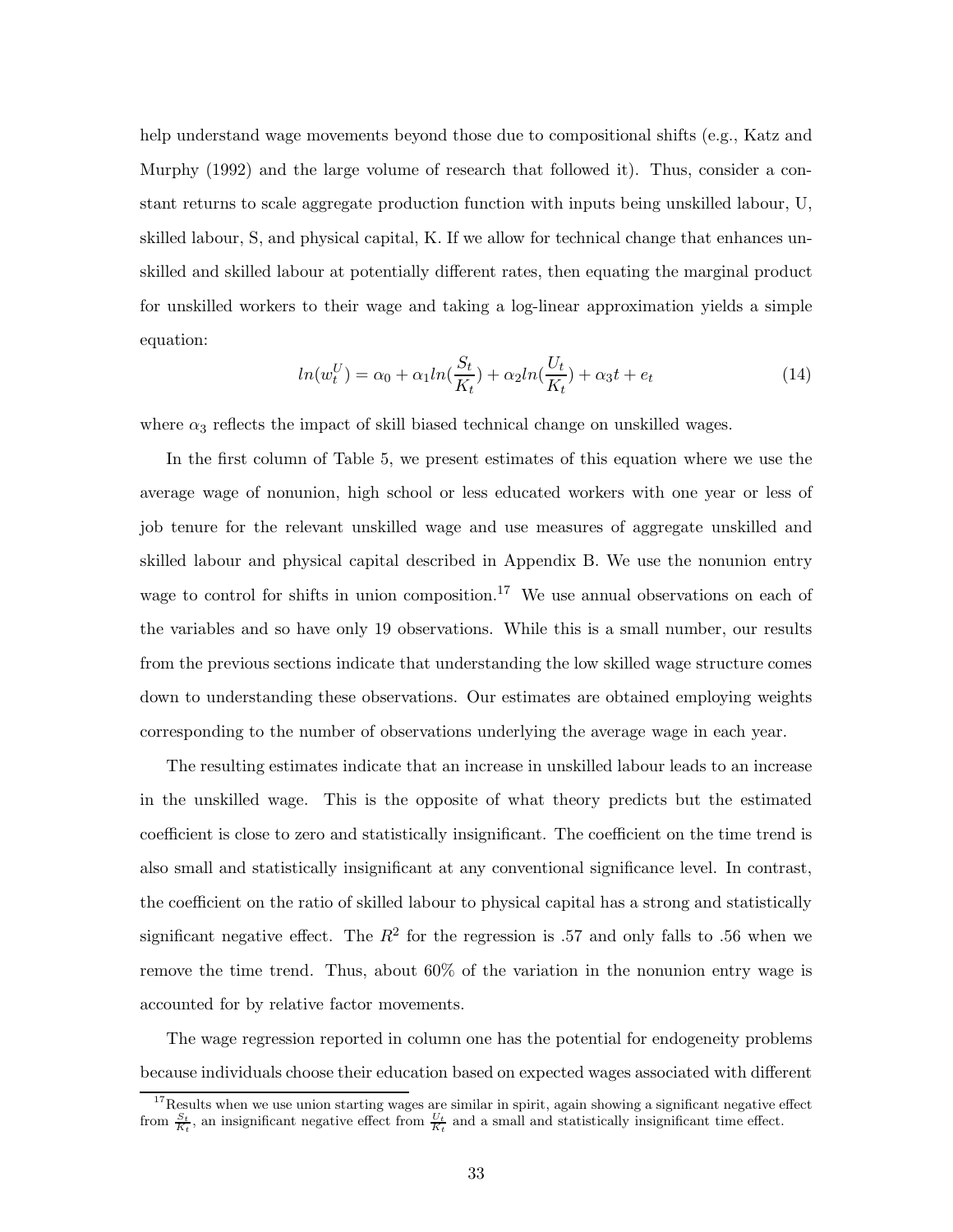|                | No TFP Correction        |                              |                  | With TFP Correction           |
|----------------|--------------------------|------------------------------|------------------|-------------------------------|
|                | $\left( 2\right)$<br>(1) |                              | (3)              | $\left(4\right)$              |
|                | <b>OLS</b>               | ΙV                           | OLS.             | ΙV                            |
| Constant       | $-14.59(13.01)$          | $-18.83(32.35)$              | $-15.00(7.23)$ * | $-31.82$ $(12.69)$ **         |
| $\ln(S_t/K_t)$ | $-.77$ $(.22)$ ***       | $-.94$ $(.34)$ <sup>**</sup> | $-.62$ $(.30)^*$ | $-1.21$ $(.45)$ <sup>**</sup> |
| $\ln(U_t/K_t)$ | .033(.61)                | .022(1.69)                   | $-.14(.25)$      | $-.27(.38)$                   |
| Trend          | .014(.014)               | .017(.039)                   | .0043(.011)      | .022(.015)                    |
| Number of Obs  | 19                       | 19                           | 19               | 19                            |
| $R^2$          | .57                      |                              | .91              |                               |

Table 5: The Impact of Relative Factor Movements on Nonunion Entry **WAGES** 

Notes: \*, \*\*, \*\*\* indicate different from zero at the  $10\%$ , 5%, and 1% levels of significance. Standard errors are reported in parentheses. All specifications employ weights equal to the sample size underlying the calculations of the average nonunion wage.

education levels and investment decisions are based on factor price patterns, implying that the factor ratio variables may be correlated with the error term. Beaudry and Green (2005) argue that shifts in the age distribution of the population are plausible instruments for the factor ratios because the movement of the baby boom through the age structure (and its replacement of earlier, less educated cohorts) will shift the stocks of U and S but, unless fertility decisions in the years just after WWII were based on accurate predictions of wage movements decades later, they are not expected to be related to current wage movements. Further, given that investment and savings vary with age, shifts in the age structure may also determine capital formation patterns. The estimates presented in columns 2 and 4 use the proportion of the population in ten year age groups from 20 to 60 as well as the proportion aged 60 and over as instruments for  $S_t/K_t$  and  $U_t/K_t$ .<sup>18</sup> The column 2 results indicate that addressing endogeneity in this way does not change the basic conclusions from column 1: the effect of  $S_t/K_t$  is large, negative and statistically significant, while the effects of both  $U_t/K_t$  and time are small and statistically insignificant.

The specific values taken by the estimated coefficients reflect a similar pattern to those obtained by Beaudry and Green (2005) for the US. In their derivation of the low skilled

<sup>&</sup>lt;sup>18</sup>The instruments perform well in the first stage. The F statistic associated with the joint hypothesis that the age proportion variable effects are zero is 129.94 for the  $S_t/K_t$  regression. The same statistic for the  $S_t/K_t$  regression is 35.75. Given that the 99th percentile critical value for these statistics (which are distributed  $F(4,11)$ ) is 5.67, the hypothesis that the instruments have a zero effect in the first stage is easily rejected.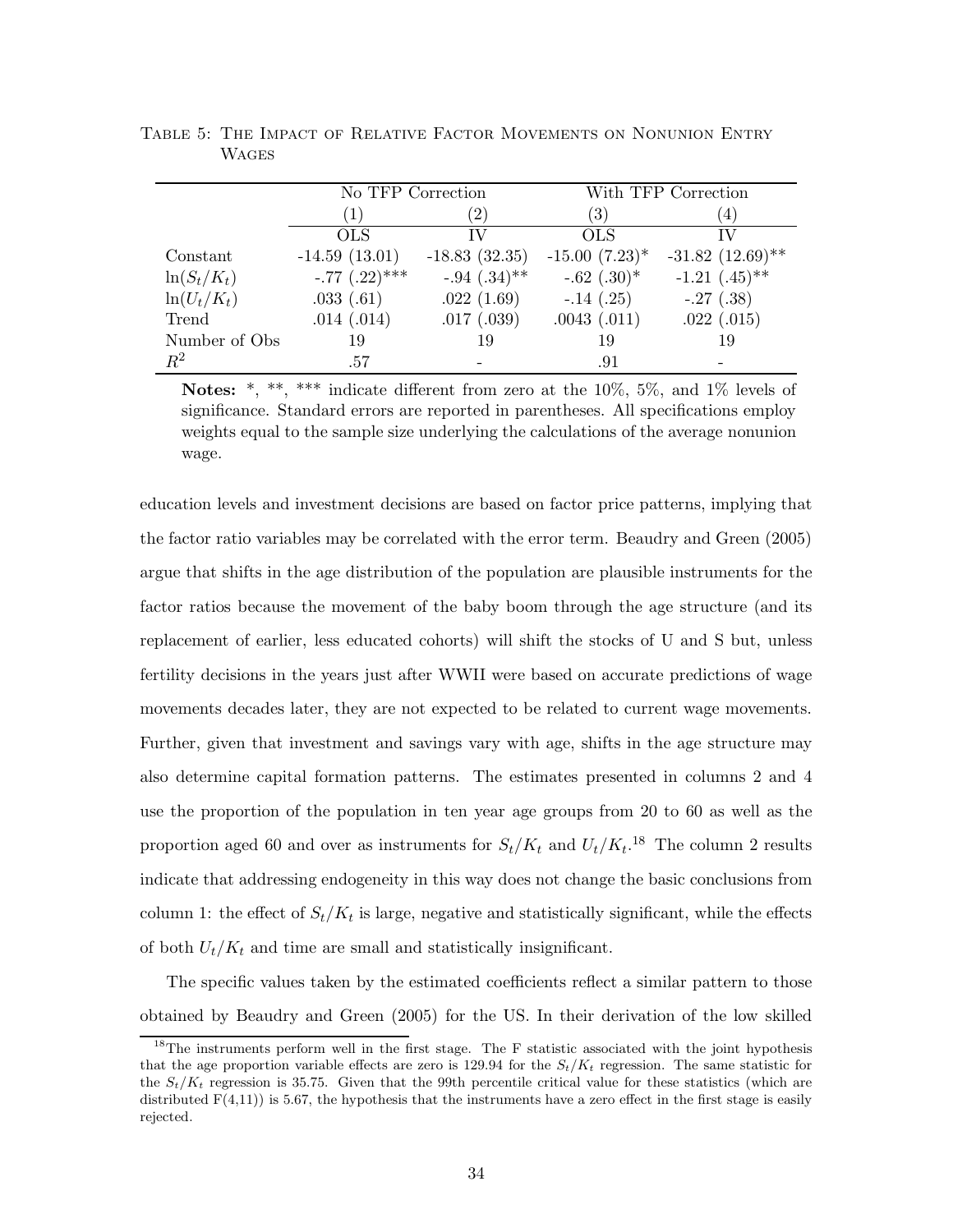wage equation, they allow for possible effects of general productivity movements captured in TFP measures on relative factor supplies.<sup>19</sup> When we use their adjusted variables, we obtain the results presented in column 3. These are quite similar to their results for the US, where the coefficients (standard errors) they estimate in their low skilled wage equation are  $-0.69$  (.31) and  $-0.0020$  (.32) for their S/K and U/K variables, respectively, and  $0.0059$  (.012) on the time trend. They argue that these coefficients fit with an induced technical change model in which firms can choose between a skilled and an unskilled intensive technology.<sup>20</sup> In that case, the coefficients imply that increases in the supply of skilled labour induce firms to choose the skill intensive technology. This, in turn, leads to less capital being applied to unskilled workers and declines in their wages. Thus, the key variable in determining wage movements is the relative supplies of skilled labour and capital, as we see in our estimates. Finally, in column 4, we use the TFP adjusted variables but instrument using the same instruments as in column 2. Again, the instruments perform well in the first stage and the results are similar in spirit to those from OLS. The coefficients estimated using instrumental variables are all larger in magnitude than those obtained from OLS.

The results presented in Table 5 do not fit with some other notable models of wage impacts of technical change. In particular, the model set out in Katz and Murphy (1992), which involves a more restrictive specification for the aggregate technology, implies that holding U and K constant, an increase in S should lead to an increase in the unskilled wage as unskilled labour becomes relatively scarce. This effect corresponds to  $\alpha_1$  in the above specification. Our estimates of  $\alpha_1$  are strong and negative: the opposite of the Katz-Murphy prediction. Similarly, Krusell et al. (2000) argue that capital-skill complementarity and an increase in the effective capital stock explain wage patterns in the US in this period. However, their model implies that an increase in capital should lead to declines in the unskilled wage, holding U and S constant. In the estimates here, the partial effect of capital corresponds to  $-(\alpha_1 + \alpha_2)$ , which has a strong positive sign: the opposite of the results that Krusell et al. (2000) obtain with a more restrictive production specification. Indeed, while

<sup>&</sup>lt;sup>19</sup>Specifically, they use adjusted ratios,  $ln(S_t^*/K_t) = ln(S_t/K_t) + TFP_t/(s_t^U + s_t^S)$  and  $ln(U_t^*/K_t) =$  $ln(U_t/K_t) + TFP_t/(s_t^U + s_t^S)$ , where  $s^U$  and  $s^S$  are expenditure shares for skilled and unskilled labour and TFP is a consistent total factor productivity measure. They also adjust the unskilled wage as  $ln(w_t^U*)$  $ln(w_t^U) - TFP_t/(s_t^U + s_t^S).$ 

 $^{20}$ This model is similar in spirit to those in Basu and Weil (1998) and Caselli (1999).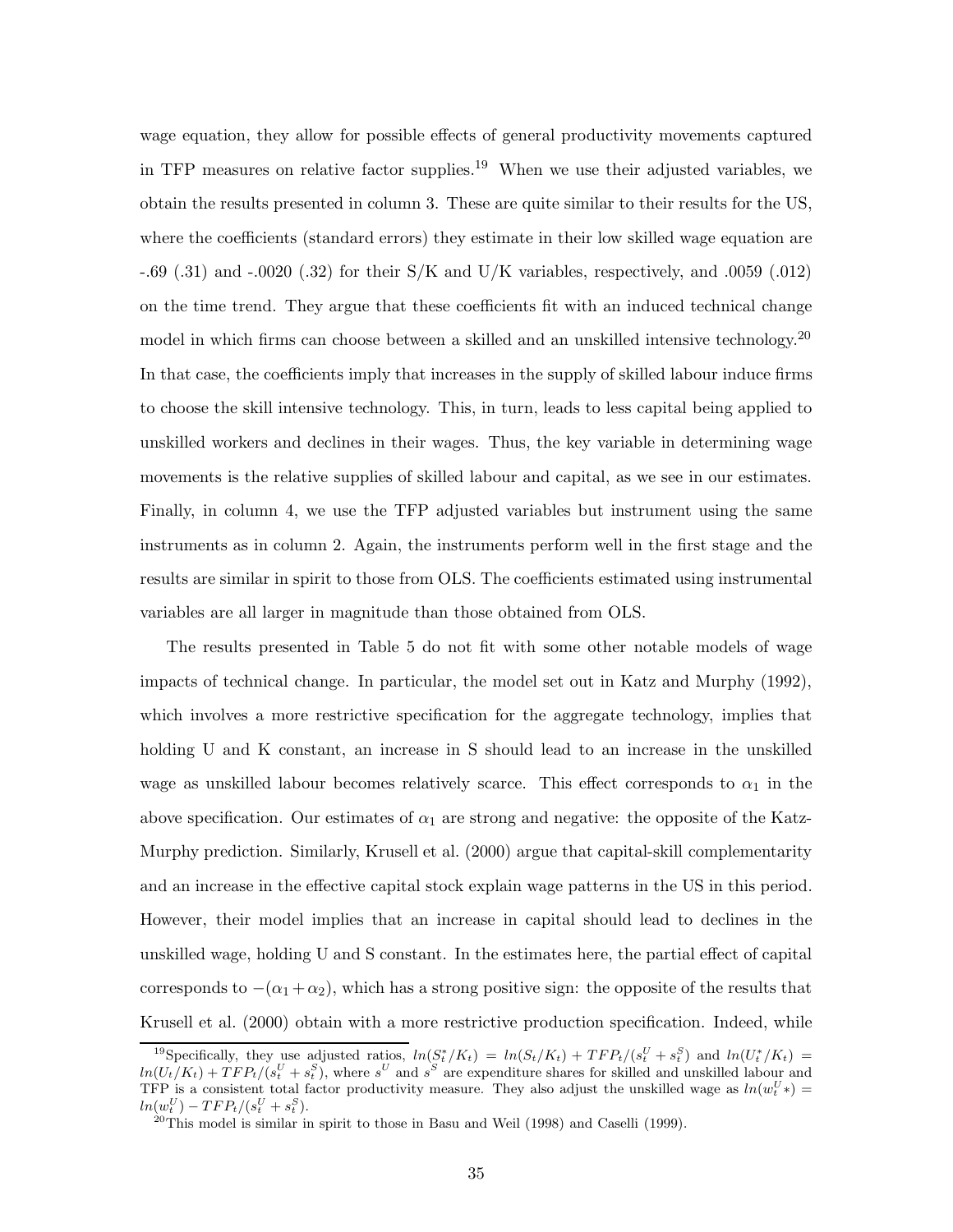the arguments in these earlier papers imply that increases in education will have beneficial effects for the less skilled because they become a relatively scarce factor, the estimated results here (and the model in Beaudry and Green (2005)) point to the opposite conclusion. In the technology selection model, as long as the economy remains in the period of transition in which firms are choosing between the two types of technologies, increasing the education level will benefit those who obtain the education but the remaining unskilled will have less and less capital to work with and will be left further behind as the number of skilled workers increases. What will help unskilled workers, given these estimates, is increases in physical capital. This, broadly speaking, would imply that the expanding group of skilled workers can be outfitted without taking capital away from the unskilled.

Given the predominant role of the  $S/K$  variable in the estimates in Table 5, the implication is that we can understand movements in entry wages in terms of productivity movements induced by relative movements in human and physical capital. During the long decline, education levels were rising faster than capital per worker but after 1997 this was reversed as capital flowed into Canada and expansion in the stock of skilled labour slowed.

In this section, the model underlying equation (14) assumes that wages represent the marginal product of unskilled labour. If wages are indeed governed by implicit contracts, as we have argued in the previous sections, entry wages in any given year will depend on a combination of productivity in that year and expectations about future productivity, meaning that entry wages will not be perfectly correlated with current period marginal product. Thus, we view these results as suggestive; potentially fitting with a notion that firms and workers are relatively myopic in productivity projections.

## 7 Conclusion

In this paper, we explore the wage patterns of high school educated males in Canada. The last three decades have witnessed a dramatic drop in their real wages up to the mid–1990s followed by a recovery that has still left them with real wages well below their 1981 peak. The time pattern was quite different for workers with different amounts of job tenure, however. Workers whose jobs started in the early 1980s, and hence had high job tenure in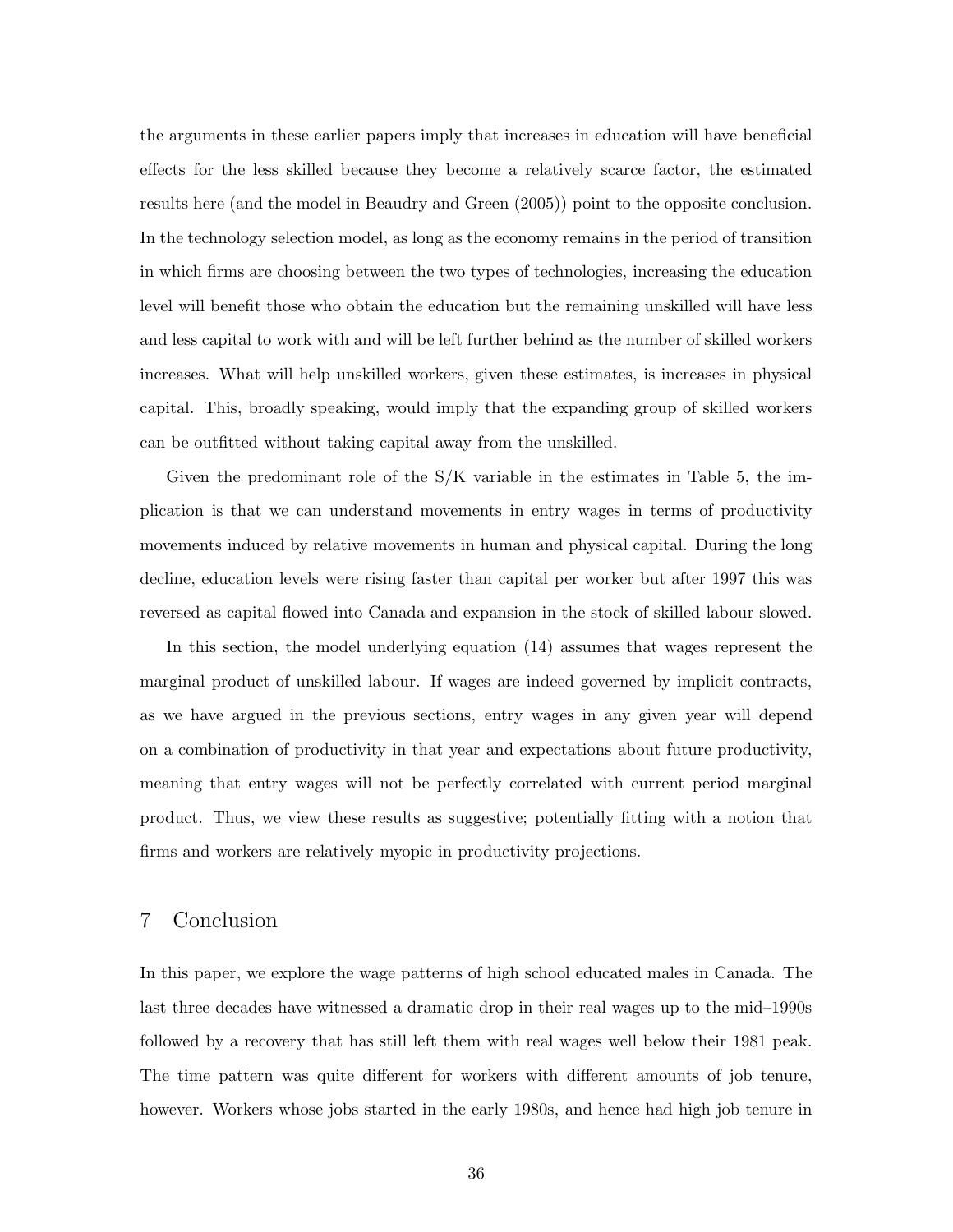the 1990s and 2000s, had wages that were seemingly unaffected by downturns and upturns in the wages of new job starters. Our primary interest is in understanding this pattern. We argue that the wage-tenure patterns for less skilled Canadian workers over the period 1981–2007 fits well with an implicit contracting model with renegotiation. In such a model, workers are at least partially insured against falls in wages but can ratchet up their wages in strong economic times. This raises important concerns for the flexibility of wages in this market in a period when Canada appears headed into an economic downturn.

Within the context of an implicit contracting model with renegotiaton, understanding overall wage movements comes down to understanding movements in entry wages. We show that the composition of new jobs has shifted over the last twenty-five years, with particularly dramatic declines in unionization levels of new job starters. However, a standard decomposition exercise indicates that these shifts explain only about a quarter of the decline in entry wages between 1981 and 1997 and none of the increase after 1997. Instead, we need to look for explanations for why productivity first declined and then increased for this group. In the last section of the paper, we argue that a model in which technological change is induced by relative factor flows provides a potential explanation. In particular, according to this model, unskilled wages declined because physical capital did not grow fast enough to outfit the expanding stock of skilled workers without reducing the amount of capital applied to unskilled workers. This process was reversed after 1997 as capital inflows outstripped increases in the number of skilled workers. If this is true, it implies that help for unskilled workers may lie mainly in the capital market.

# Appendix A The Size of Synthetic Cohorts

Table A-1 shows the number of observations available at several lengths of the job spell for all the cohorts in our data set. The number of observations falls dramatically after the first year, and then continues to taper off gradually over time. These figures do not represent actual attrition from job spells, since the design of the samples differs somewhat. For example, in the 1995 SWA, which we use only for the 1995 job entry cohort, there is no imputation for missing values and only half of the available LFS sample is surveyed; as a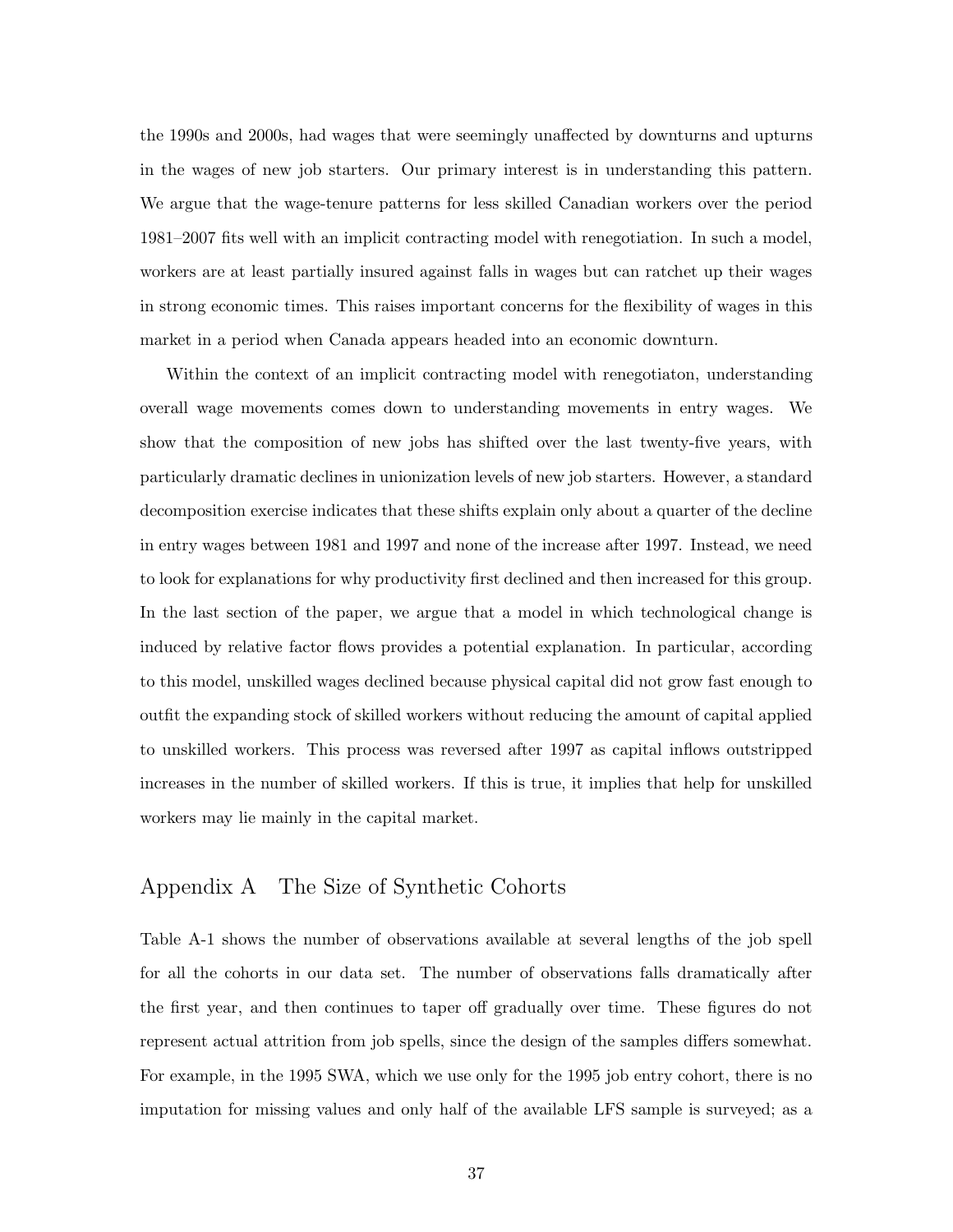| Start Year | Years of Job Tenure |       |     |     |     |     |
|------------|---------------------|-------|-----|-----|-----|-----|
|            | 0                   | 1     | 2   | 5   | 10  | 15  |
| 1981       | 2,476               |       |     | 442 |     |     |
| 1984       | 1,886               |       | 574 | 210 |     | 151 |
| 1986       | 2,117               | 1,519 | 518 |     |     | 187 |
| 1987       | 2,641               | 927   | 455 |     | 307 | 167 |
| 1988       | 2,319               | 1,066 | 670 |     | 287 | 163 |
| 1989       | 1,882               | 1,113 |     |     | 276 | 160 |
| 1990       | 1,736               |       |     |     | 251 | 204 |
| 1995       | 521                 |       | 582 | 360 | 227 |     |
| 1997       | 1,759               | 785   | 571 | 355 | 252 |     |
| 1998       | 1,650               | 716   | 558 | 337 |     |     |
| 1999       | 1,730               | 711   | 607 | 360 |     |     |
| 2000       | 1,599               | 768   | 623 | 451 |     |     |
| 2001       | 1,571               | 742   | 551 | 331 |     |     |
| 2002       | 1,434               | 611   | 518 | 373 |     |     |
| 2003       | 1,436               | 675   | 517 |     |     |     |
| 2004       | 1,433               | 717   | 592 |     |     |     |
| 2005       | 1,531               | 917   | 599 |     |     |     |
| 2006       | 1,679               | 877   |     |     |     |     |
| 2007       | 1,631               |       |     |     |     |     |

Table A-1: Number of observations, High School Men, By Start Year and Duration of Job Spell, Selected Durations

result, the number of observations is considerably smaller than other years. Blank entries indicate cases where a spell of a particular length either (i) occurs in a year for which data is unavailable (e.g. 1992) or (ii) has not yet occurred (e.g. 2005 job starters with 5 years of job tenure). The key point from the table is that we have sufficient observations to establish wage patterns even at long job durations.

# Appendix B Non-Wage Data

In this appendix, we provide information on the non-wage data series used in the paper. We use net capital stock series (residential and non-residential) from Statistics Canada for our physical capital stock measure. For both high and low skilled workers, we construct measures of total hours worked using the SCF from 1981 through 1997. In particular, for each worker, we construct total hours worked by multiplying weeks worked in the previous year times hours worked in the reference week. We then sum these hours (multiplying by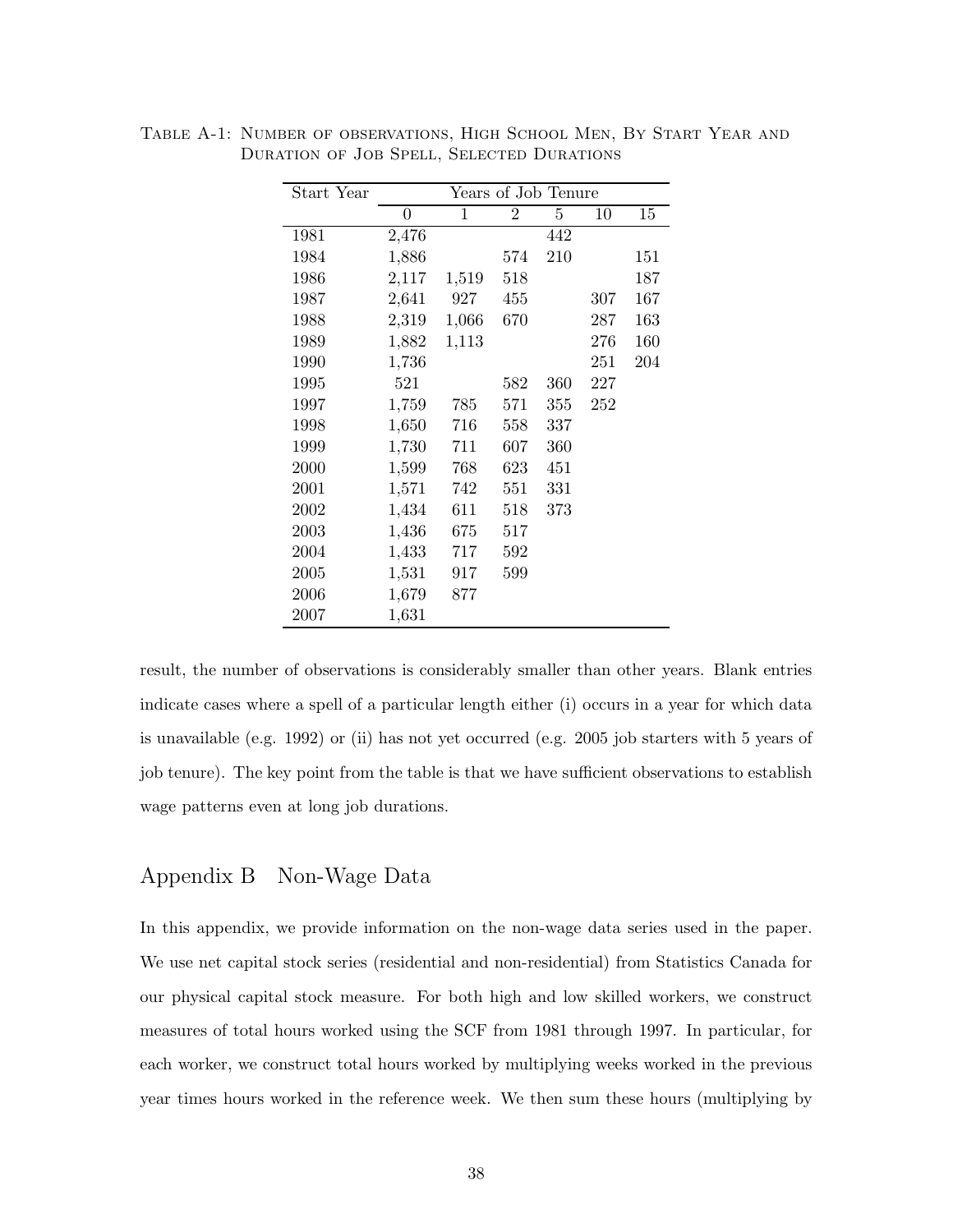the weights provided in order to provide an estimate at population level) for each of three education groups: high school or less; some or completed post-secondary (less than a BA); and BA or higher university education. The education categories were reformed in 1990. To address this, we estimated a simple regression of the hours series on a cubic in time plus a dummy variable equalling one for 1990 and after. We find that this approach - with a common time trend before and after 1990 combined with a step up or down - fit the various data series very well. We subtract the coefficient on the post-1990 dummy variable from the total hours series in all post-1990 years to construct a smoothed series for total hours for each education group. We use SLID data for the years 1997-2005 and the LFS for the years 2006–07 in a similar way to construct the hours series for those years, using the overlap years of 1997 and 2004/05 to normalize the SLID and LFS based series to the SCF based series. We need to combine our three education categories into two skill groups. To do this, we follow Katz and Murphy (1992), creating a low skilled group that consists of the high school or less education category plus .44 times the some post-secondary category. The high skilled group contains the university educated plus .56 times the some post-secondary group.

Finally, we require a TFP series which is consistent with the three factor (skilled labour, unskilled labour and capital) production function we employ. To do this, we construct a weighted average of growth in each of the inputs in each year, using the share of each factor in total income in 1981 as the weights. We then subtract that weighted average from the growth in GDP for each year to generate the annual change in TFP and then cumulate those changes to get a TFP level measure (measured relative to 1981).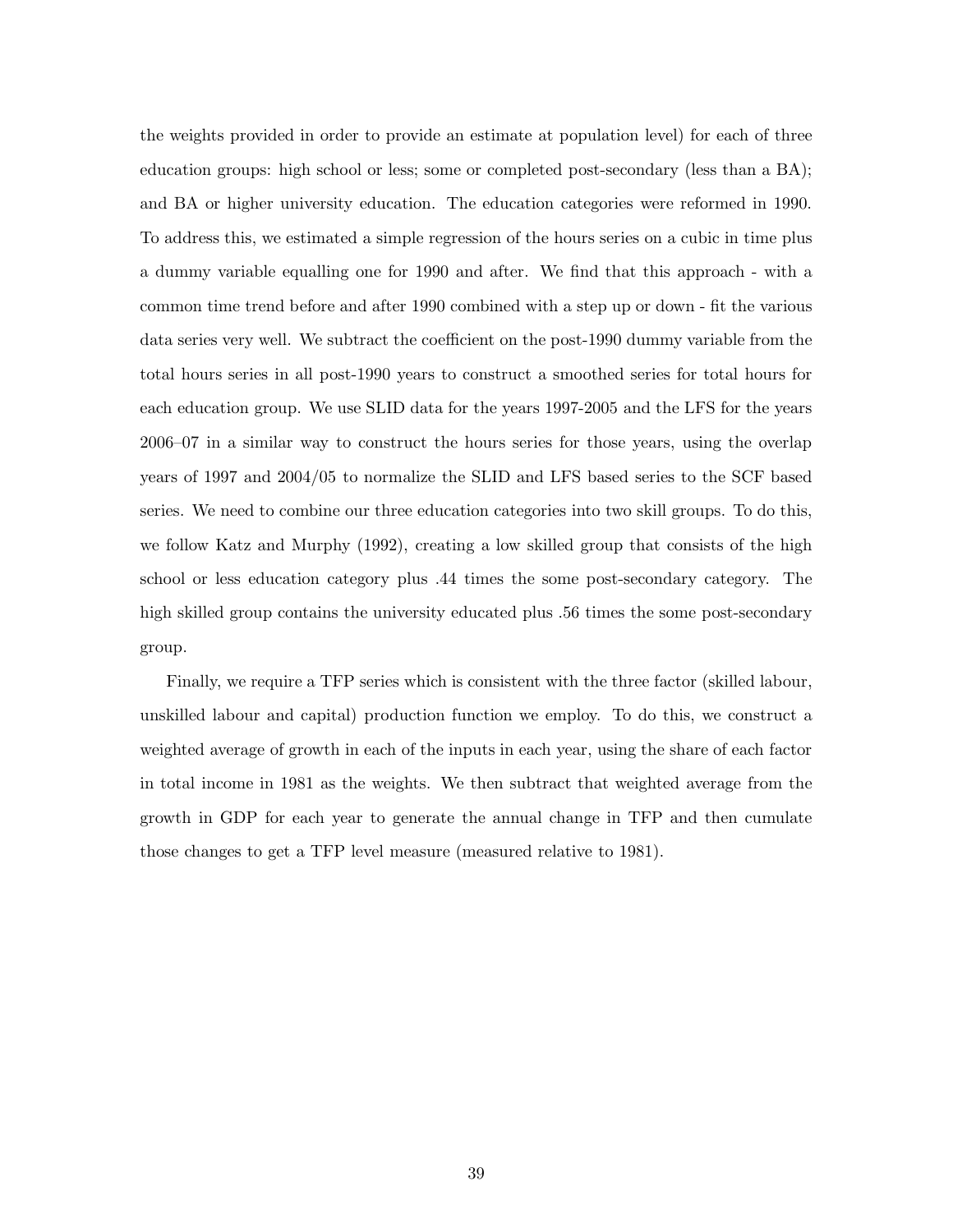# References

- Basu, Susanto, and David N. Weil (1998) 'Appropriate technology and growth.' The Quarterly Journal of Economics 113(4), 1025–1054
- Beach, Charles, and Ross Finnie (2004) 'A longitudinal analysis of earnings change in Canada.' Canadian Journal of Economics 37, 219–240
- Beaudry, Paul, and David A. Green (2000) 'Cohort patterns in Canadian earnings: assessing the role of skill premia in inequality trends.' Canadian Journal of Economics 33(4), 907– 936
- $(2003)$  'Wages and employment in the United States and Germany: What explains the differences?' American Economic Review 93(3), 573–602
- (2005) 'Changes in U.S. wages, 1976-2000: Ongoing skill bias or major technological change?' Journal of Labor Economics 23(3), 609–648
- Beaudry, Paul, and John Dinardo (1991) 'The effect of implicit contracts on the movement of wages over the business cycle: Evidence from micro-data.' Journal of Political Economy 99, 665–688
- Caselli, Francesco (1999) 'Technological revolutions.' American Economic Review 89, 78– 102
- Devereux, Paul J., and Robert A. Hart (2007) 'The spot market matters: Evidence on implicit contracts from Britain.' Scottish Journal of Political Economy, Vol. 54, Issue 5, pp. 661-683, November 2007
- DiNardo, John, Nicole Fortin, and Thomas Lemieux (1996) 'Labour market institutions and the distribution of wages, 1973-1992: A semiparametric approach.' Econometrica 64(5), 1001–44
- Friedman, Benjamin M. (2005) The Moral Consequences of Economic Growth (New York: Vintage Books)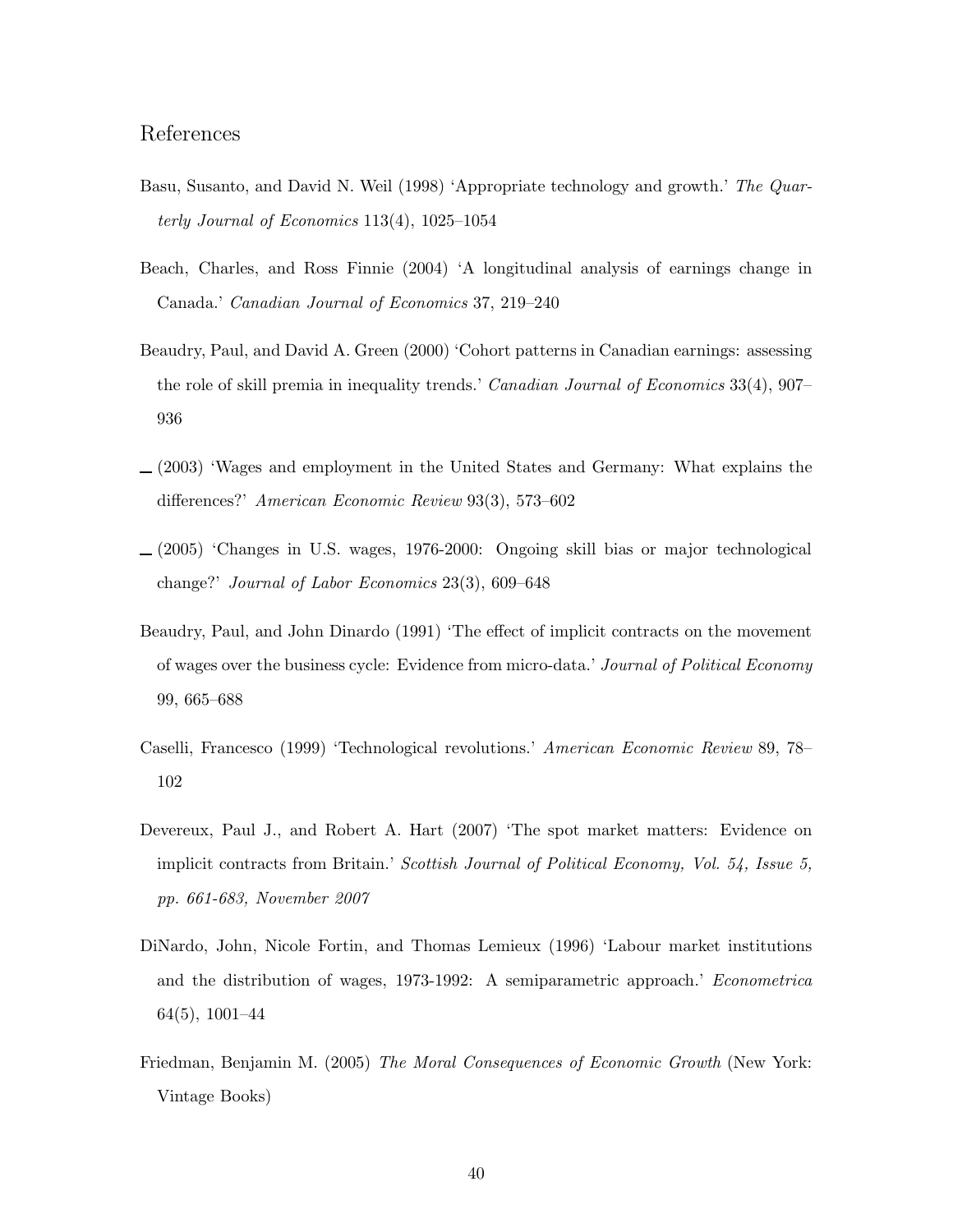- Gamber, Edward N. (1988) 'Long-term risk-sharing wage contracts in an economy subject to permanent and temporary shocks.' Journal of Labor Economics 6(1), 83
- Grant, Darren (2003) 'The effect of implicit contracts on the movement of wages over the business cycle: Evidence from the national longitudinal surveys.' Industrial and Labor Relations Review 56(3), 393–408
- Hashimoto, M. (1981) 'Firm specific human capital as a shared investment.' American Economic Review 71(3), 475–82
- Hirsch, Barry T., and Edward J. Schumacher (2004) 'Match bias in wage gap estimates due to earnings imputation.' Journal of Labor Economics 22(3), 585–614
- Katz, Lawrence F., and Kevin M. Murphy (1992) 'Changes in relative wages, 1963–1987: Supply and demand factors.' Quarterly Journal of Economics 107, 35–78
- Krusell, Per, Lee E. Ohanian, Jos-Victor Ros-Rull, and Giovanni L. Violante (2000) 'Capital-skill complementarity and inequality: A macroeconomic analysis.' Econometrica 68(5), 1029–1054
- Kuhn, Peter (1998) 'Unions and the economy: What we know; what we should know.' Canadian Journal of Economics 31, 1033–56
- Malcomson, James M. (1999) 'Individual employment contracts.' In Handbook of Labor Economics, ed. O. Ashenfelter and D. Card, vol. 3 of Handbook of Labor Economics (Elsevier) chapter 35, pp. 2291–2372
- McDonald, James T., and Christopher Worswick (1999) 'Wages, implicit contracts, and the business cycle: Evidence from Canadian micro data.' Journal of Political Economy 107(4), 884–892
- Morissette, René, and Anick Johnson (2005) 'Are good jobs disappearing in Canada?' Analytical Studies Branch Research Paper 239, Statistics Canada, January
- Morissette, René, Grant Schellenberg, and Anick Johnson (2005) 'Diverging trends in unionization.' Perspectives on Labour and Income pp. 5–12